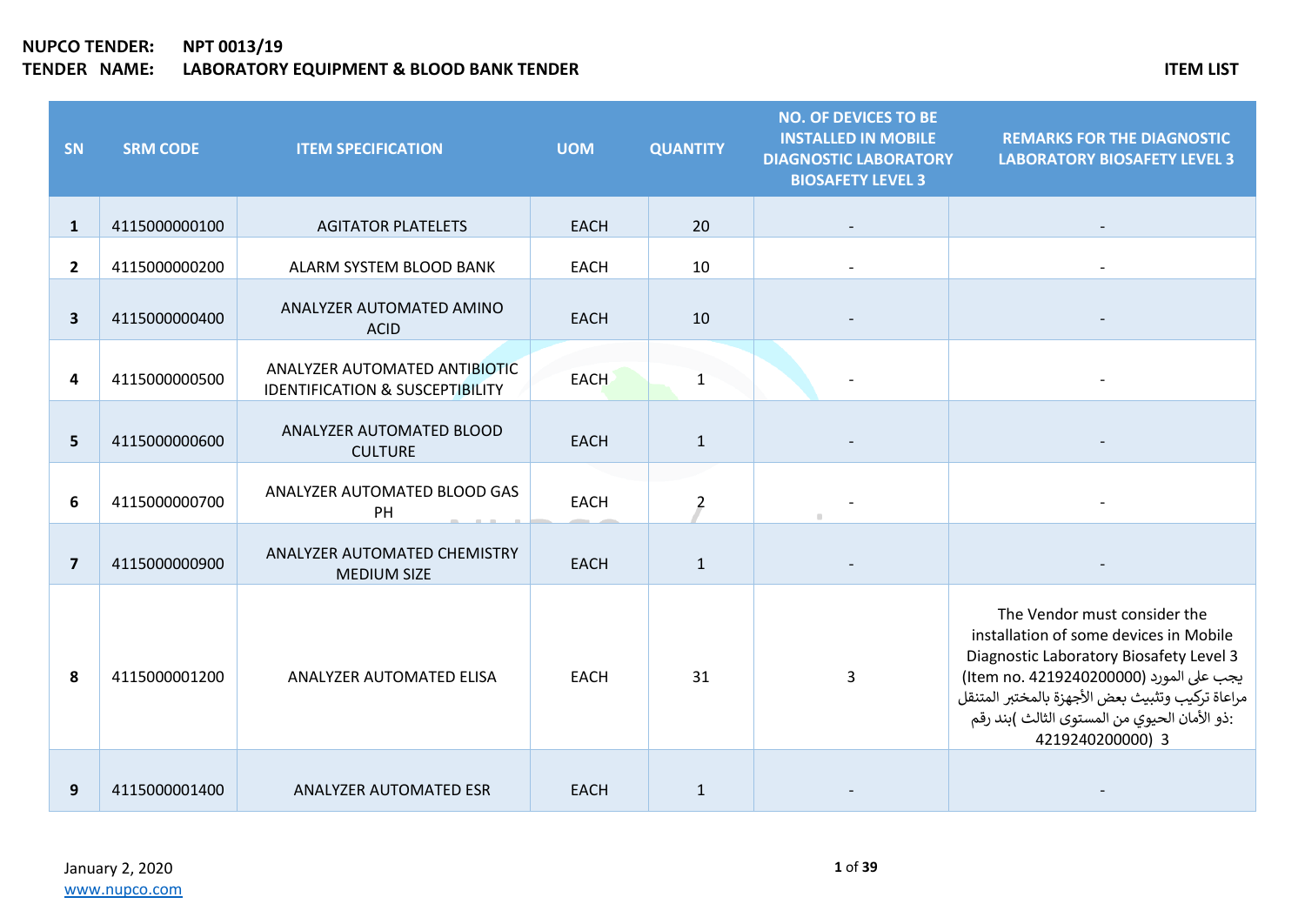| SN | <b>SRM CODE</b> | <b>ITEM SPECIFICATION</b>                        | <b>UOM</b>  | <b>QUANTITY</b> | <b>NO. OF DEVICES TO BE</b><br><b>INSTALLED IN MOBILE</b><br><b>DIAGNOSTIC LABORATORY</b><br><b>BIOSAFETY LEVEL 3</b> | <b>REMARKS FOR THE DIAGNOSTIC</b><br><b>LABORATORY BIOSAFETY LEVEL 3</b> |
|----|-----------------|--------------------------------------------------|-------------|-----------------|-----------------------------------------------------------------------------------------------------------------------|--------------------------------------------------------------------------|
| 10 | 4115000001800   | ANALYZER AUTOMATED URINE                         | <b>EACH</b> | $\mathbf{1}$    |                                                                                                                       |                                                                          |
| 11 | 4115000002600   | ANALYZER GENETIC STANDARD                        | <b>EACH</b> | $\overline{3}$  |                                                                                                                       |                                                                          |
| 12 | 4115000003000   | ANALYZER PLATELET AGGREGATION                    | <b>EACH</b> | 19              |                                                                                                                       |                                                                          |
| 13 | 4115000003300   | ANALYZER AUTOMATED GLYCATED<br><b>HEMOGLOBIN</b> | <b>EACH</b> | $\mathbf{1}$    |                                                                                                                       |                                                                          |
| 14 | 4115000003500   | <b>APHERESIS UNIT</b>                            | <b>EACH</b> | $\overline{4}$  |                                                                                                                       |                                                                          |
| 15 | 4115000003600   | <b>ASPIRATOR BOTTLE</b>                          | <b>EACH</b> | 18              |                                                                                                                       |                                                                          |
| 16 | 4228150800400   | <b>AUTOCLAVE 100 LITERS</b>                      | <b>EACH</b> | 31              |                                                                                                                       |                                                                          |
| 17 | 4228150800500   | <b>AUTOCLAVE 200 LITERS</b>                      | <b>EACH</b> | $\mathbf{1}$    |                                                                                                                       |                                                                          |
| 18 | 4228150800600   | <b>AUTOCLAVE 500 LITERS</b>                      | <b>EACH</b> | 22              |                                                                                                                       |                                                                          |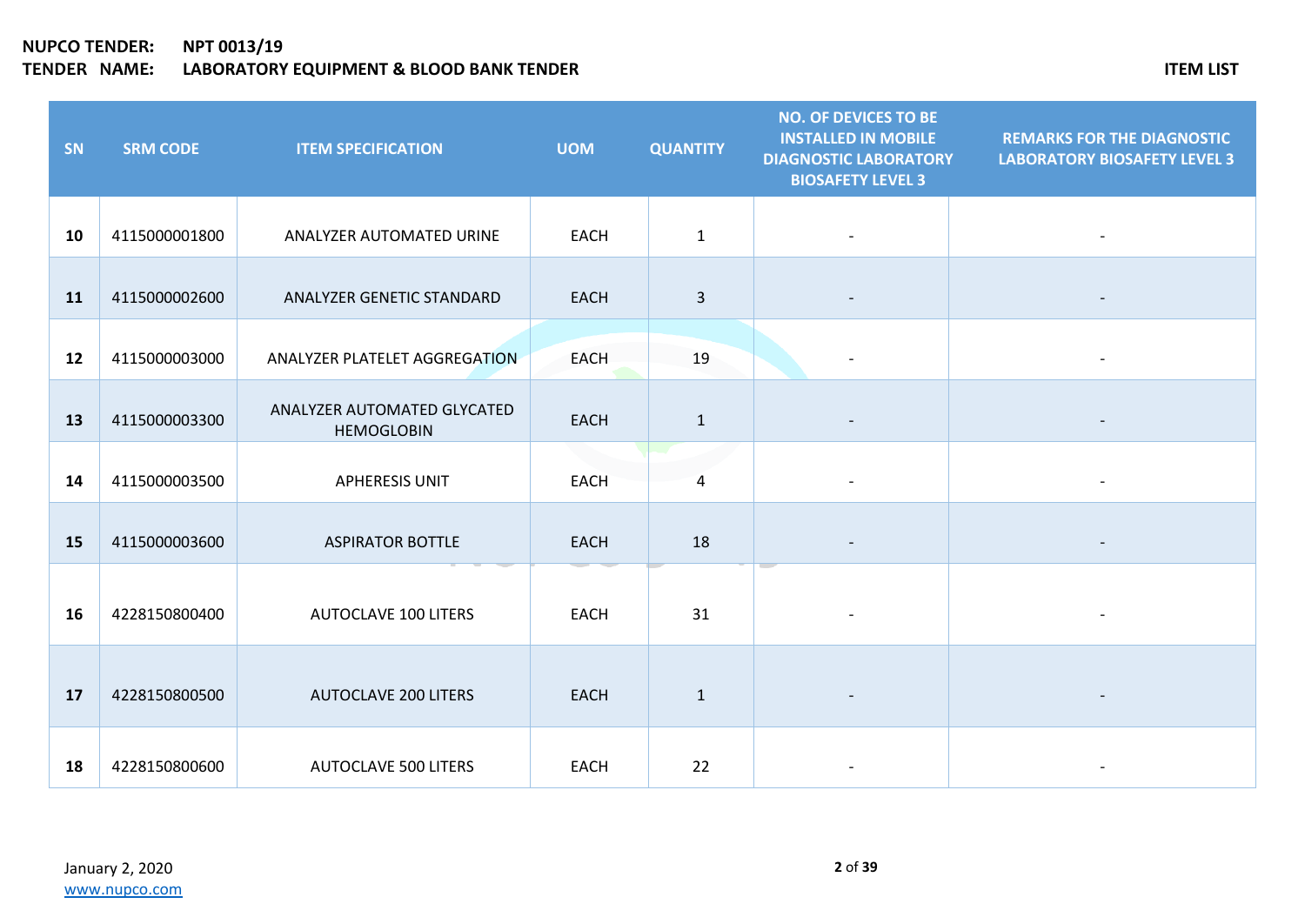| SN | <b>SRM CODE</b> | <b>ITEM SPECIFICATION</b>                           | <b>UOM</b>  | <b>QUANTITY</b> | <b>NO. OF DEVICES TO BE</b><br><b>INSTALLED IN MOBILE</b><br><b>DIAGNOSTIC LABORATORY</b><br><b>BIOSAFETY LEVEL 3</b> | <b>REMARKS FOR THE DIAGNOSTIC</b><br><b>LABORATORY BIOSAFETY LEVEL 3</b> |
|----|-----------------|-----------------------------------------------------|-------------|-----------------|-----------------------------------------------------------------------------------------------------------------------|--------------------------------------------------------------------------|
| 19 | 4115000003800   | AUTOMATED BLOOD FILM<br>(SMEARING) PREPARATION UNIT | <b>EACH</b> | 18              |                                                                                                                       |                                                                          |
| 20 | 4115000003900   | <b>BAG HOLDER BIOHAZARD</b>                         | <b>EACH</b> | 10              |                                                                                                                       |                                                                          |
| 21 | 4115000004000   | <b>BALANCE ANALYTICAL</b>                           | <b>EACH</b> | 126             |                                                                                                                       |                                                                          |
| 22 | 4115000004100   | <b>BALANCE ELECTRONIC TOP LOADING</b>               | <b>EACH</b> | 41              |                                                                                                                       |                                                                          |
| 23 | 4115000004300   | <b>BALANCE PAN</b>                                  | <b>EACH</b> | 9               |                                                                                                                       |                                                                          |
| 24 | 4115000004400   | <b>BASKET STERILIZATION LAB</b>                     | <b>EACH</b> | 91              |                                                                                                                       |                                                                          |
| 25 | 4115000004500   | <b>BATH DRY BLOCKS</b>                              | <b>EACH</b> | 25              |                                                                                                                       |                                                                          |
| 26 | 4115000004600   | <b>BATH DRY TWO BLOCKS</b>                          | <b>EACH</b> | 19              |                                                                                                                       |                                                                          |
| 27 | 4115000004700   | <b>BATH PLASMA THAWING</b>                          | <b>EACH</b> | 37              |                                                                                                                       |                                                                          |
| 28 | 4110370600100   | BATH WATER 03-05 L                                  | <b>EACH</b> | 29              |                                                                                                                       | $\blacksquare$                                                           |
| 29 | 4110370600200   | <b>BATH WATER 10-15 L</b>                           | <b>EACH</b> | 72              |                                                                                                                       |                                                                          |
| 30 | 4110370600300   | <b>BATH WATER SEROLOGICAL</b>                       | <b>EACH</b> | 27              |                                                                                                                       |                                                                          |
| 31 | 4110370600400   | <b>BATH WATER TISSUE FLOAT</b>                      | <b>EACH</b> | 32              |                                                                                                                       |                                                                          |
| 32 | 4110370600500   | <b>BATH WATER WITH SHAKER</b>                       | <b>EACH</b> | 20              | 3                                                                                                                     | The Vendor must consider the<br>installation of some devices in Mobile   |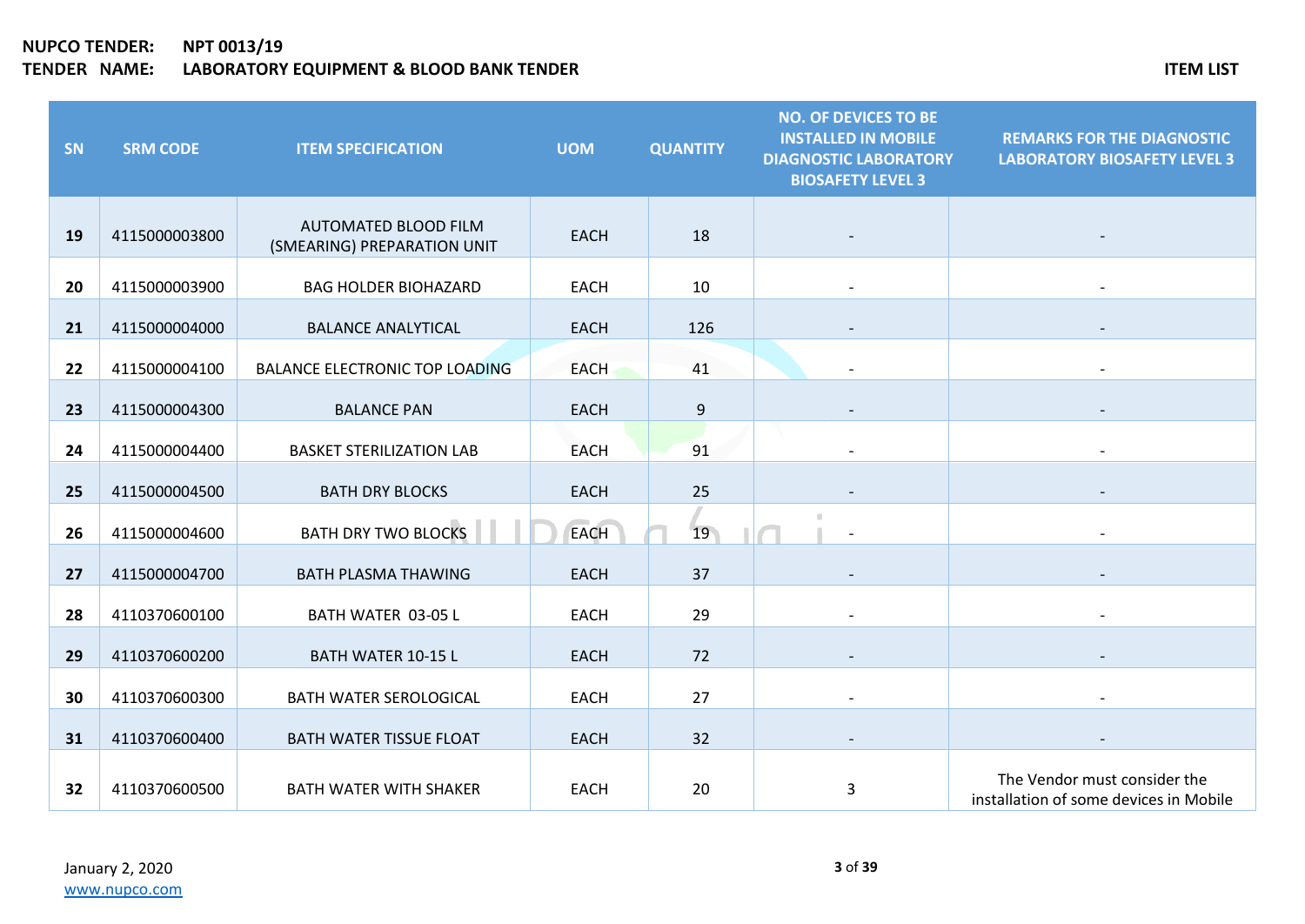| SN | <b>SRM CODE</b> | <b>ITEM SPECIFICATION</b>                          | <b>UOM</b>  | <b>QUANTITY</b> | <b>NO. OF DEVICES TO BE</b><br><b>INSTALLED IN MOBILE</b><br><b>DIAGNOSTIC LABORATORY</b><br><b>BIOSAFETY LEVEL 3</b> | <b>REMARKS FOR THE DIAGNOSTIC</b><br><b>LABORATORY BIOSAFETY LEVEL 3</b>                                                                                                                                   |
|----|-----------------|----------------------------------------------------|-------------|-----------------|-----------------------------------------------------------------------------------------------------------------------|------------------------------------------------------------------------------------------------------------------------------------------------------------------------------------------------------------|
|    |                 |                                                    |             |                 |                                                                                                                       | Diagnostic Laboratory Biosafety Level 3<br>يجب على المورد (Item no. 4219240200000)<br>مراعاة تركيب وتثبيث بعض الأجهزة بالمختبر المتنقل<br>:ذو الأمان الحيوي من المستوى الثالث )بند رقم<br>4219240200000) 3 |
| 33 | 4115000004900   | <b>BINOCULAR MICROSCOPE</b>                        | <b>EACH</b> | 309             |                                                                                                                       |                                                                                                                                                                                                            |
| 34 | 4115000005000   | BINOCULAR MICROSCOPE EPI<br><b>FLUORESCENCE</b>    | <b>EACH</b> | 31              |                                                                                                                       |                                                                                                                                                                                                            |
| 35 | 4115000005100   | BINOCULAR MICROSCOPE WITH<br><b>DIGITAL CAMERA</b> | <b>EACH</b> | 37              |                                                                                                                       |                                                                                                                                                                                                            |
| 36 | 4115000005200   | <b>BINOCULAR MICROSCOPE WITH</b><br>POLARIZATION   | <b>EACH</b> | 10              |                                                                                                                       |                                                                                                                                                                                                            |
| 37 | 4115000005300   | BINOCULAR MICROSCOPE DUAL<br><b>OBSERVATION</b>    | <b>EACH</b> | 23              |                                                                                                                       |                                                                                                                                                                                                            |
| 38 | 4115000005400   | <b>BOX RH TYPING</b>                               | <b>EACH</b> | 56              |                                                                                                                       |                                                                                                                                                                                                            |
| 39 | 4115000005500   | <b>BOX SLIDE POLYSTYRENE</b>                       | <b>EACH</b> | 236             |                                                                                                                       |                                                                                                                                                                                                            |
| 40 | 4115000005600   | <b>BOX STERILIZING</b>                             | <b>EACH</b> | 90              |                                                                                                                       |                                                                                                                                                                                                            |
| 41 | 4115000005700   | <b>BRUSHES</b>                                     | <b>EACH</b> | 23              |                                                                                                                       |                                                                                                                                                                                                            |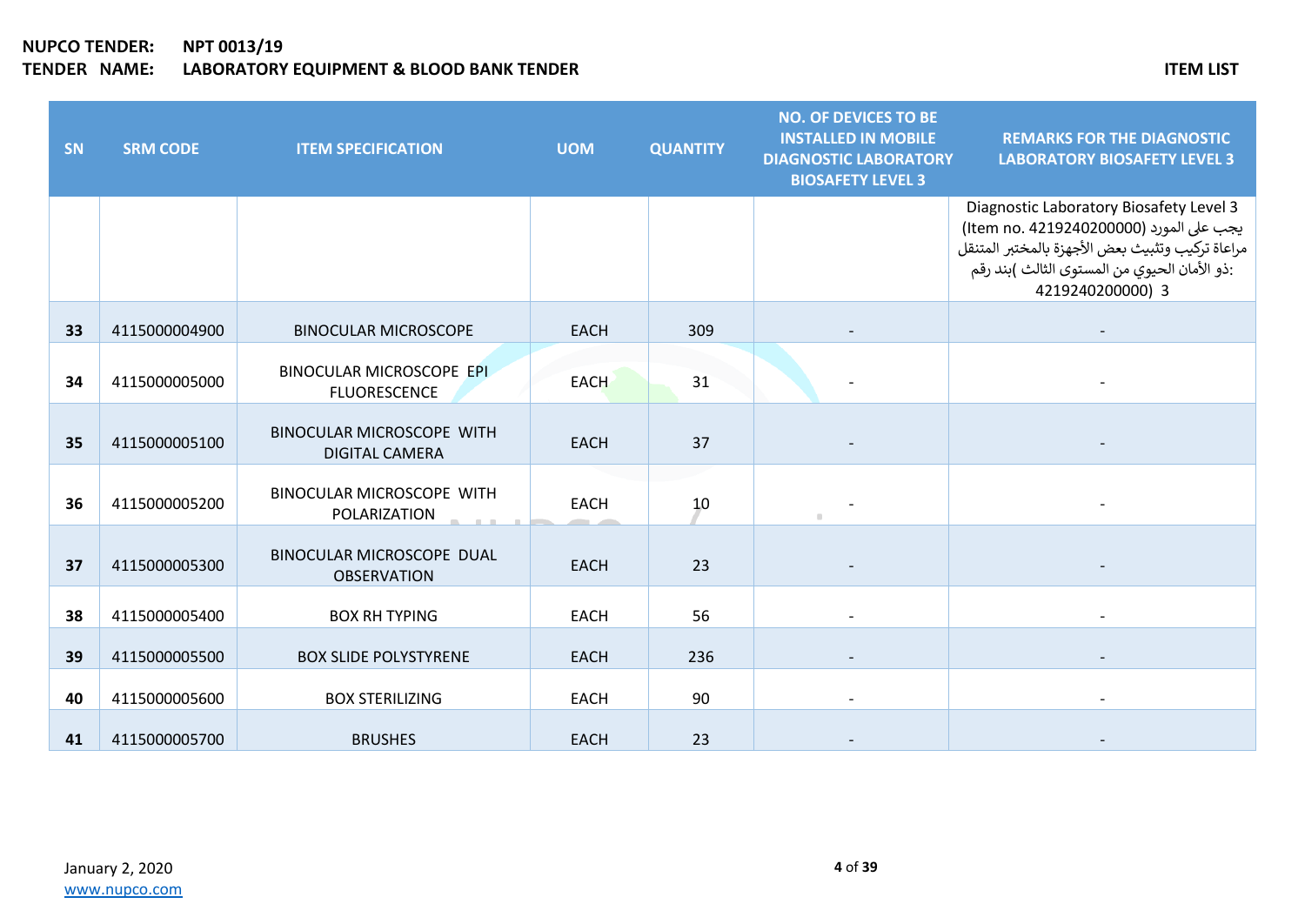| SN | <b>SRM CODE</b> | <b>ITEM SPECIFICATION</b>         | <b>UOM</b>  | <b>QUANTITY</b> | <b>NO. OF DEVICES TO BE</b><br><b>INSTALLED IN MOBILE</b><br><b>DIAGNOSTIC LABORATORY</b><br><b>BIOSAFETY LEVEL 3</b> | <b>REMARKS FOR THE DIAGNOSTIC</b><br><b>LABORATORY BIOSAFETY LEVEL 3</b> |
|----|-----------------|-----------------------------------|-------------|-----------------|-----------------------------------------------------------------------------------------------------------------------|--------------------------------------------------------------------------|
| 42 | 4115000005800   | <b>BURNER BUNSEN</b>              | <b>EACH</b> | 90              |                                                                                                                       |                                                                          |
| 43 | 4115000006100   | <b>CABINET CHEMICAL STORAGE</b>   | <b>EACH</b> | 67              |                                                                                                                       |                                                                          |
| 44 | 4115000006200   | CABINET FLAMMABLE STORAGE         | <b>EACH</b> | 66              |                                                                                                                       |                                                                          |
| 45 | 4115000006300   | CABINET MICROSCOPE SLIDE STORAGE  | <b>EACH</b> | 114             |                                                                                                                       |                                                                          |
| 46 | 4115000006400   | <b>CABINET PARAFFIN STORAGE</b>   | <b>EACH</b> | 31              |                                                                                                                       |                                                                          |
| 47 | 4110351700300   | <b>CABINET SAFETY CLASS II B2</b> | <b>EACH</b> | 62              |                                                                                                                       |                                                                          |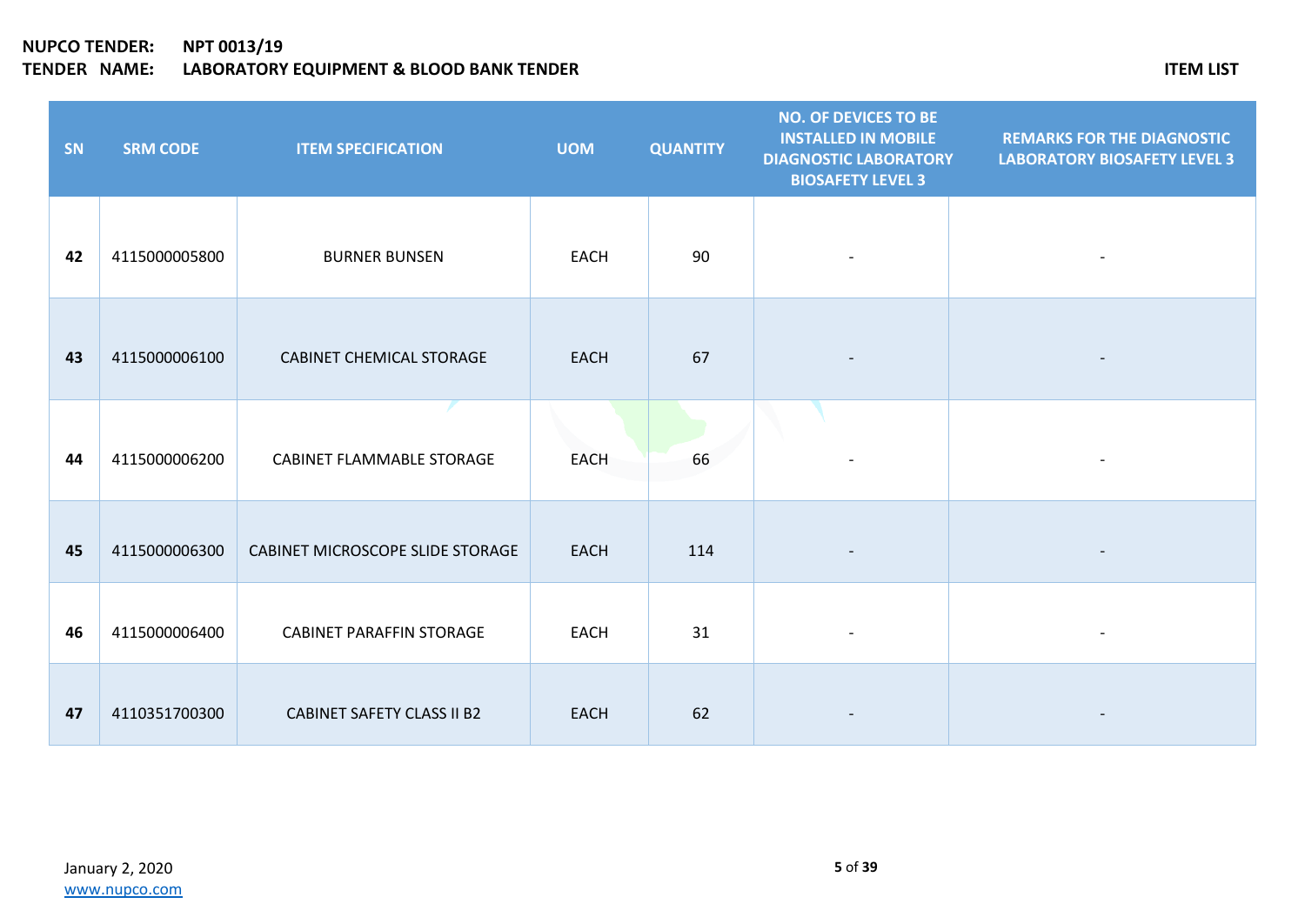| SN | <b>SRM CODE</b> | <b>ITEM SPECIFICATION</b>            | <b>UOM</b>  | <b>QUANTITY</b> | <b>NO. OF DEVICES TO BE</b><br><b>INSTALLED IN MOBILE</b><br><b>DIAGNOSTIC LABORATORY</b><br><b>BIOSAFETY LEVEL 3</b> | <b>REMARKS FOR THE DIAGNOSTIC</b><br><b>LABORATORY BIOSAFETY LEVEL 3</b>                                                                                                                                                                                                             |
|----|-----------------|--------------------------------------|-------------|-----------------|-----------------------------------------------------------------------------------------------------------------------|--------------------------------------------------------------------------------------------------------------------------------------------------------------------------------------------------------------------------------------------------------------------------------------|
| 48 | 4115000006600   | <b>CABINET TISSUE STORAGE</b>        | <b>EACH</b> | 5               |                                                                                                                       |                                                                                                                                                                                                                                                                                      |
| 49 | 4110351700400   | <b>CABINET SAFETY CLASS I</b>        | <b>EACH</b> | $\overline{7}$  |                                                                                                                       |                                                                                                                                                                                                                                                                                      |
| 50 | 4110351700500   | <b>CABINET SAFETY CLASS II</b>       | <b>EACH</b> | 15              |                                                                                                                       |                                                                                                                                                                                                                                                                                      |
| 51 | 4115000007100   | <b>CENTRIFUGE 12 TUBES TABLE TOP</b> | <b>EACH</b> | 163             | 3                                                                                                                     | The Vendor must consider the<br>installation of some devices in Mobile<br>Diagnostic Laboratory Biosafety Level 3<br>يجب على المورد (Item no. 4219240200000)<br>مراعاة تركيب وتثبيث بعض الأجهزة بالمختبر المتنقل<br>:ذو الأمان الحيوي من المستوى الثالث )بند رقم<br>4219240200000) 3 |
| 52 | 4115000007200   | <b>CENTRIFUGE 24 TUBES TABLE TOP</b> | <b>EACH</b> | 138             |                                                                                                                       |                                                                                                                                                                                                                                                                                      |
| 53 | 4115000007300   | <b>CENTRIFUGE 48 TUBES TABLE TOP</b> | <b>EACH</b> | 101             |                                                                                                                       |                                                                                                                                                                                                                                                                                      |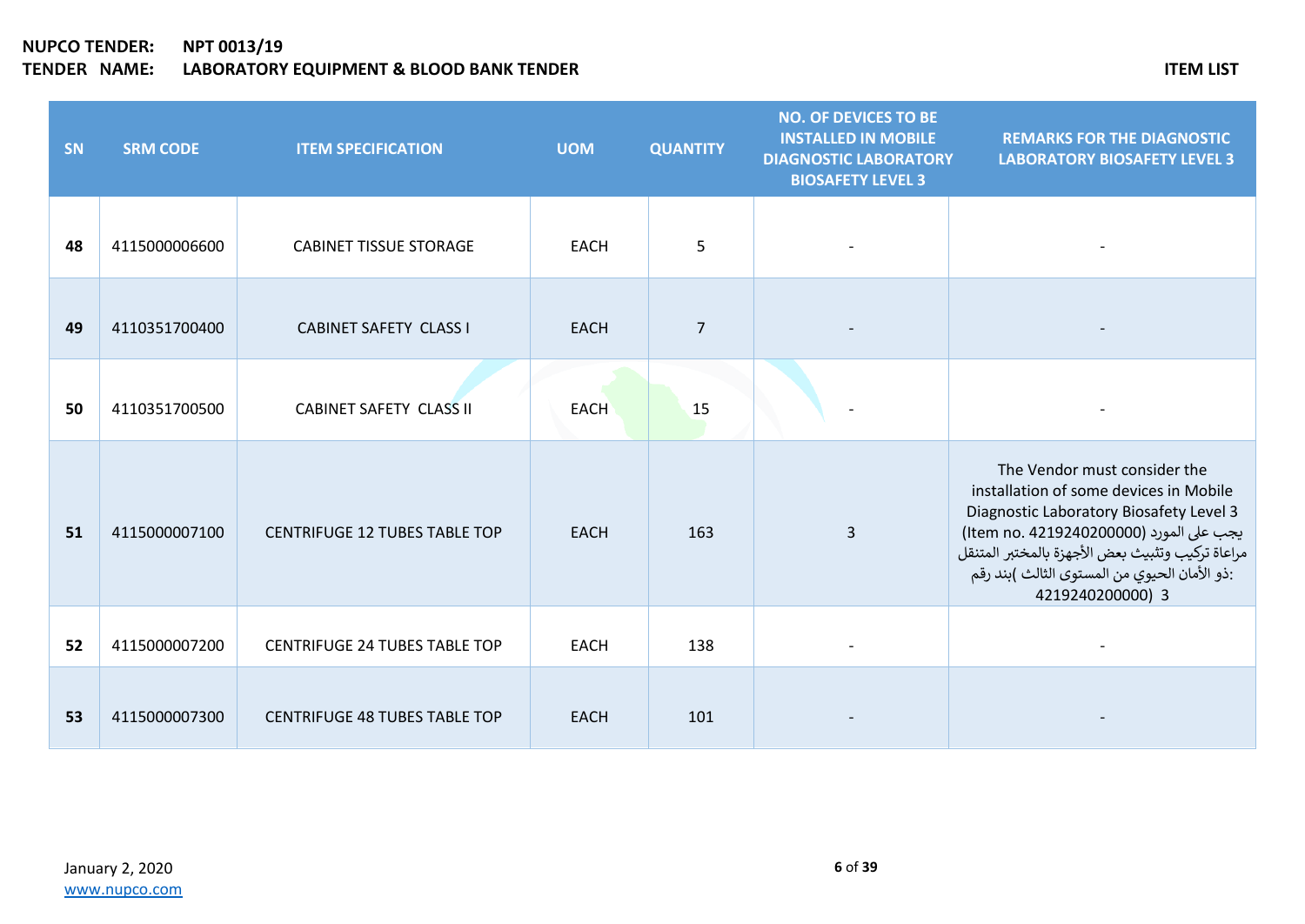| <b>SN</b> | <b>SRM CODE</b> | <b>ITEM SPECIFICATION</b>                           | <b>UOM</b>  | <b>QUANTITY</b> | <b>NO. OF DEVICES TO BE</b><br><b>INSTALLED IN MOBILE</b><br><b>DIAGNOSTIC LABORATORY</b><br><b>BIOSAFETY LEVEL 3</b> | <b>REMARKS FOR THE DIAGNOSTIC</b><br><b>LABORATORY BIOSAFETY LEVEL 3</b> |
|-----------|-----------------|-----------------------------------------------------|-------------|-----------------|-----------------------------------------------------------------------------------------------------------------------|--------------------------------------------------------------------------|
| 54        | 4115000007400   | <b>CENTRIFUGE CELL WASH</b>                         | <b>EACH</b> | $\mathbf{1}$    |                                                                                                                       |                                                                          |
| 55        | 4115000007500   | <b>CENTRIFUGE CYTO</b>                              | <b>EACH</b> | 38              |                                                                                                                       |                                                                          |
| 56        | 4115000007600   | <b>CENTRIFUGE FLOOR</b>                             | <b>EACH</b> | 9               |                                                                                                                       |                                                                          |
| 57        | 4115000007700   | CENTRIFUGE MICRO 1.5ML TO 2ML                       | EACH        | 43              |                                                                                                                       |                                                                          |
| 58        | 4115000007800   | <b>CENTRIFUGE MICROPLATES</b>                       | EACH        | 13              |                                                                                                                       |                                                                          |
| 59        | 4115000007900   | CENTRIFUGE REFRIGERATED BLOOD<br><b>BANK</b>        | <b>EACH</b> | 38              |                                                                                                                       |                                                                          |
| 60        | 4115000008100   | CENTRIFUGE REFRIGERATED MICRO<br>1.5ML TO 2ML TUBES | <b>EACH</b> | 31              |                                                                                                                       |                                                                          |
| 61        | 4115000008200   | CENTRIFUGE REFRIGERATED TABLE TOP                   | <b>EACH</b> | 104             |                                                                                                                       |                                                                          |
| 62        | 4219210100400   | <b>CHAIR BLOOD DONATION</b>                         | <b>EACH</b> | 107             |                                                                                                                       |                                                                          |
| 63        | 4219210100300   | CHAIR BLOOD DONATION PORTABLE                       | <b>EACH</b> | $\overline{7}$  |                                                                                                                       |                                                                          |
| 64        | 4219210100200   | <b>CHAIR BLOOD DRAWING</b>                          | <b>EACH</b> | 81              |                                                                                                                       |                                                                          |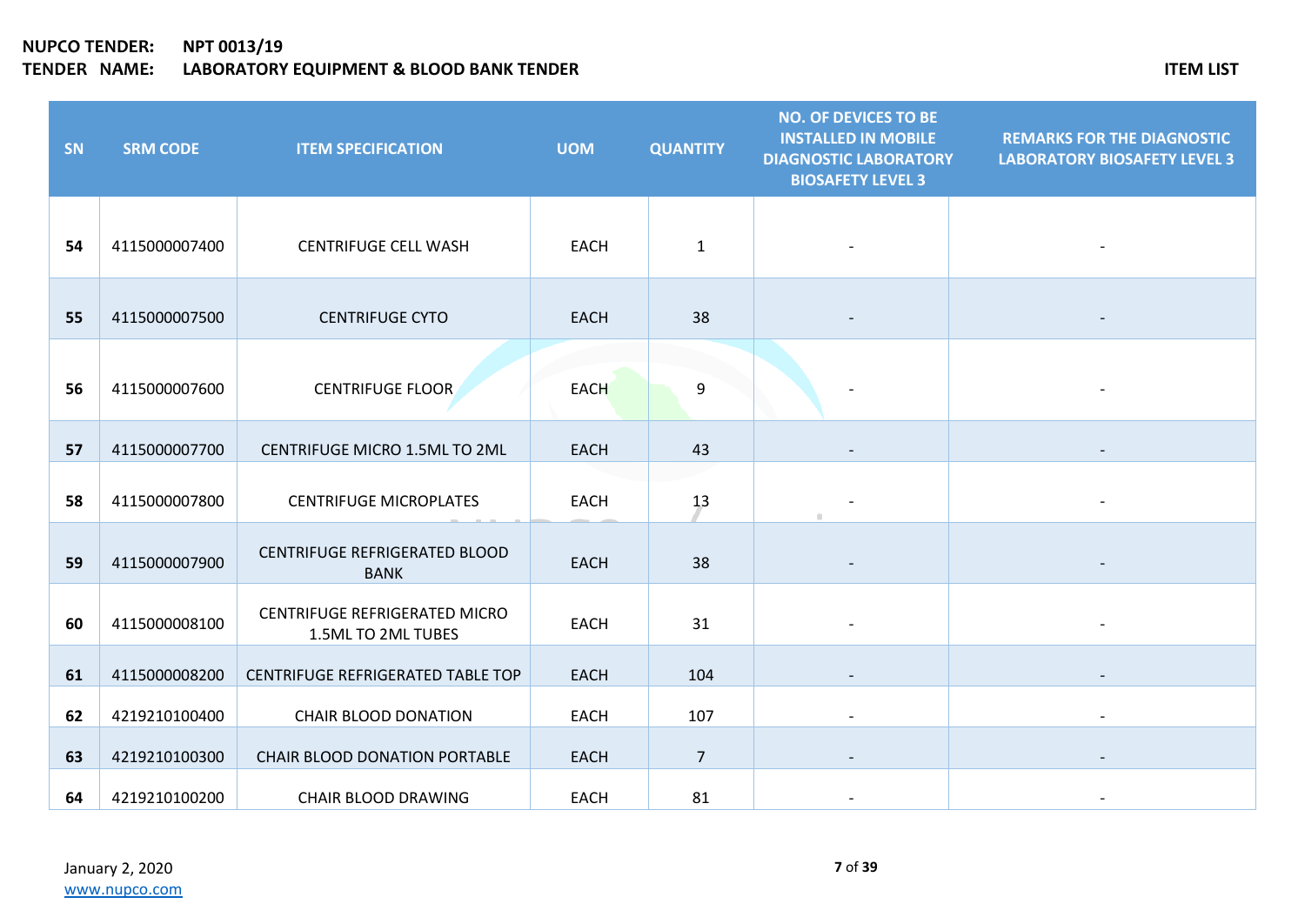| SN | <b>SRM CODE</b> | <b>ITEM SPECIFICATION</b>                                                  | <b>UOM</b>  | <b>QUANTITY</b> | <b>NO. OF DEVICES TO BE</b><br><b>INSTALLED IN MOBILE</b><br><b>DIAGNOSTIC LABORATORY</b><br><b>BIOSAFETY LEVEL 3</b> | <b>REMARKS FOR THE DIAGNOSTIC</b><br><b>LABORATORY BIOSAFETY LEVEL 3</b> |
|----|-----------------|----------------------------------------------------------------------------|-------------|-----------------|-----------------------------------------------------------------------------------------------------------------------|--------------------------------------------------------------------------|
| 65 | 4115000008300   | <b>CHAIR LAB</b>                                                           | <b>EACH</b> | 1919            |                                                                                                                       |                                                                          |
| 66 | 4115000008400   | <b>CHAMBER DRYING CYTOGENETIC</b>                                          | <b>EACH</b> | 4               |                                                                                                                       |                                                                          |
| 67 | 4115000009000   | <b>CHROMATOGRAPHY HIGH</b><br>PERFORMANCE THIN LAYER                       | <b>EACH</b> | $9\,$           |                                                                                                                       |                                                                          |
| 68 | 4115000009100   | <b>CHROMATOGRAPHY ION</b>                                                  | <b>EACH</b> | 5               |                                                                                                                       |                                                                          |
| 69 | 4115000009500   | CHROMATOGRAPHY LIQUID ULTRA<br><b>HIGH PERFORMANCE WITH</b><br>AUTOSAMPLER | <b>EACH</b> | 11              |                                                                                                                       |                                                                          |
| 70 | 4115000009600   | <b>COLD ROOM LAB REAGENTS &amp;</b><br><b>DIAGNOSTIC TEST KITS</b>         | <b>EACH</b> | 26              |                                                                                                                       |                                                                          |
| 71 | 4115000009700   | <b>CONTAINER CYLINDER PIPETTE</b>                                          | <b>EACH</b> | 60              |                                                                                                                       |                                                                          |
| 72 | 4115000009800   | <b>CONTAINER SPECIMEN TRANSPORT</b>                                        | <b>EACH</b> | 18              |                                                                                                                       |                                                                          |
| 73 | 4115000009900   | <b>COPLIN JAR</b>                                                          | <b>EACH</b> | 81              |                                                                                                                       |                                                                          |
| 74 | 4115000010200   | <b>COUNTER CELL DIFFERENTIAL</b><br><b>ELECTRONIC</b>                      | <b>EACH</b> | 76              |                                                                                                                       |                                                                          |
| 75 | 4115000010300   | <b>COUNTER COLONY BACTERIA SEMI</b><br><b>AUTOMATED</b>                    | <b>EACH</b> | 20              |                                                                                                                       |                                                                          |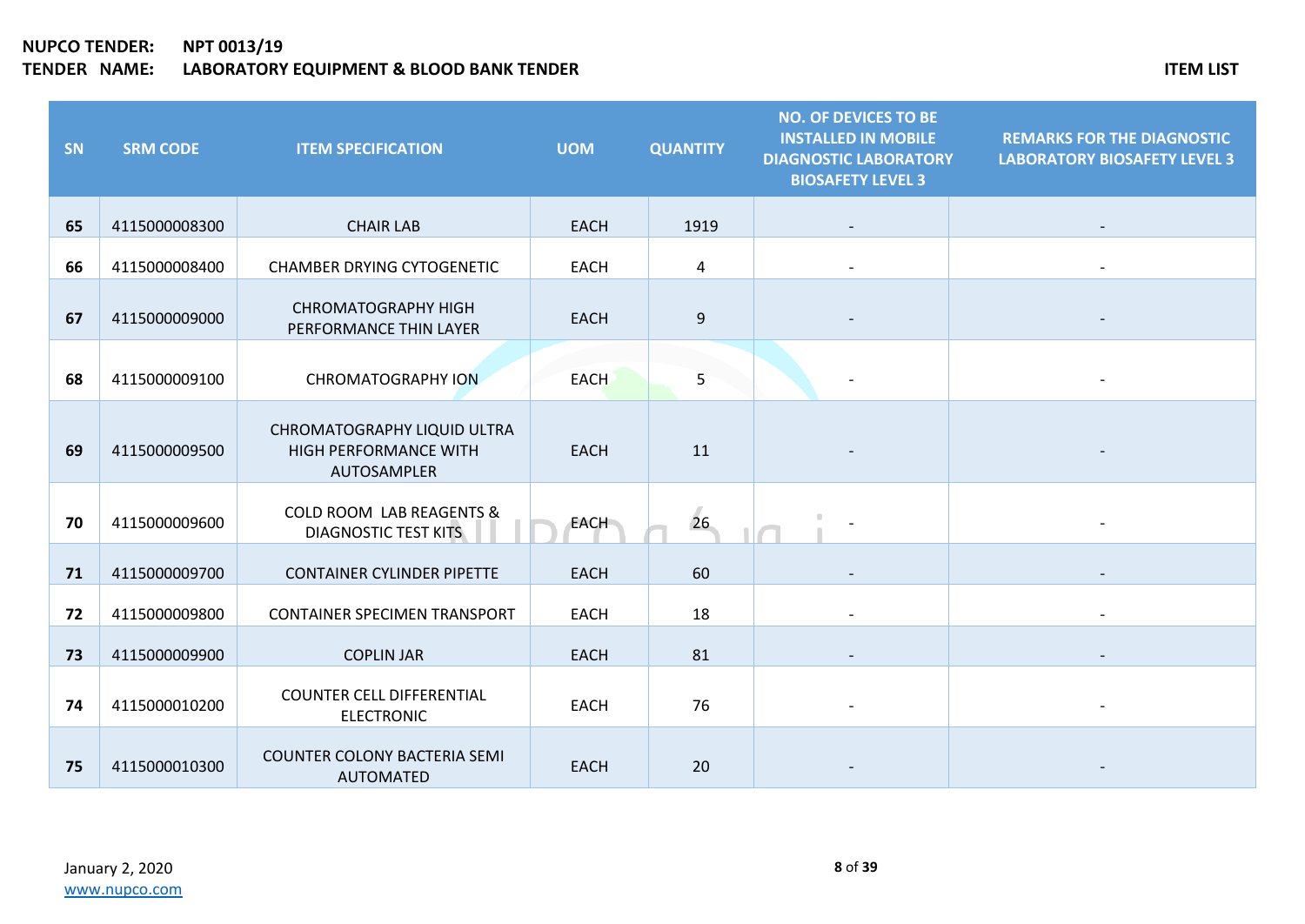| SN | <b>SRM CODE</b> | <b>ITEM SPECIFICATION</b>                        | <b>UOM</b>  | <b>QUANTITY</b> | <b>NO. OF DEVICES TO BE</b><br><b>INSTALLED IN MOBILE</b><br><b>DIAGNOSTIC LABORATORY</b><br><b>BIOSAFETY LEVEL 3</b> | <b>REMARKS FOR THE DIAGNOSTIC</b><br><b>LABORATORY BIOSAFETY LEVEL 3</b> |
|----|-----------------|--------------------------------------------------|-------------|-----------------|-----------------------------------------------------------------------------------------------------------------------|--------------------------------------------------------------------------|
| 76 | 4115000010400   | <b>COVER SLIPPING AUTOMATED</b>                  | <b>EACH</b> | 20              |                                                                                                                       |                                                                          |
| 77 | 4115000010700   | <b>DECREASING SYSTEM PATHOGENS</b>               | <b>EACH</b> | $\mathbf{1}$    |                                                                                                                       |                                                                          |
| 78 | 4115000010800   | DESTROYER NEEDLE SYRINGE                         | <b>EACH</b> | $\overline{2}$  |                                                                                                                       |                                                                          |
| 79 | 4115000011100   | <b>DILUTER DISPENSER</b>                         | <b>EACH</b> | 86              |                                                                                                                       |                                                                          |
| 80 | 4115000011200   | DISSECTING SET PATHOLOGY                         | <b>EACH</b> | $\overline{2}$  |                                                                                                                       |                                                                          |
| 81 | 4115000011300   | <b>DOCUMENTATION GEL</b>                         | <b>EACH</b> | 4               |                                                                                                                       |                                                                          |
| 82 | 4115000011400   | DRYER 50 SLIDE                                   | <b>EACH</b> | 37              |                                                                                                                       |                                                                          |
| 83 | 4115000011900   | ELISA MICROWELL PLATE WASHER<br><b>AUTOMATED</b> | <b>EACH</b> | $\overline{2}$  |                                                                                                                       |                                                                          |
| 84 | 4115000012200   | <b>EMBEDDING CENTER HISTOLOGY</b>                | <b>EACH</b> | 3               |                                                                                                                       |                                                                          |
| 85 | 4115000012300   | <b>EVAPORATOR NITROGEN</b>                       | <b>EACH</b> | 10              |                                                                                                                       |                                                                          |
| 86 | 4115000012500   | EXTRACTOR PLASMA MANUAL                          | <b>EACH</b> | 54              |                                                                                                                       |                                                                          |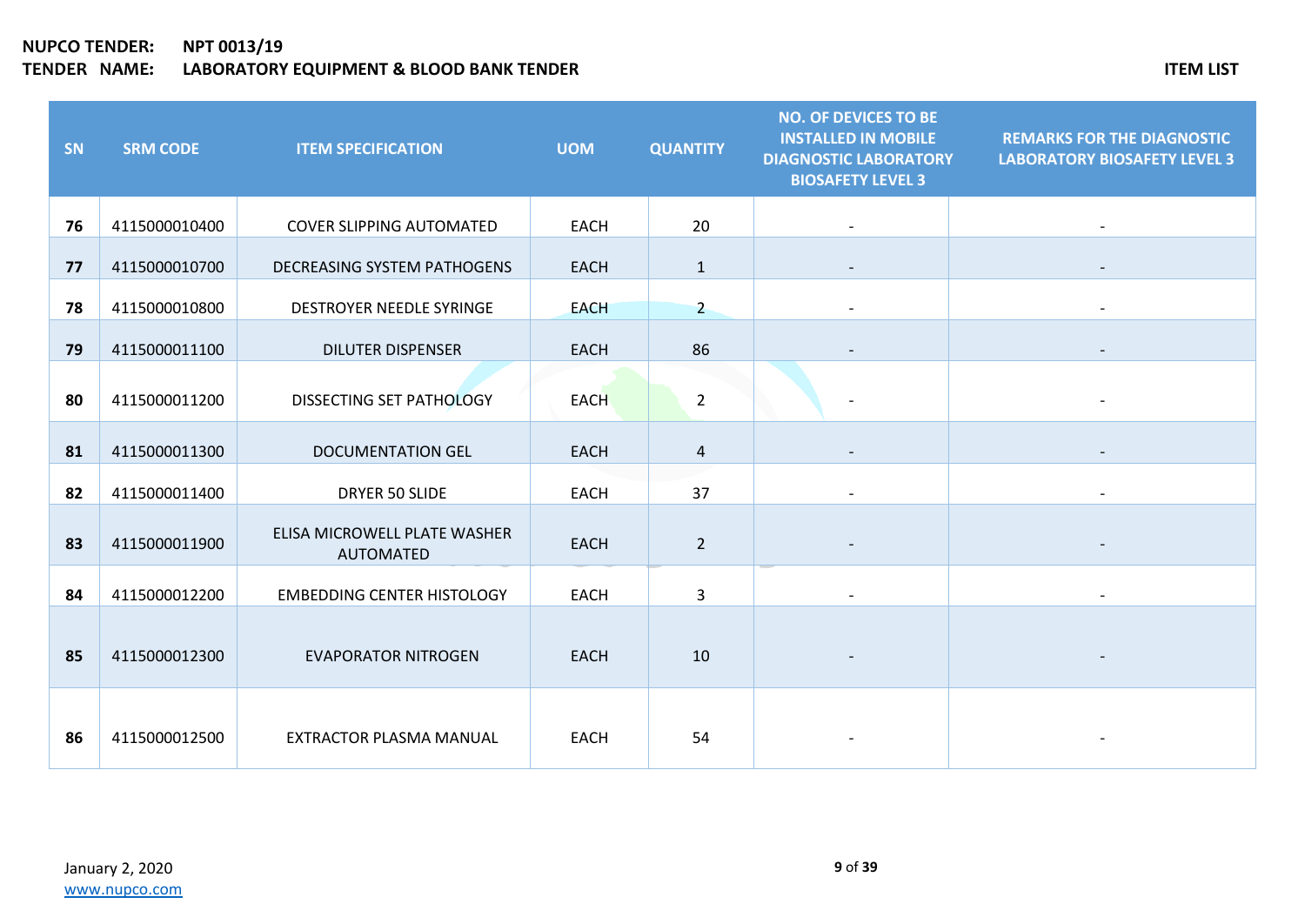| SN | <b>SRM CODE</b> | <b>ITEM SPECIFICATION</b>                        | <b>UOM</b>  | <b>QUANTITY</b> | <b>NO. OF DEVICES TO BE</b><br><b>INSTALLED IN MOBILE</b><br><b>DIAGNOSTIC LABORATORY</b><br><b>BIOSAFETY LEVEL 3</b> | <b>REMARKS FOR THE DIAGNOSTIC</b><br><b>LABORATORY BIOSAFETY LEVEL 3</b> |
|----|-----------------|--------------------------------------------------|-------------|-----------------|-----------------------------------------------------------------------------------------------------------------------|--------------------------------------------------------------------------|
| 87 | 4115000012700   | FLOW CYTOMETRY AUTOMATED                         | <b>EACH</b> | $\mathbf{1}$    |                                                                                                                       |                                                                          |
| 88 | 4115000012900   | FOOD SAMPLE BLENDER & MIXER                      | <b>EACH</b> | 9               |                                                                                                                       |                                                                          |
| 89 | 4115000013000   | FOURIER TRANSFORM INFRARED                       | <b>EACH</b> | 18              |                                                                                                                       |                                                                          |
| 90 | 4115000013100   | FREEZER 500 LITER                                | <b>EACH</b> | 77              |                                                                                                                       |                                                                          |
| 91 | 4115000013300   | FREEZER PLASMA                                   | <b>EACH</b> | $\mathbf{1}$    |                                                                                                                       |                                                                          |
| 92 | 4115000013400   | FREEZER ULTRA LOW TEMPERATURE<br>$-20$ TO $-86C$ | EACH        | 107             |                                                                                                                       |                                                                          |
| 93 | 4115000013500   | <b>GASPACK ANAEROBIC</b>                         | <b>EACH</b> | $\overline{2}$  |                                                                                                                       |                                                                          |
| 94 | 4115000013800   | <b>GENERATOR HYDROGEN STANDARD</b>               | <b>EACH</b> | 9               |                                                                                                                       |                                                                          |
| 95 | 4115000014000   | <b>GENERATOR NITROGEN STANDARD</b>               | <b>EACH</b> | 17              |                                                                                                                       |                                                                          |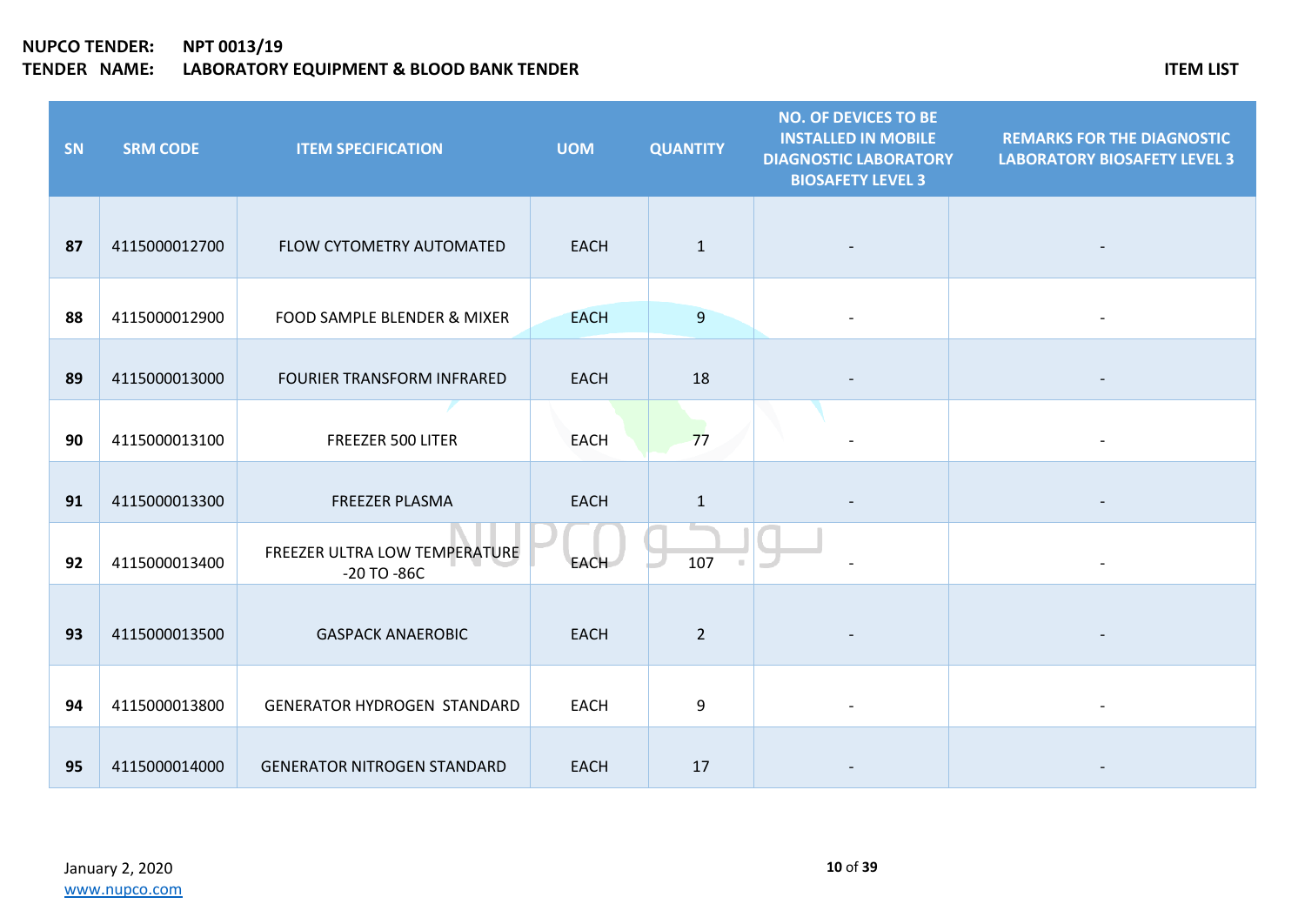| SN  | <b>SRM CODE</b> | <b>ITEM SPECIFICATION</b>                 | <b>UOM</b>  | <b>QUANTITY</b>  | <b>NO. OF DEVICES TO BE</b><br><b>INSTALLED IN MOBILE</b><br><b>DIAGNOSTIC LABORATORY</b><br><b>BIOSAFETY LEVEL 3</b> | <b>REMARKS FOR THE DIAGNOSTIC</b><br><b>LABORATORY BIOSAFETY LEVEL 3</b> |
|-----|-----------------|-------------------------------------------|-------------|------------------|-----------------------------------------------------------------------------------------------------------------------|--------------------------------------------------------------------------|
| 96  | 4115000014100   | <b>GENERATOR ZERO AIR</b>                 | <b>EACH</b> | 9                |                                                                                                                       |                                                                          |
| 97  | 4115000014200   | <b>GROSSING TOOLS</b>                     | <b>EACH</b> | 110              |                                                                                                                       |                                                                          |
| 98  | 4115000014300   | <b>GROUPING SYSTEM BLOOD</b><br>AUTOMATED | <b>EACH</b> | 3                | $\overline{\phantom{a}}$                                                                                              |                                                                          |
| 99  | 4115000014500   | HANDLE KNIFE AUTOPSY 170MM                | <b>EACH</b> | $\boldsymbol{6}$ |                                                                                                                       |                                                                          |
| 100 | 4115000014600   | HANDLE KNIFE AUTOPSY 325MM                | <b>EACH</b> | 6                |                                                                                                                       |                                                                          |
| 101 | 4115000014800   | <b>HEMOCYTOMETER</b>                      | <b>EACH</b> | 114              |                                                                                                                       |                                                                          |
| 102 | 4115000014900   | HOLDER CROSS MATCH BLOOD BANK             | <b>EACH</b> | $\overline{2}$   |                                                                                                                       |                                                                          |
| 103 | 4115000015000   | HOLDER SLIDE CAPACITY 20 SLIDES           | <b>EACH</b> | 21               |                                                                                                                       |                                                                          |
| 104 | 4115000015200   | <b>HOOD FUME LAB</b>                      | <b>EACH</b> | 39               |                                                                                                                       |                                                                          |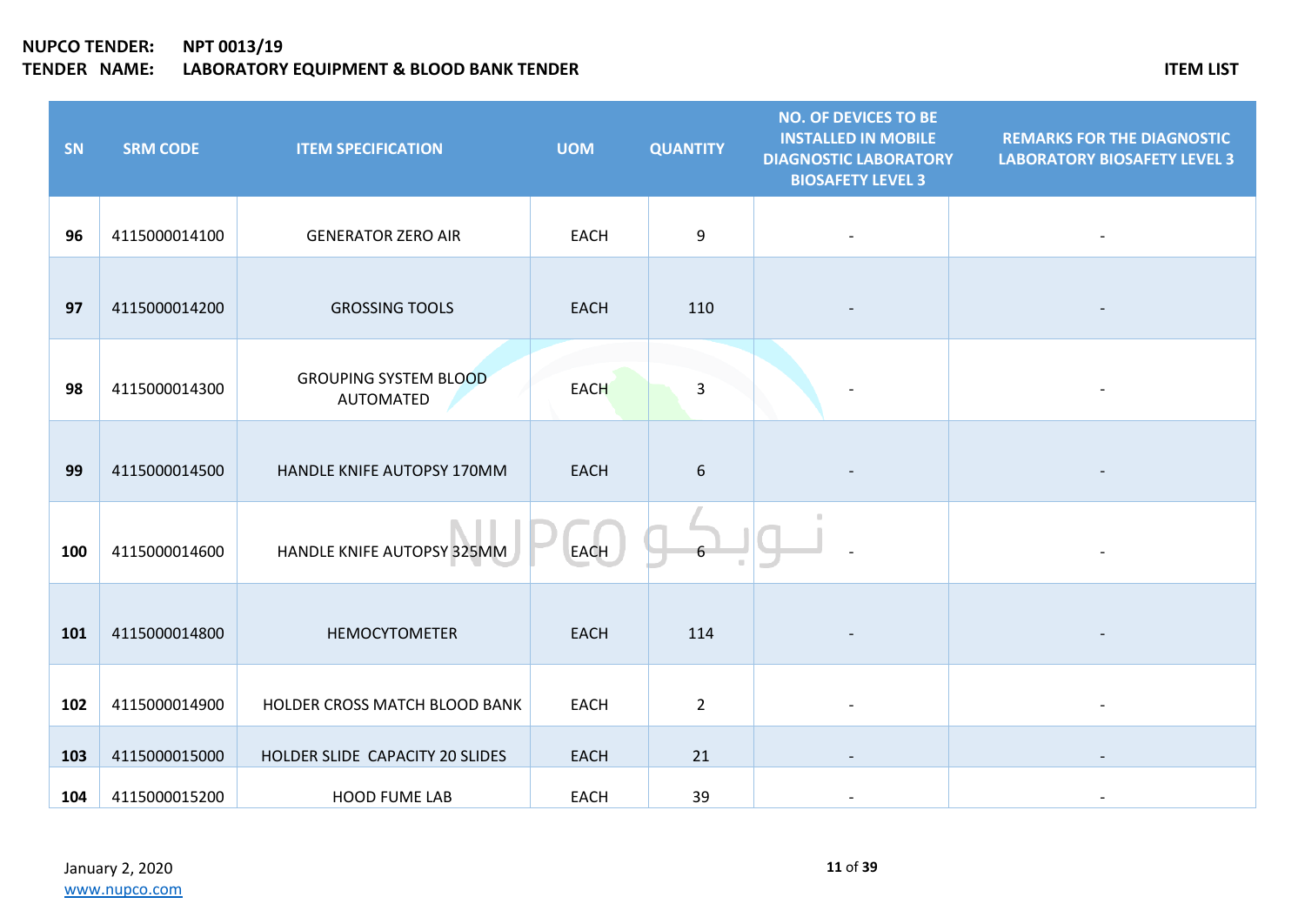| SN  | <b>SRM CODE</b> | <b>ITEM SPECIFICATION</b>                                    | <b>UOM</b>  | <b>QUANTITY</b> | <b>NO. OF DEVICES TO BE</b><br><b>INSTALLED IN MOBILE</b><br><b>DIAGNOSTIC LABORATORY</b><br><b>BIOSAFETY LEVEL 3</b> | <b>REMARKS FOR THE DIAGNOSTIC</b><br><b>LABORATORY BIOSAFETY LEVEL 3</b> |
|-----|-----------------|--------------------------------------------------------------|-------------|-----------------|-----------------------------------------------------------------------------------------------------------------------|--------------------------------------------------------------------------|
| 105 | 4115000015300   | <b>HOTPLATE</b>                                              | <b>EACH</b> | 94              |                                                                                                                       |                                                                          |
| 106 | 4115000015600   | ICE MAKER DISPENSER CUBE                                     | <b>EACH</b> | $\overline{2}$  |                                                                                                                       |                                                                          |
| 107 | 4115000015900   | IMAGING SYSTEM GROSSING ROOM<br><b>DIGITAL</b>               | <b>EACH</b> | 10              |                                                                                                                       |                                                                          |
| 108 | 4115000016000   | <b>IMAGING SYSTEM CYTOGENETICS</b>                           | <b>EACH</b> | 5               |                                                                                                                       |                                                                          |
| 109 | 4115000016200   | <b>INCUBATOR AEROBIC</b>                                     | <b>EACH</b> | 32              |                                                                                                                       |                                                                          |
| 110 | 4115000016300   | <b>INCUBATOR ANAEROBIC</b>                                   | <b>EACH</b> | 6               |                                                                                                                       |                                                                          |
| 111 | 4115000016500   | <b>INCUBATOR CO2 WITH CYLINDER &amp;</b><br><b>REGULATOR</b> | EACH        | 31              |                                                                                                                       |                                                                          |
| 112 | 4115000016800   | <b>INCUBATOR PLATELETS</b>                                   | <b>EACH</b> | 10              |                                                                                                                       |                                                                          |
| 113 | 4115000016900   | <b>INCUBATOR SHAKER AUTOMATED</b>                            | <b>EACH</b> | 19              |                                                                                                                       |                                                                          |
| 114 | 4115000017000   | <b>IRRADIATOR BLOOD BANK</b>                                 | <b>EACH</b> | 10              |                                                                                                                       |                                                                          |
| 115 | 4115000017200   | KIT SPILL CHEMICAL                                           | <b>EACH</b> | 52              |                                                                                                                       |                                                                          |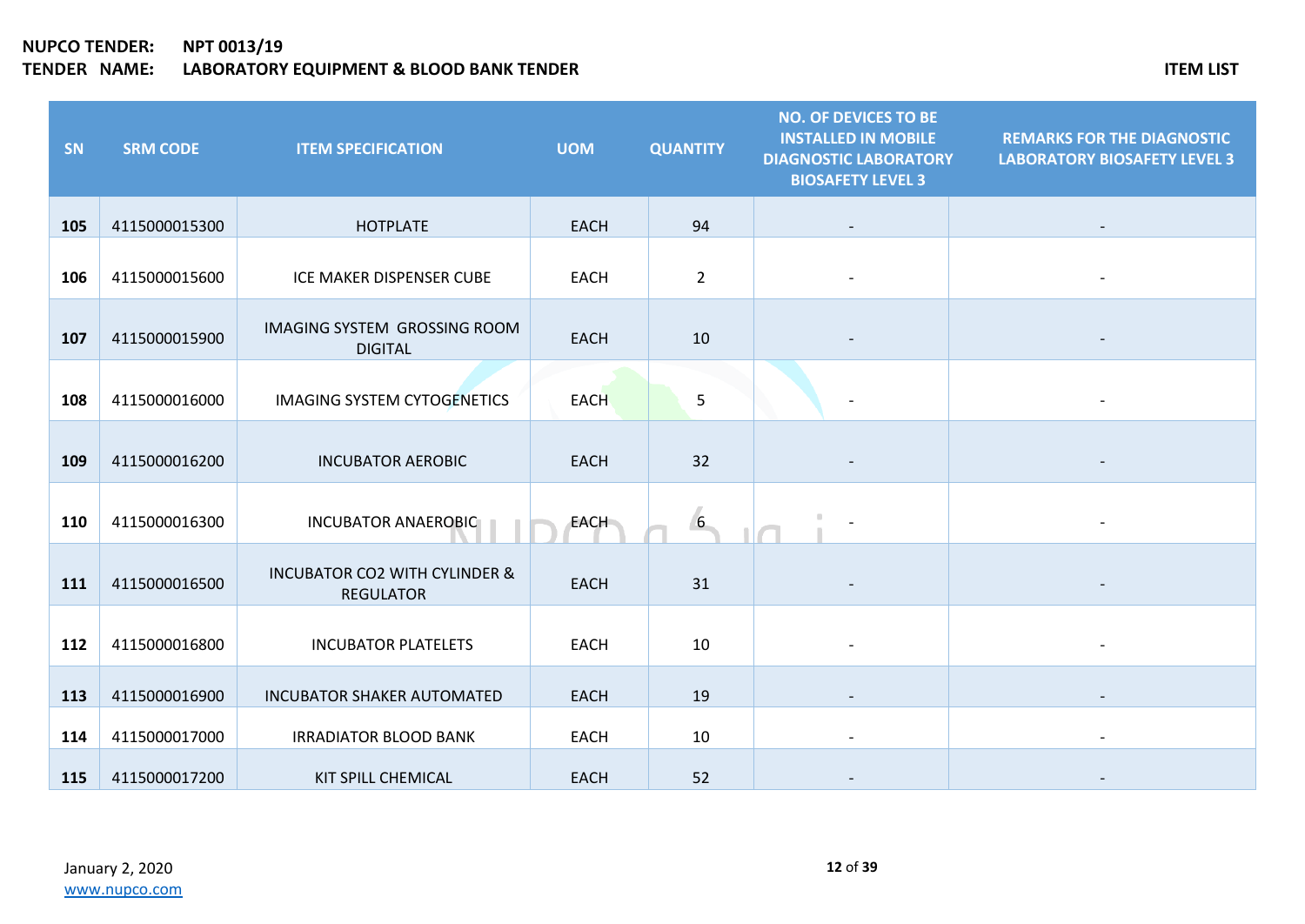| SN  | <b>SRM CODE</b> | <b>ITEM SPECIFICATION</b>                 | <b>UOM</b>  | <b>QUANTITY</b> | <b>NO. OF DEVICES TO BE</b><br><b>INSTALLED IN MOBILE</b><br><b>DIAGNOSTIC LABORATORY</b><br><b>BIOSAFETY LEVEL 3</b> | <b>REMARKS FOR THE DIAGNOSTIC</b><br><b>LABORATORY BIOSAFETY LEVEL 3</b> |
|-----|-----------------|-------------------------------------------|-------------|-----------------|-----------------------------------------------------------------------------------------------------------------------|--------------------------------------------------------------------------|
| 116 | 4115000017300   | LABEL RADIOACTIVE MATERIAL                | <b>EACH</b> | $\mathbf{1}$    |                                                                                                                       |                                                                          |
| 117 | 4115000017400   | <b>LABEL TAPE SET</b>                     | <b>EACH</b> | 24              |                                                                                                                       |                                                                          |
| 118 | 4115000017700   | LAMP FLUORESCENT G6PD<br><b>SCREENING</b> | <b>EACH</b> | $\mathbf{1}$    |                                                                                                                       |                                                                          |
| 119 | 4115000017800   | LAMP ULTRAVIOLET GERMICIDAL               | <b>EACH</b> | 55              |                                                                                                                       |                                                                          |
| 120 | 4115000018000   | LCM MS MS                                 | <b>EACH</b> | 19              |                                                                                                                       |                                                                          |
| 121 | 4115000018100   | LENS & TISSUES CLEANING                   | <b>EACH</b> | 1810            |                                                                                                                       |                                                                          |
| 122 | 4115000018400   | LOGGER DATA TEMPERATURE                   | <b>EACH</b> | 6               |                                                                                                                       |                                                                          |
| 123 | 4115000018900   | MAGNIFIER WITH LAMP                       | <b>EACH</b> | 21              |                                                                                                                       |                                                                          |
| 124 | 4115000019300   | METER FORMALDEHYDE                        | <b>EACH</b> | 11              |                                                                                                                       |                                                                          |
| 125 | 4115000019500   | <b>METER HEMOGLOBIN</b>                   | <b>EACH</b> | 6               |                                                                                                                       |                                                                          |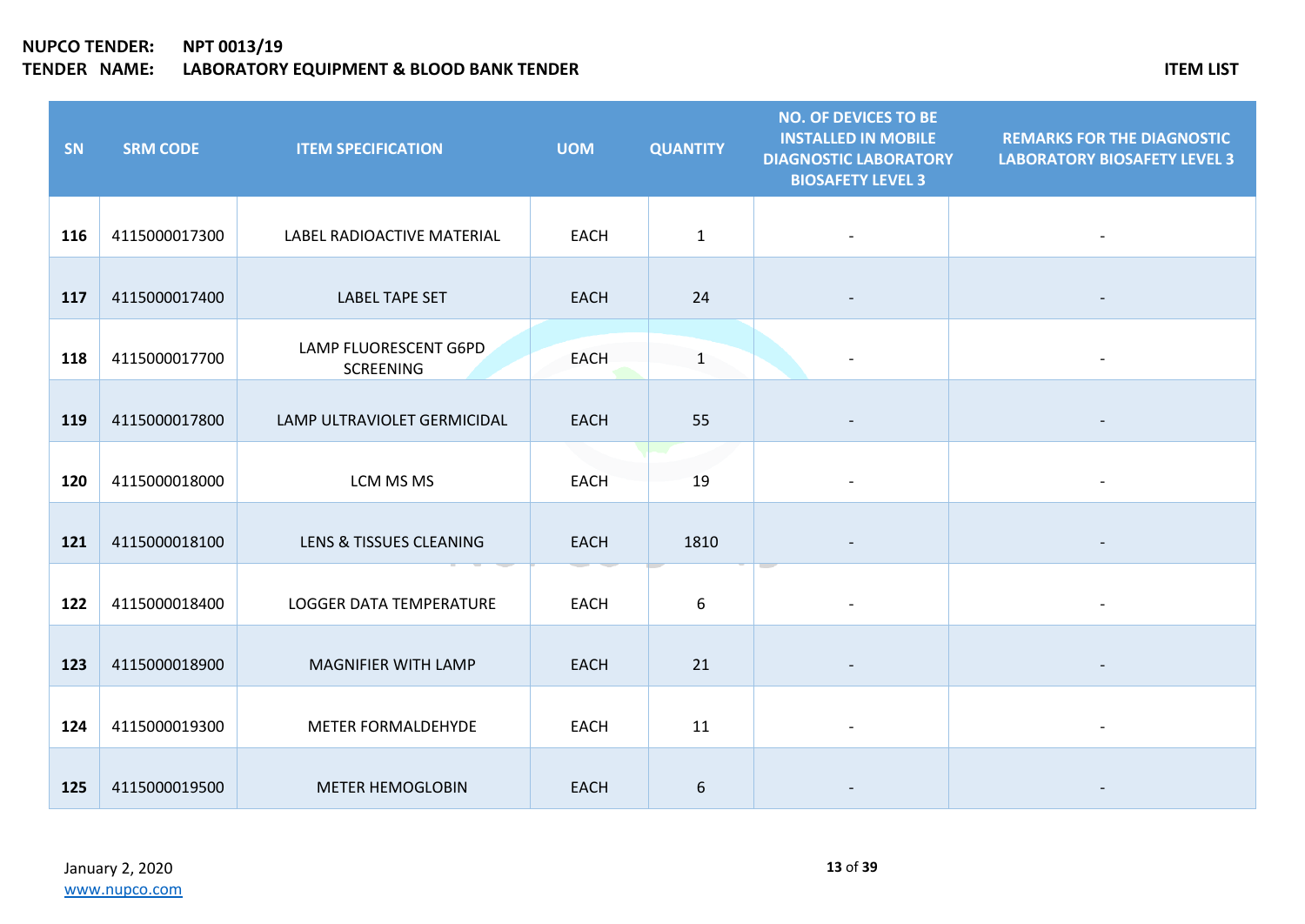| SN  | <b>SRM CODE</b> | <b>ITEM SPECIFICATION</b>                   | <b>UOM</b>  | <b>QUANTITY</b> | <b>NO. OF DEVICES TO BE</b><br><b>INSTALLED IN MOBILE</b><br><b>DIAGNOSTIC LABORATORY</b><br><b>BIOSAFETY LEVEL 3</b> | <b>REMARKS FOR THE DIAGNOSTIC</b><br><b>LABORATORY BIOSAFETY LEVEL 3</b> |
|-----|-----------------|---------------------------------------------|-------------|-----------------|-----------------------------------------------------------------------------------------------------------------------|--------------------------------------------------------------------------|
| 126 | 4115000019700   | <b>METER PH</b>                             | <b>EACH</b> | 100             |                                                                                                                       |                                                                          |
| 127 | 4115000019800   | <b>METER T.S</b>                            | <b>EACH</b> | 246             |                                                                                                                       |                                                                          |
| 128 | 4115000019900   | METER TEMPERATURE & HUMIDITY                | <b>EACH</b> | $\overline{9}$  |                                                                                                                       |                                                                          |
| 129 | 4115000020200   | MICROBIOLOGICAL AUTOMATED                   | <b>EACH</b> | $\mathbf{1}$    |                                                                                                                       |                                                                          |
| 130 | 4115000020500   | MICROSCOPE FLUORESCENT<br><b>INVERTED</b>   | <b>EACH</b> | 27              |                                                                                                                       |                                                                          |
| 131 | 4115000020600   | MICROSCOPE INVERTED                         | <b>EACH</b> | $\overline{4}$  |                                                                                                                       |                                                                          |
| 132 | 4115000020800   | MICROSCOPE PHASE CONTRAST                   | <b>EACH</b> | 19              |                                                                                                                       |                                                                          |
| 133 | 4115000020900   | MICROSCOPE SLIDE HOLDER<br><b>PATHOLOGY</b> | <b>EACH</b> | 91              |                                                                                                                       |                                                                          |
| 134 | 4115000021000   | MICROSCOPE SLIDE PRINTER                    | <b>EACH</b> | $\mathsf{3}$    |                                                                                                                       |                                                                          |
| 135 | 4115000021400   | MICROTOME CRYO CUT                          | <b>EACH</b> | $\mathbf{3}$    |                                                                                                                       |                                                                          |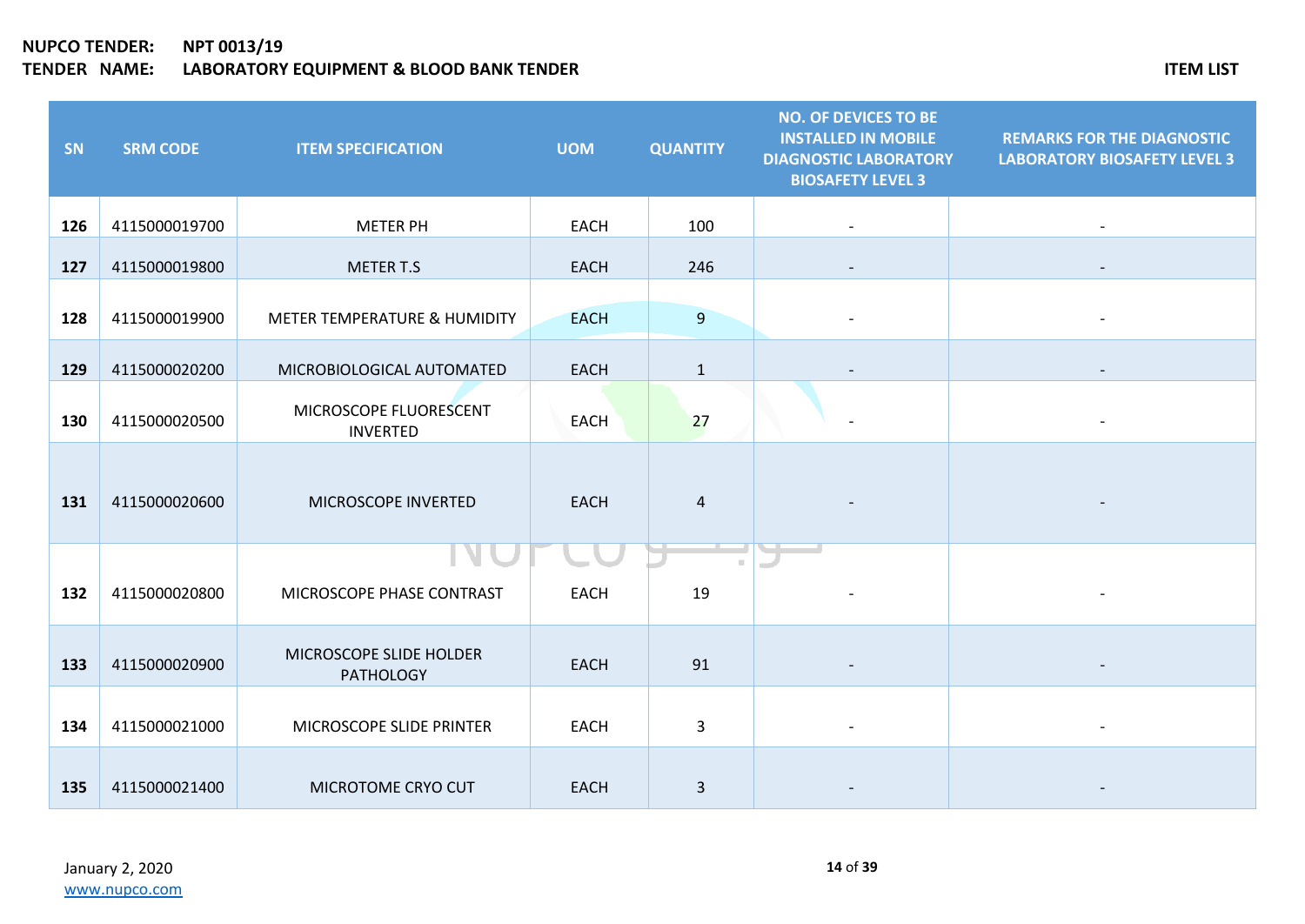| SN  | <b>SRM CODE</b> | <b>ITEM SPECIFICATION</b>                   | <b>UOM</b>  | <b>QUANTITY</b> | <b>NO. OF DEVICES TO BE</b><br><b>INSTALLED IN MOBILE</b><br><b>DIAGNOSTIC LABORATORY</b><br><b>BIOSAFETY LEVEL 3</b> | <b>REMARKS FOR THE DIAGNOSTIC</b><br><b>LABORATORY BIOSAFETY LEVEL 3</b>                                                                                                                                                                                                             |
|-----|-----------------|---------------------------------------------|-------------|-----------------|-----------------------------------------------------------------------------------------------------------------------|--------------------------------------------------------------------------------------------------------------------------------------------------------------------------------------------------------------------------------------------------------------------------------------|
| 136 | 4115000021500   | MICROTOME ROTARY                            | <b>EACH</b> | 25              |                                                                                                                       |                                                                                                                                                                                                                                                                                      |
| 137 | 4115000021600   | MICROWAVE DIGESTER LABSTATION               | <b>EACH</b> | 17              |                                                                                                                       |                                                                                                                                                                                                                                                                                      |
| 138 | 4115000021700   | MICROWAVE DIGESTION WITH<br><b>SCRUBBER</b> | <b>EACH</b> | 17              |                                                                                                                       |                                                                                                                                                                                                                                                                                      |
| 139 | 4115000021900   | MIXER BLOOD ROLLER TYPE                     | <b>EACH</b> | 84              |                                                                                                                       |                                                                                                                                                                                                                                                                                      |
| 140 | 4115000022000   | <b>MIXER VORTEX</b>                         | <b>EACH</b> | 149             | 6                                                                                                                     | The Vendor must consider the<br>installation of some devices in Mobile<br>Diagnostic Laboratory Biosafety Level 3<br>يجب على المورد (Item no. 4219240200000)<br>مراعاة تركيب وتثبيث بعض الأجهزة بالمختبر المتنقل<br>:ذو الأمان الحيوي من المستوى الثالث )بند رقم<br>4219240200000) 3 |
| 141 | 4115000022100   | <b>MIXER VORTEX MULTI</b>                   | <b>EACH</b> | $\mathbf{1}$    |                                                                                                                       |                                                                                                                                                                                                                                                                                      |
| 142 | 4115000022300   | MOULD EMBEDDING                             | <b>EACH</b> | 119             |                                                                                                                       |                                                                                                                                                                                                                                                                                      |
| 143 | 4115000022500   | <b>OSMOMETER</b>                            | <b>EACH</b> | 10              |                                                                                                                       |                                                                                                                                                                                                                                                                                      |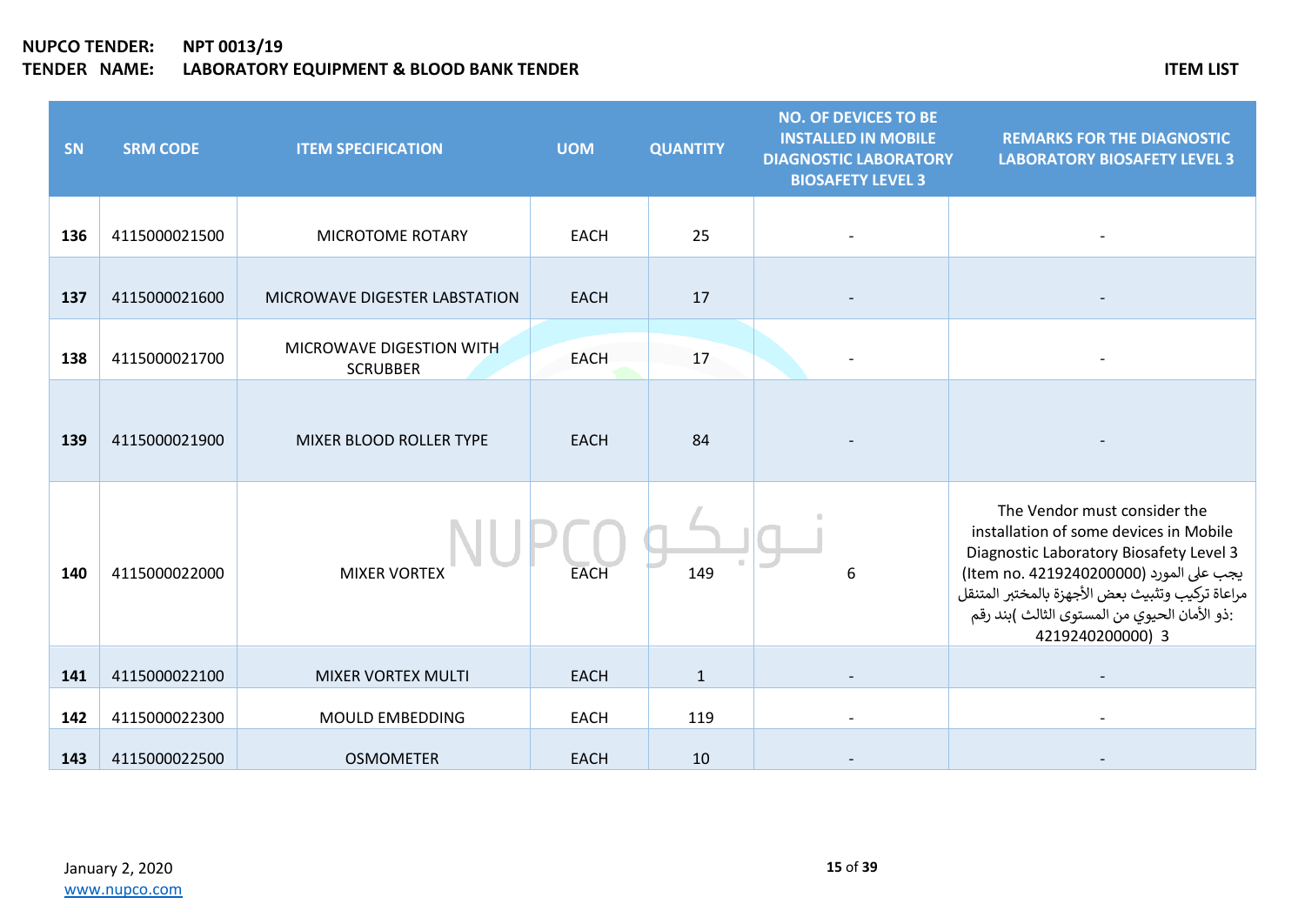| SN  | <b>SRM CODE</b> | <b>ITEM SPECIFICATION</b>  | <b>UOM</b>  | <b>QUANTITY</b> | <b>NO. OF DEVICES TO BE</b><br><b>INSTALLED IN MOBILE</b><br><b>DIAGNOSTIC LABORATORY</b><br><b>BIOSAFETY LEVEL 3</b> | <b>REMARKS FOR THE DIAGNOSTIC</b><br><b>LABORATORY BIOSAFETY LEVEL 3</b> |
|-----|-----------------|----------------------------|-------------|-----------------|-----------------------------------------------------------------------------------------------------------------------|--------------------------------------------------------------------------|
| 144 | 4115000022600   | <b>OVEN HEATING DRYING</b> | <b>EACH</b> | 39              |                                                                                                                       |                                                                          |
| 145 | 4115000022700   | OVEN UNIVERSAL 100 LITERS  | <b>EACH</b> | 35              |                                                                                                                       |                                                                          |
| 146 | 4115000022800   | OVEN UNIVERSAL 200 LITERS  | <b>EACH</b> | $7\overline{ }$ |                                                                                                                       | $\overline{\phantom{a}}$                                                 |
| 147 | 4115000023000   | <b>OXIMETER CO</b>         | <b>EACH</b> | 16              |                                                                                                                       |                                                                          |
| 148 | 4115000023200   | PCR REAL TIME              | EACH        | 19              |                                                                                                                       |                                                                          |
| 149 | 4115000023300   | PENCIL DIAMOND             | EACH        | 272             |                                                                                                                       |                                                                          |
| 150 | 4115000023400   | PENCILS WAX                | <b>EACH</b> | 270             |                                                                                                                       |                                                                          |
| 151 | 4115000023500   | PIPETTOR 10 MICRO          | <b>EACH</b> | 99              |                                                                                                                       |                                                                          |
| 152 | 4115000023600   | PIPETTOR 100 MICRO         | <b>EACH</b> | 101             | $\overline{\phantom{a}}$                                                                                              | $\blacksquare$                                                           |
| 153 | 4115000023700   | PIPETTOR 1000 MICRO        | <b>EACH</b> | 84              |                                                                                                                       |                                                                          |
| 154 | 4115000023900   | PIPETTOR 20 MICRO          | <b>EACH</b> | 30              |                                                                                                                       |                                                                          |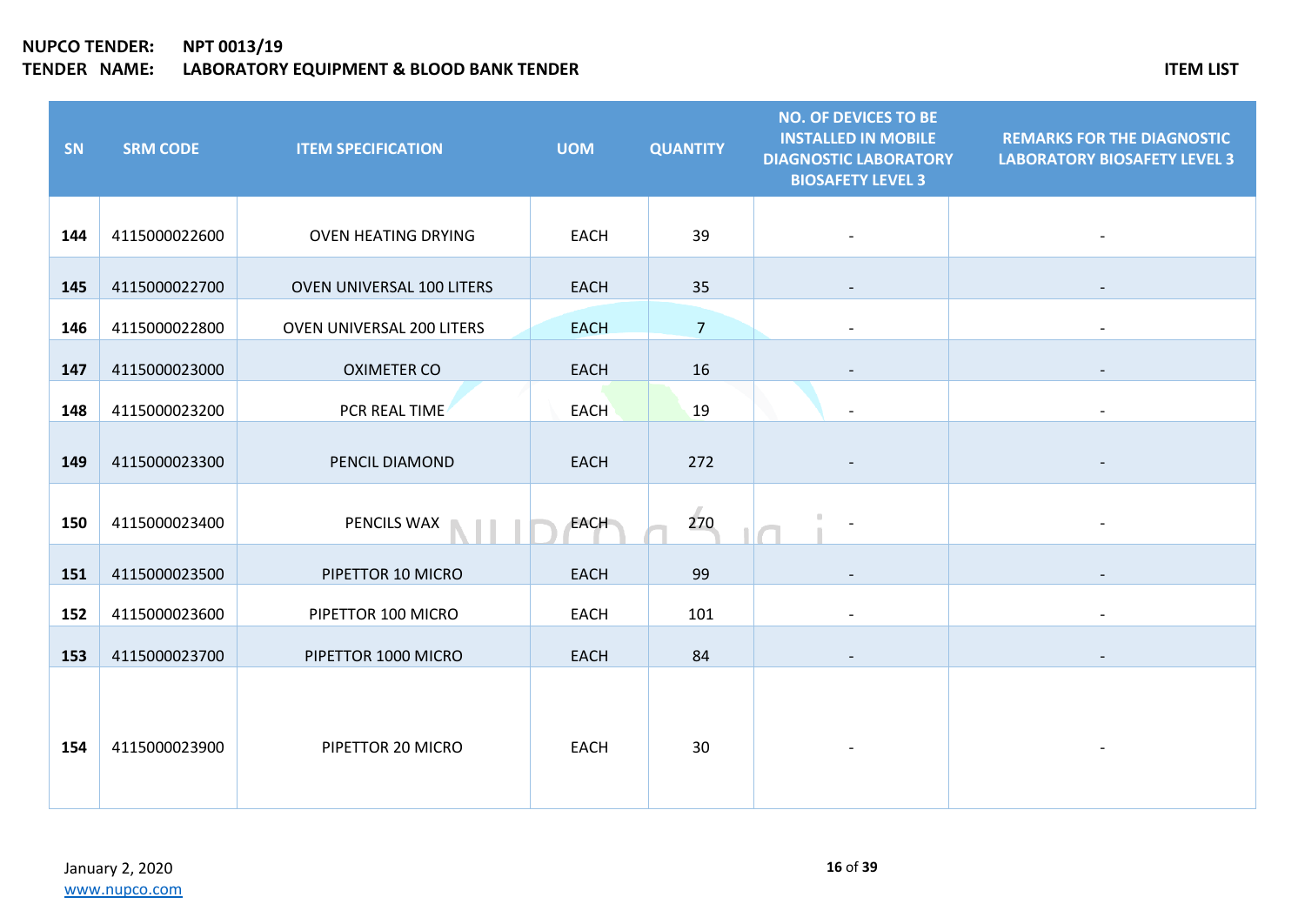| SN  | <b>SRM CODE</b> | <b>ITEM SPECIFICATION</b>                        | <b>UOM</b>  | <b>QUANTITY</b> | <b>NO. OF DEVICES TO BE</b><br><b>INSTALLED IN MOBILE</b><br><b>DIAGNOSTIC LABORATORY</b><br><b>BIOSAFETY LEVEL 3</b> | <b>REMARKS FOR THE DIAGNOSTIC</b><br><b>LABORATORY BIOSAFETY LEVEL 3</b> |
|-----|-----------------|--------------------------------------------------|-------------|-----------------|-----------------------------------------------------------------------------------------------------------------------|--------------------------------------------------------------------------|
| 155 | 4115000024000   | PIPETTOR 200 MICRO                               | <b>EACH</b> | 32              |                                                                                                                       |                                                                          |
| 156 | 4115000024100   | PIPETTOR 2-10 MICRO ADJUSTABLE                   | <b>EACH</b> | 29              |                                                                                                                       |                                                                          |
| 157 | 4115000024200   | PIPETTOR 50 MICRO                                | <b>EACH</b> | 12              |                                                                                                                       |                                                                          |
| 158 | 4115000024400   | PIPETTOR ADJUSTABLE 0.5-10<br><b>MICROLITERS</b> | <b>EACH</b> | 51              |                                                                                                                       |                                                                          |
| 159 | 4115000024500   | PIPETTOR AUTOMATIC                               | <b>EACH</b> | 25              |                                                                                                                       |                                                                          |
| 160 | 4115000024600   | PIPETTOR SYRINGE MULTI 12<br>CHANNEL             | <b>EACH</b> | 154             |                                                                                                                       |                                                                          |
| 161 | 4115000024700   | PIPETTOR SYRINGE MULTI 6<br><b>CHANNEL</b>       | <b>EACH</b> | 154             |                                                                                                                       |                                                                          |
| 162 | 4115000024800   | PIPETTOR SYRINGE MULTI 8<br>CHANNEL              | <b>EACH</b> | 162             |                                                                                                                       |                                                                          |
| 163 | 4115000024900   | PITCHER PARAFFIN                                 | <b>EACH</b> | 54              |                                                                                                                       |                                                                          |
| 164 | 4115000025300   | PREPARATION MEDIA FILLING &<br><b>DISPENSING</b> | <b>EACH</b> | 10              |                                                                                                                       |                                                                          |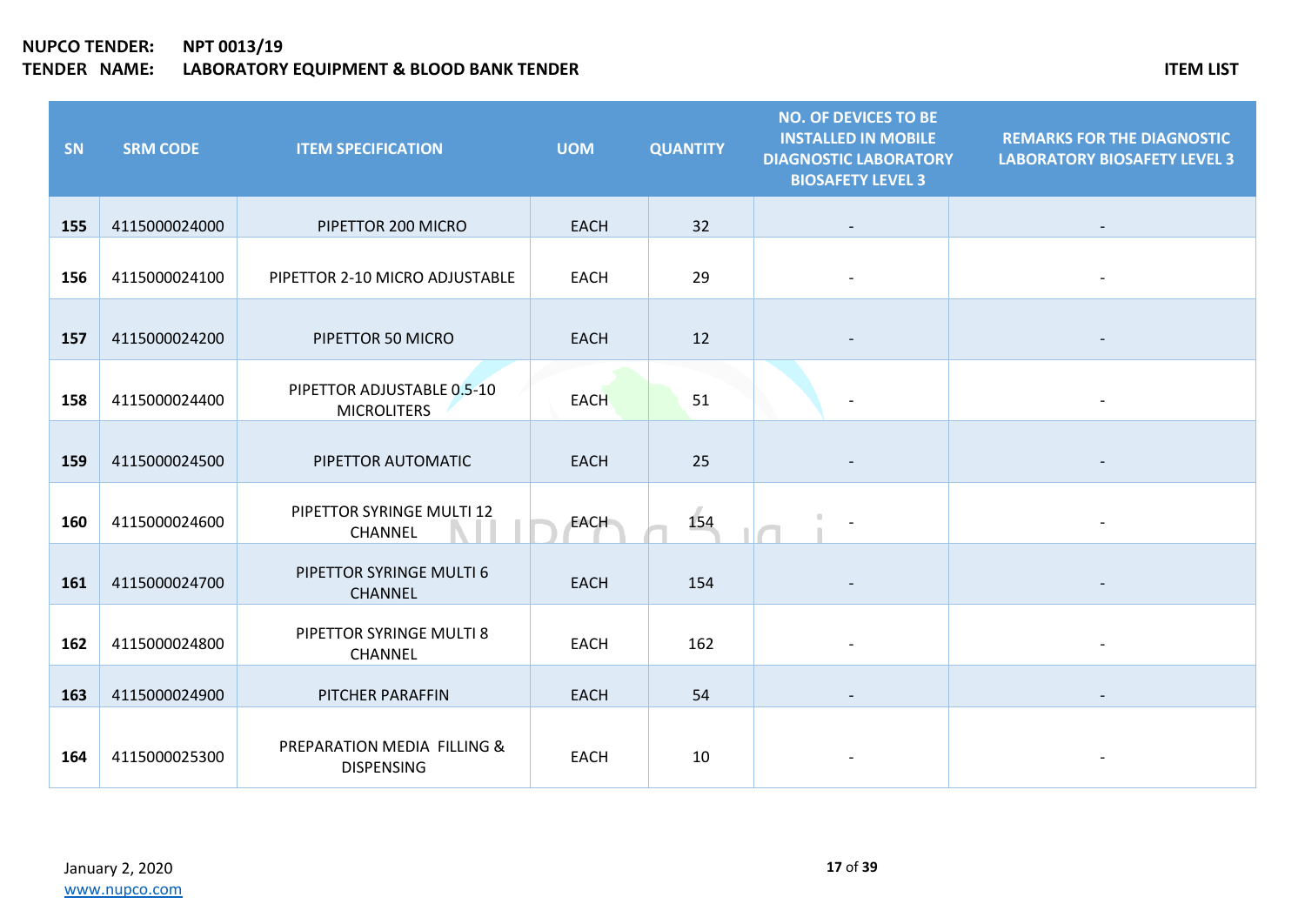| SN  | <b>SRM CODE</b> | <b>ITEM SPECIFICATION</b>                      | <b>UOM</b>  | <b>QUANTITY</b> | <b>NO. OF DEVICES TO BE</b><br><b>INSTALLED IN MOBILE</b><br><b>DIAGNOSTIC LABORATORY</b><br><b>BIOSAFETY LEVEL 3</b> | <b>REMARKS FOR THE DIAGNOSTIC</b><br><b>LABORATORY BIOSAFETY LEVEL 3</b> |
|-----|-----------------|------------------------------------------------|-------------|-----------------|-----------------------------------------------------------------------------------------------------------------------|--------------------------------------------------------------------------|
| 165 | 4115000025700   | PROCESSOR TISSUE AUTOMATIC                     | <b>EACH</b> | 11              |                                                                                                                       |                                                                          |
| 166 | 4115000025900   | PUMP HAND                                      | <b>EACH</b> | 67              |                                                                                                                       |                                                                          |
| 167 | 4115000026000   | PUMP VACUUM                                    | <b>EACH</b> | 10              |                                                                                                                       |                                                                          |
| 168 | 4115000026400   | PURIFICATION SYSTEM WATER                      | <b>EACH</b> | 45              | $\overline{\phantom{a}}$                                                                                              |                                                                          |
| 169 | 4112280400200   | RACK 12 BOTTLES                                | <b>EACH</b> | 41              |                                                                                                                       |                                                                          |
| 170 | 4115000026600   | <b>RACK PIPETTOR</b>                           | <b>EACH</b> | 22              | $\mathbb{R}^n$ .                                                                                                      |                                                                          |
| 171 | 4112280400300   | RACK TEST TUBE 10 -13 mm 36-48<br><b>HOLES</b> | <b>EACH</b> | 5               |                                                                                                                       |                                                                          |
| 172 | 4112280400400   | RACK TEST TUBE 12 mm DIAMETER<br>12 HOLE       | <b>EACH</b> | 347             |                                                                                                                       |                                                                          |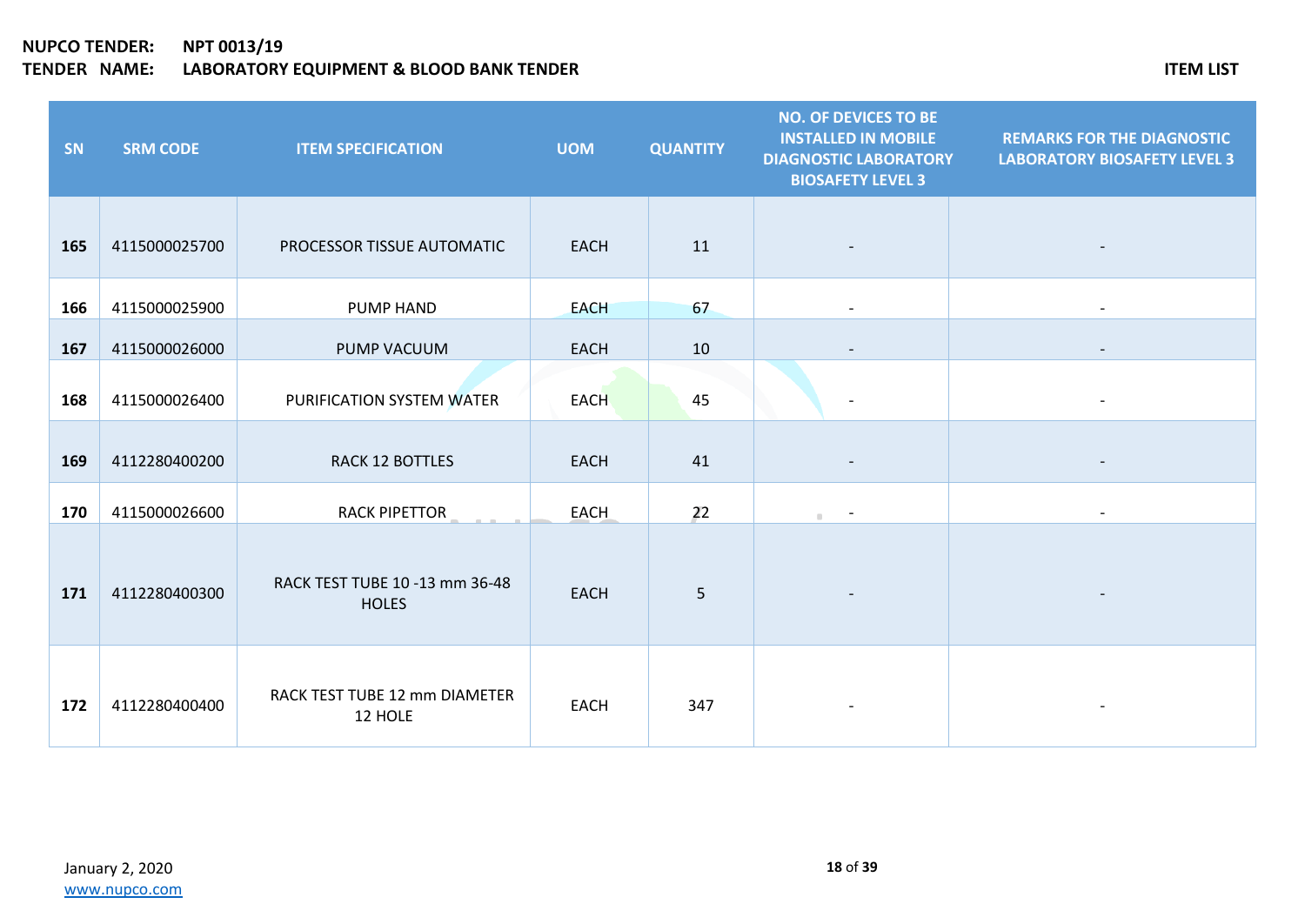| SN  | <b>SRM CODE</b> | <b>ITEM SPECIFICATION</b>                  | <b>UOM</b>  | <b>QUANTITY</b> | <b>NO. OF DEVICES TO BE</b><br><b>INSTALLED IN MOBILE</b><br><b>DIAGNOSTIC LABORATORY</b><br><b>BIOSAFETY LEVEL 3</b> | <b>REMARKS FOR THE DIAGNOSTIC</b><br><b>LABORATORY BIOSAFETY LEVEL 3</b> |
|-----|-----------------|--------------------------------------------|-------------|-----------------|-----------------------------------------------------------------------------------------------------------------------|--------------------------------------------------------------------------|
| 173 | 4112280400500   | RACK TEST TUBE 12 mm DIAMETER<br>24 HOLE   | <b>EACH</b> | 347             |                                                                                                                       |                                                                          |
| 174 | 4112280400600   | RACK TEST TUBE 12 mm DIAMETER<br>36 HOLE   | <b>EACH</b> | 347             |                                                                                                                       |                                                                          |
| 175 | 4112280400800   | RACK TEST TUBE 16 mm DIAMETER<br>12 HOLE   | <b>EACH</b> | 347             |                                                                                                                       |                                                                          |
| 176 | 4112280400900   | RACK TEST TUBE 16 mm DIAMETER<br>24 HOLE   | <b>EACH</b> | 347             |                                                                                                                       |                                                                          |
| 177 | 4112280401000   | RACK TEST TUBE 20 mm DIAMETER<br>24 HOLE   | <b>EACH</b> | 347             |                                                                                                                       |                                                                          |
| 178 | 4115000026700   | READER ELISA VARIABLE FILTERS              | <b>EACH</b> | $\mathbf{1}$    |                                                                                                                       |                                                                          |
| 179 | 4110301000300   | REFRIGERATOR BLOOD BANK 500<br><b>BAGS</b> | <b>EACH</b> | 39              |                                                                                                                       |                                                                          |
| 180 | 4110301000400   | REFRIGERATOR BLOOD BANK 360<br><b>BAGS</b> | <b>EACH</b> | 39              |                                                                                                                       |                                                                          |
| 181 | 4110301000500   | REFRIGERATOR LAB - 710 L                   | <b>EACH</b> | 164             |                                                                                                                       |                                                                          |
| 182 | 4110301000600   | <b>REFRIGERATOR LAB - 1400 liters</b>      | <b>EACH</b> | 34              |                                                                                                                       |                                                                          |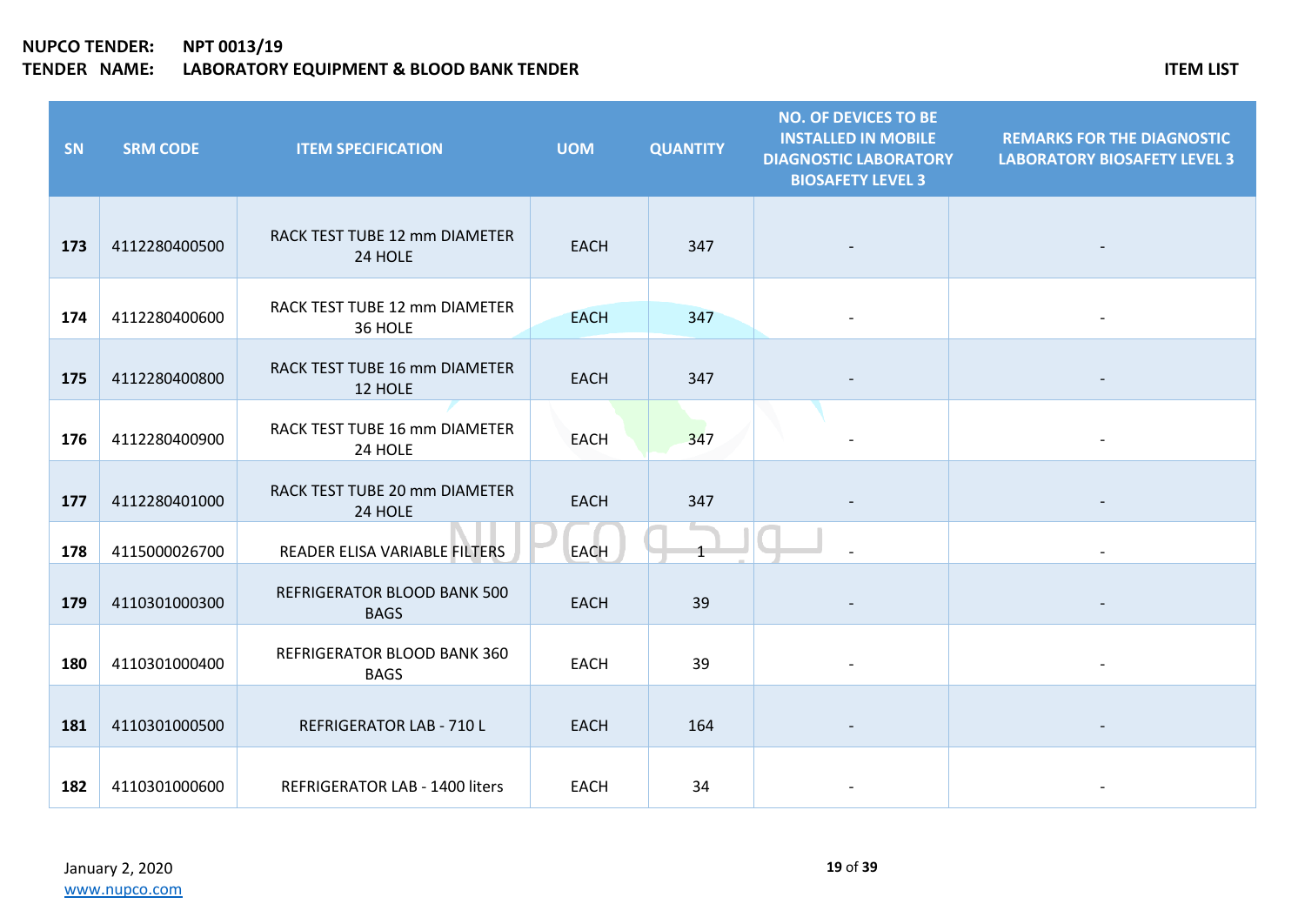| SN  | <b>SRM CODE</b> | <b>ITEM SPECIFICATION</b>                                   | <b>UOM</b>  | <b>QUANTITY</b>   | <b>NO. OF DEVICES TO BE</b><br><b>INSTALLED IN MOBILE</b><br><b>DIAGNOSTIC LABORATORY</b><br><b>BIOSAFETY LEVEL 3</b> | <b>REMARKS FOR THE DIAGNOSTIC</b><br><b>LABORATORY BIOSAFETY LEVEL 3</b> |
|-----|-----------------|-------------------------------------------------------------|-------------|-------------------|-----------------------------------------------------------------------------------------------------------------------|--------------------------------------------------------------------------|
| 183 | 4110301000700   | <b>REFRIGERATOR WITH FREEZER LAB -</b><br>340 liters        | <b>EACH</b> | 16                |                                                                                                                       |                                                                          |
| 184 | 4115000027000   | REPEATER PIPETTE AUTOMATIC                                  | <b>EACH</b> | 352               |                                                                                                                       |                                                                          |
| 185 | 4115000027100   | ROTATOR CLINICAL                                            | <b>EACH</b> | 4                 |                                                                                                                       |                                                                          |
| 186 | 4115000027200   | ROTATOR PLATELETS                                           | <b>EACH</b> | 20                |                                                                                                                       |                                                                          |
| 187 | 4115000027300   | ROTATOR TISSUE CULTURE                                      | <b>EACH</b> | $\mathbf{1}$      |                                                                                                                       |                                                                          |
| 188 | 4115000027400   | <b>SCALE BLOOD DONATION</b><br><b>COLLECTION ELECTRONIC</b> | <b>EACH</b> | 102               |                                                                                                                       |                                                                          |
| 189 | 4115000027500   | <b>SCALE PRECISION</b>                                      | <b>EACH</b> | $\overline{2}$    |                                                                                                                       |                                                                          |
| 190 | 4115000027600   | SEALER TUBE BLOOD BAG 1 HEAD                                | EACH        | a a shekara<br>60 |                                                                                                                       |                                                                          |
| 191 | 4115000027700   | SEALER TUBE BLOOD BAG 4 HEADS<br><b>MULTI</b>               | <b>EACH</b> | 5                 |                                                                                                                       |                                                                          |
| 192 | 4115000027800   | SEALER TUBE BLOOD BAG 6 HEADS<br><b>MULTI</b>               | <b>EACH</b> | $\overline{2}$    |                                                                                                                       |                                                                          |
| 193 | 4115000027900   | <b>SEALER TUBE STERILE</b>                                  | <b>EACH</b> | 63                |                                                                                                                       |                                                                          |
| 194 | 4115000028000   | SEPARATOR PLASMA ELECTRICAL                                 | <b>EACH</b> | 56                |                                                                                                                       |                                                                          |
| 195 | 4115000028100   | <b>SHAKER</b>                                               | <b>EACH</b> | 4                 |                                                                                                                       |                                                                          |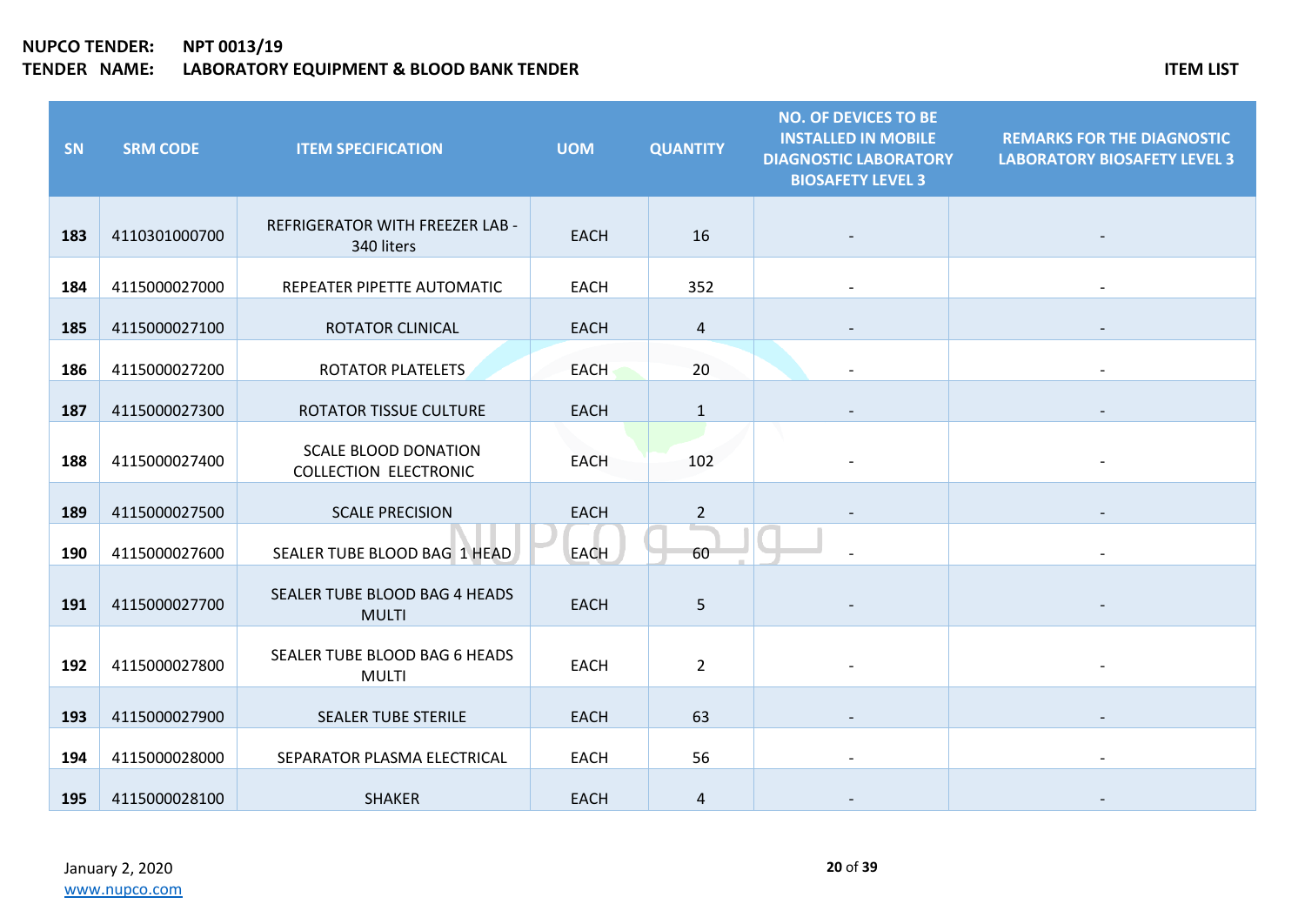| SN  | <b>SRM CODE</b> | <b>ITEM SPECIFICATION</b>                                            | <b>UOM</b>  | <b>QUANTITY</b> | <b>NO. OF DEVICES TO BE</b><br><b>INSTALLED IN MOBILE</b><br><b>DIAGNOSTIC LABORATORY</b><br><b>BIOSAFETY LEVEL 3</b> | <b>REMARKS FOR THE DIAGNOSTIC</b><br><b>LABORATORY BIOSAFETY LEVEL 3</b> |
|-----|-----------------|----------------------------------------------------------------------|-------------|-----------------|-----------------------------------------------------------------------------------------------------------------------|--------------------------------------------------------------------------|
| 196 | 4115000028200   | <b>SHAKER HOTPLATE</b>                                               | <b>EACH</b> | 92              |                                                                                                                       |                                                                          |
| 197 | 4115000028400   | <b>SHAKER VDRL</b>                                                   | <b>EACH</b> | 28              |                                                                                                                       |                                                                          |
| 198 | 4115000028500   | <b>SLIDE WARMER</b>                                                  | <b>EACH</b> | 40              |                                                                                                                       | $\overline{\phantom{a}}$                                                 |
| 199 | 4115000028600   | SPATULA 150 MM                                                       | <b>EACH</b> | 55              |                                                                                                                       |                                                                          |
| 200 | 4115000028700   | SPATULA 210 MM                                                       | <b>EACH</b> | 55              |                                                                                                                       |                                                                          |
| 201 | 4115000028900   | SPECTROMETER PLASMA MASS<br>INDUCTIVELY COUPLED ICP MS               | <b>EACH</b> | 24              |                                                                                                                       |                                                                          |
| 202 | 4115000029000   | SPECTROPHOTOMETER ATOMIC<br><b>ABSORPTION</b>                        | <b>EACH</b> | 16              | $\blacksquare$                                                                                                        |                                                                          |
| 203 | 4115000029100   | SPECTROPHOTOMETER UV DOUBLE<br><b>BEAM</b>                           | <b>EACH</b> | 27              |                                                                                                                       |                                                                          |
| 204 | 4115000029400   | STAINER SLIDE AUTOMATED<br>HEMATOLOGY/MICROBIOLOGY                   | <b>EACH</b> | $\mathbf{1}$    |                                                                                                                       |                                                                          |
| 205 | 4115000029500   | STAINER SLIDE AUTOMATED<br>HEMATOLOGY/MICROBIOLOGY<br><b>COMPACT</b> | <b>EACH</b> | 18              |                                                                                                                       |                                                                          |
| 206 | 4115000029600   | STAINER SLIDE AUTOMATED<br>HISTO/CYTO                                | <b>EACH</b> | 19              |                                                                                                                       |                                                                          |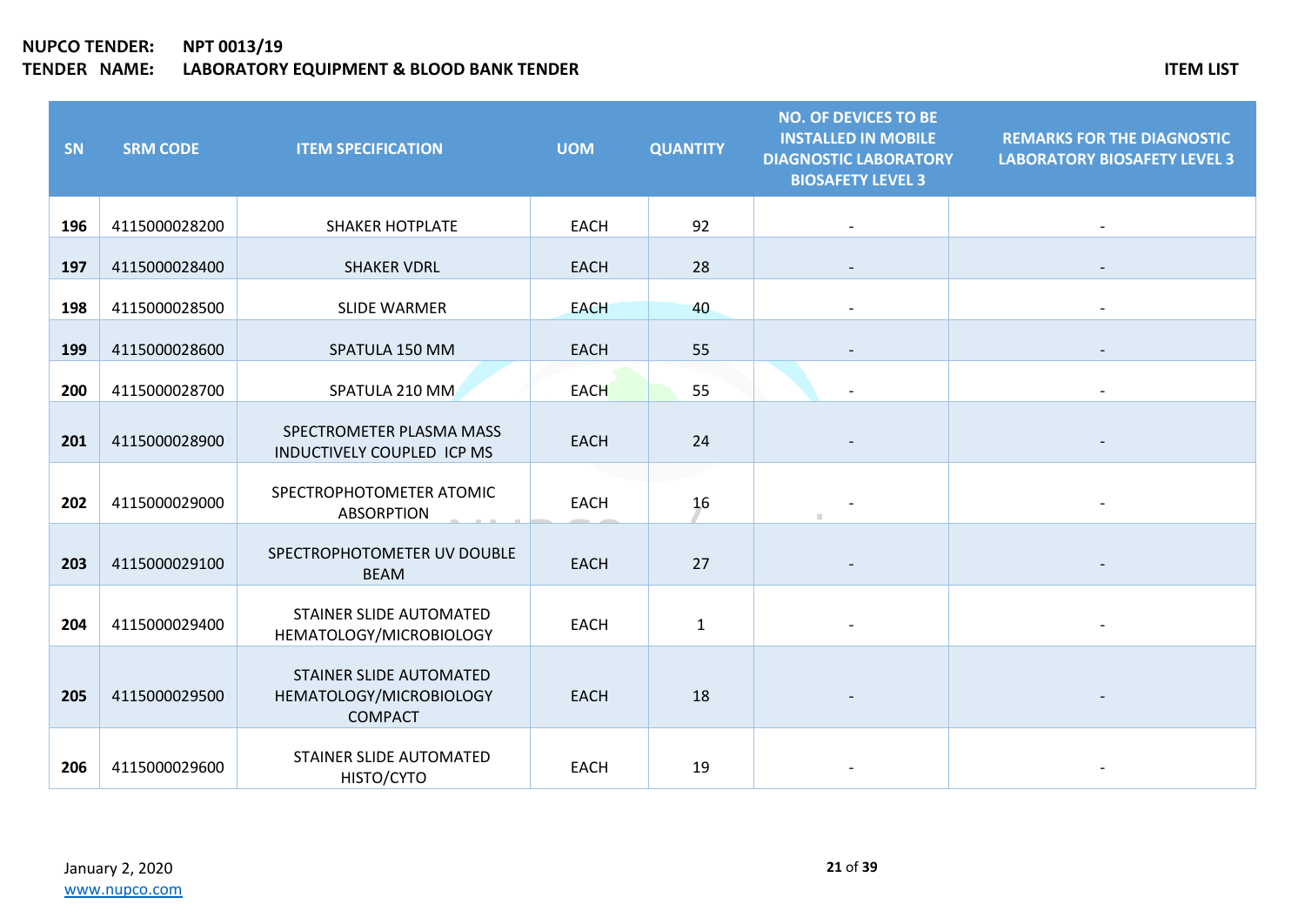| SN  | <b>SRM CODE</b> | <b>ITEM SPECIFICATION</b>                               | <b>UOM</b>  | <b>QUANTITY</b> | <b>NO. OF DEVICES TO BE</b><br><b>INSTALLED IN MOBILE</b><br><b>DIAGNOSTIC LABORATORY</b><br><b>BIOSAFETY LEVEL 3</b> | <b>REMARKS FOR THE DIAGNOSTIC</b><br><b>LABORATORY BIOSAFETY LEVEL 3</b>                                                                                                                                                                                                             |
|-----|-----------------|---------------------------------------------------------|-------------|-----------------|-----------------------------------------------------------------------------------------------------------------------|--------------------------------------------------------------------------------------------------------------------------------------------------------------------------------------------------------------------------------------------------------------------------------------|
| 207 | 4115000030200   | <b>STAND TRIPOD</b>                                     | <b>EACH</b> | 90              |                                                                                                                       |                                                                                                                                                                                                                                                                                      |
| 208 | 4618181000300   | <b>STATION EYEWASH &amp; EMERGENCY</b><br><b>SHOWER</b> | <b>EACH</b> | 138             |                                                                                                                       |                                                                                                                                                                                                                                                                                      |
| 209 | 4115000030400   | STILL WATER AUTOMATED 10 - 12 L                         | <b>EACH</b> | 37              |                                                                                                                       |                                                                                                                                                                                                                                                                                      |
| 210 | 4115000030500   | <b>STIRRER HOTPLATE</b>                                 | <b>EACH</b> | 73              |                                                                                                                       |                                                                                                                                                                                                                                                                                      |
| 211 | 4112180200300   | <b>STIRRER MAGNETIC</b>                                 | <b>EACH</b> | 30              | 3                                                                                                                     | The Vendor must consider the<br>installation of some devices in Mobile<br>Diagnostic Laboratory Biosafety Level 3<br>يجب على المورد (Item no. 4219240200000)<br>مراعاة تركيب وتثبيث بعض الأجهزة بالمختبر المتنقل<br>:ذو الأمان الحيوي من المستوى الثالث )بند رقم<br>4219240200000) 3 |
| 212 | 4115000030600   | <b>STOP WATCH</b>                                       | <b>EACH</b> | 355             |                                                                                                                       |                                                                                                                                                                                                                                                                                      |
| 213 | 4112242200400   | STRIPPER TUBE BLOOD BAG<br><b>AUTOMATED</b>             | <b>EACH</b> | 55              |                                                                                                                       |                                                                                                                                                                                                                                                                                      |
| 214 | 4115000031000   | <b>TESTING INSECTICIDE</b>                              | <b>EACH</b> | $\overline{2}$  |                                                                                                                       |                                                                                                                                                                                                                                                                                      |
| 215 | 4115000031100   | <b>TESTING PROFICENCY</b>                               | <b>EACH</b> | 12              |                                                                                                                       |                                                                                                                                                                                                                                                                                      |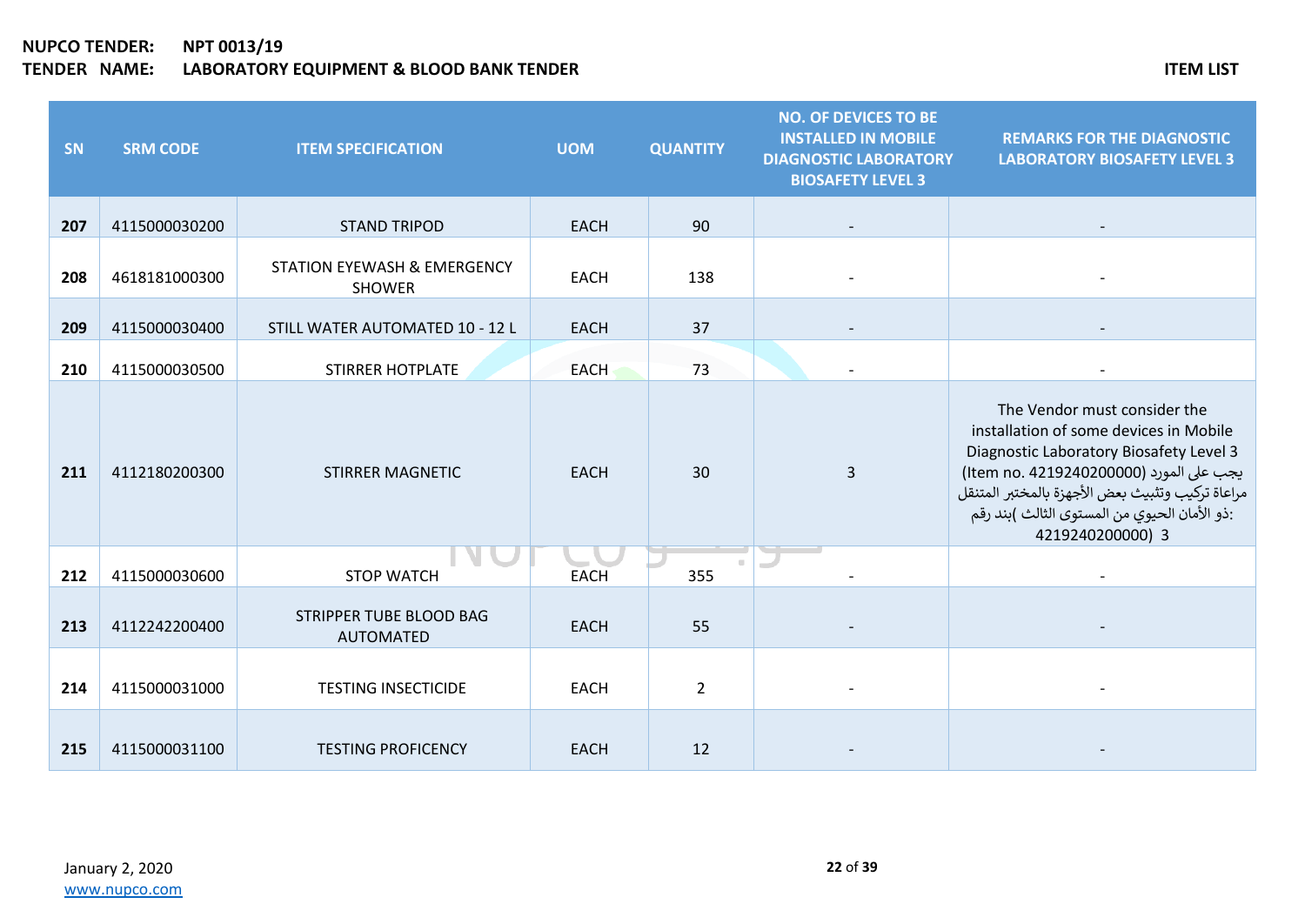| SN  | <b>SRM CODE</b> | <b>ITEM SPECIFICATION</b>                                               | <b>UOM</b>  | <b>QUANTITY</b> | <b>NO. OF DEVICES TO BE</b><br><b>INSTALLED IN MOBILE</b><br><b>DIAGNOSTIC LABORATORY</b><br><b>BIOSAFETY LEVEL 3</b> | <b>REMARKS FOR THE DIAGNOSTIC</b><br><b>LABORATORY BIOSAFETY LEVEL 3</b> |
|-----|-----------------|-------------------------------------------------------------------------|-------------|-----------------|-----------------------------------------------------------------------------------------------------------------------|--------------------------------------------------------------------------|
| 216 | 4115000031200   | <b>THERMAL CYCLER</b>                                                   | <b>EACH</b> | 14              |                                                                                                                       |                                                                          |
| 217 | 4115000031300   | <b>THERMO MIXER</b>                                                     | <b>EACH</b> | 14              |                                                                                                                       |                                                                          |
| 218 | 4115000031500   | THERMOMETER BLOOD BANK -100<br>$TO + 50$                                | <b>EACH</b> | 33              |                                                                                                                       |                                                                          |
| 219 | 4115000031600   | THERMOMETER CERTIFIED LAB                                               | <b>EACH</b> | 32              |                                                                                                                       |                                                                          |
| 220 | 4115000031700   | THERMOMETER DIGITAL FOR<br>REFRIGERATOR & FREEZER WITH<br><b>ALARMS</b> | <b>EACH</b> | 4               |                                                                                                                       |                                                                          |
| 221 | 4115000031900   | THERMOMETER LABORATORY -10<br>$TO + 100$                                | <b>EACH</b> | 123             |                                                                                                                       |                                                                          |
| 222 | 4115000032000   | THERMOMETER LABORATORY -20 TO<br>$+15$                                  | <b>EACH</b> | 60              |                                                                                                                       |                                                                          |
| 223 | 4115000032100   | THERMOMETER REFERENCE                                                   | <b>EACH</b> | 14              |                                                                                                                       |                                                                          |
| 224 | 4115000032400   | TIMER ALARM THREE CHANNEL<br>TRACABLE                                   | <b>EACH</b> | 12              |                                                                                                                       |                                                                          |
| 225 | 4115000032500   | TIMER INTERVAL                                                          | <b>EACH</b> | 324             |                                                                                                                       |                                                                          |
| 226 | 4115000032600   | TIMER MULTI FUNCTION                                                    | <b>EACH</b> | 324             |                                                                                                                       |                                                                          |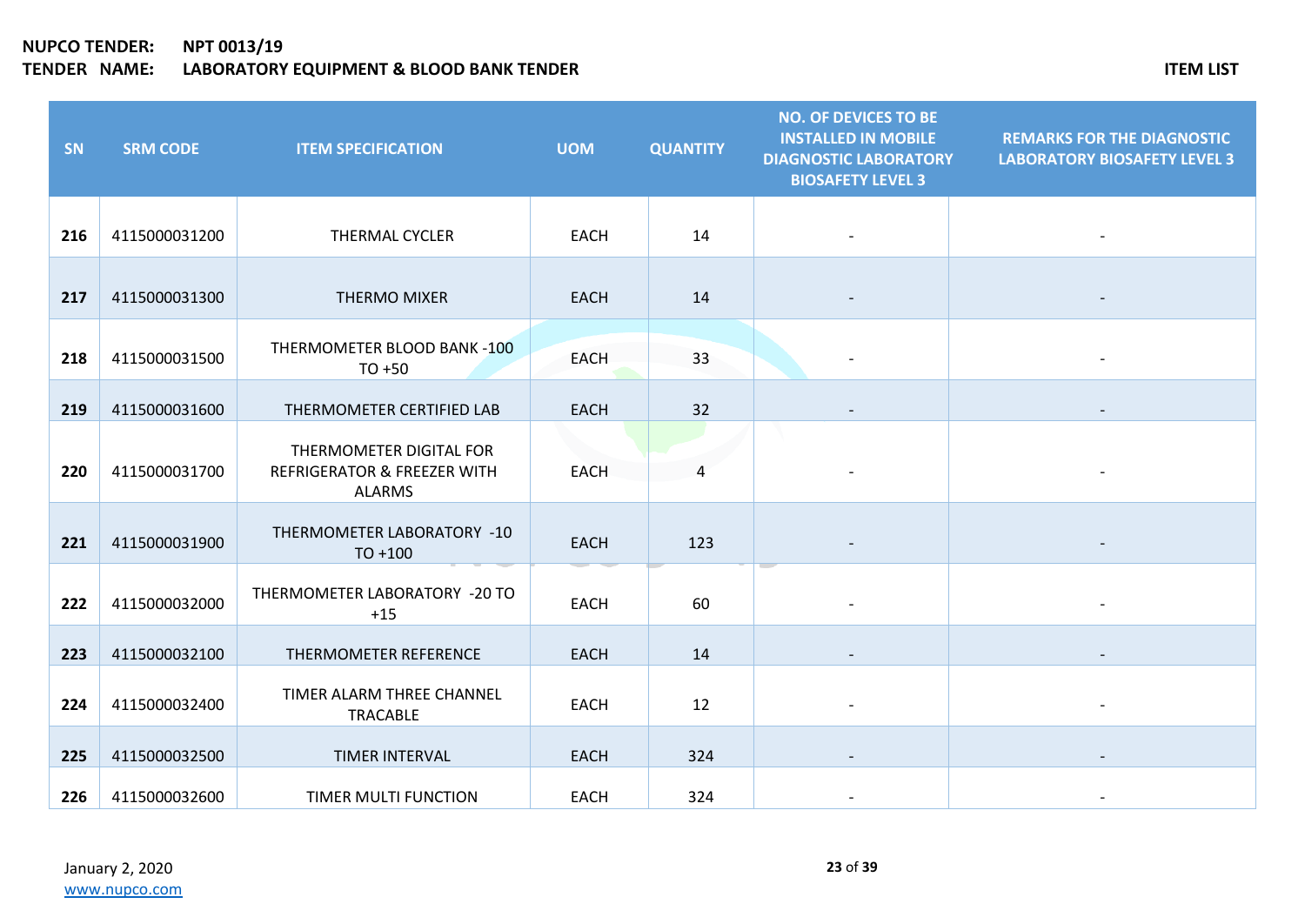| SN  | <b>SRM CODE</b> | <b>ITEM SPECIFICATION</b>                                         | <b>UOM</b>  | <b>QUANTITY</b> | <b>NO. OF DEVICES TO BE</b><br><b>INSTALLED IN MOBILE</b><br><b>DIAGNOSTIC LABORATORY</b><br><b>BIOSAFETY LEVEL 3</b> | <b>REMARKS FOR THE DIAGNOSTIC</b><br><b>LABORATORY BIOSAFETY LEVEL 3</b> |
|-----|-----------------|-------------------------------------------------------------------|-------------|-----------------|-----------------------------------------------------------------------------------------------------------------------|--------------------------------------------------------------------------|
| 227 | 4115000032700   | <b>TISSUE EMBEDDING</b>                                           | <b>EACH</b> | 12              |                                                                                                                       |                                                                          |
| 228 | 4115000032800   | <b>TOURNIQUET LARGE</b>                                           | <b>EACH</b> | 60              |                                                                                                                       |                                                                          |
| 229 | 4115000032900   | <b>TOURNIQUET MEDIUM</b>                                          | <b>EACH</b> | 100             |                                                                                                                       |                                                                          |
| 230 | 4115000033000   | <b>TOURNIQUET SMALL</b>                                           | <b>EACH</b> | 70              |                                                                                                                       |                                                                          |
| 231 | 4115000033400   | <b>TUBE TEST HOLDER</b>                                           | <b>EACH</b> | 211             |                                                                                                                       |                                                                          |
| 232 | 4115000033500   | <b>UPS</b>                                                        | <b>EACH</b> | 5               |                                                                                                                       |                                                                          |
| 233 | 4115000033700   | <b>WASHER &amp; DRYER PIPETTOR</b>                                | <b>EACH</b> | 19              |                                                                                                                       |                                                                          |
| 234 | 4115000033900   | WASHING UNIT GLASSWARE<br><b>AUTOMATIC</b>                        | <b>EACH</b> | 18              |                                                                                                                       |                                                                          |
| 235 | 4115000034000   | <b>WIRE GAUGE</b>                                                 | <b>EACH</b> | 198             |                                                                                                                       |                                                                          |
| 236 | 4115000034400   | <b>WORKSTATION GROSSING</b><br><b>PATHOLOGY</b>                   | <b>EACH</b> | 11              |                                                                                                                       |                                                                          |
| 237 | 4115000034500   | <b>WORKSTATION INTEGRATED SOLID</b><br>PHASE EXTRACTION AUTOMATED | <b>EACH</b> | 27              |                                                                                                                       |                                                                          |
| 238 | 4115000034800   | <b>WRITER TISSUE CASSETTE</b>                                     | <b>EACH</b> | 10              |                                                                                                                       |                                                                          |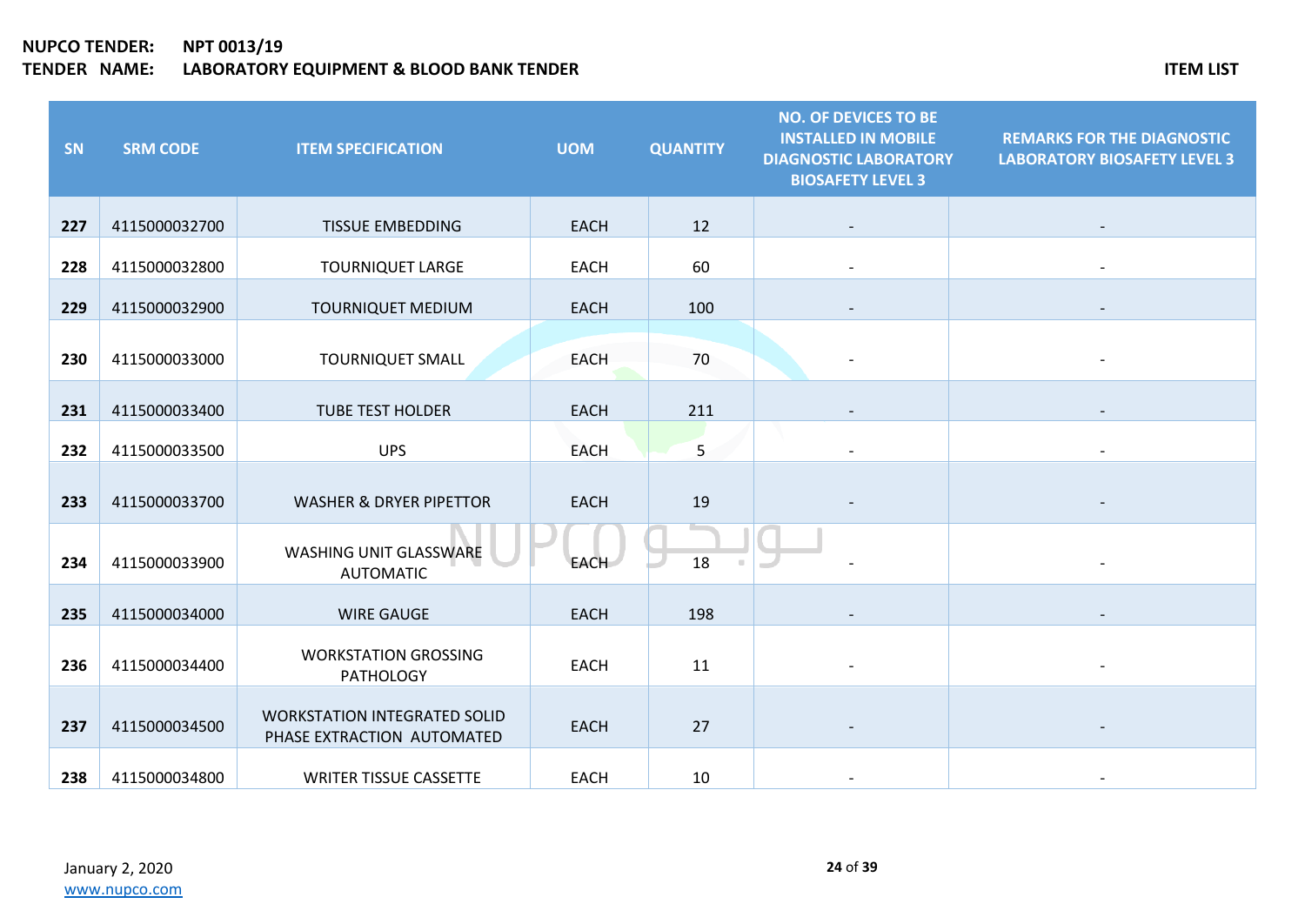| SN  | <b>SRM CODE</b> | <b>ITEM SPECIFICATION</b>                                                   | <b>UOM</b>  | <b>QUANTITY</b> | <b>NO. OF DEVICES TO BE</b><br><b>INSTALLED IN MOBILE</b><br><b>DIAGNOSTIC LABORATORY</b><br><b>BIOSAFETY LEVEL 3</b> | <b>REMARKS FOR THE DIAGNOSTIC</b><br><b>LABORATORY BIOSAFETY LEVEL 3</b> |
|-----|-----------------|-----------------------------------------------------------------------------|-------------|-----------------|-----------------------------------------------------------------------------------------------------------------------|--------------------------------------------------------------------------|
| 239 | 4228150800700   | AUTOCLAVE: STEAMING WITH<br>DRYER MEDIUM SIZE (25 - 50 L)                   | <b>EACH</b> | $\overline{7}$  |                                                                                                                       |                                                                          |
| 240 | 4111586300000   | TOTAL NUCLEIC ACID EXTRACTION 96<br>SAMPLES MINIMUM                         | <b>EACH</b> | $\mathbf{1}$    |                                                                                                                       |                                                                          |
| 241 | 4110351700100   | <b>CABINET: CLASS II BIOLOGICAL</b><br><b>SAFETY CABINET A2</b>             | <b>EACH</b> | $\bf 8$         |                                                                                                                       |                                                                          |
| 242 | 4118150000000   | <b>SYNDROMIC TESTING FOR</b><br><b>INFECTIOUS DISEASES</b>                  | <b>EACH</b> | $\overline{a}$  |                                                                                                                       |                                                                          |
| 243 | 4110390700000   | <b>CENTRIFUGE: PREPARATIVE</b><br><b>ULTRACENTRIFUGE</b>                    | <b>EACH</b> | $\overline{2}$  |                                                                                                                       |                                                                          |
| 244 | 4227170103900   | <b>CYLINDER CONTENT WITH CO2</b><br><b>REGULATOR INDICATION</b>             | <b>EACH</b> | 9               |                                                                                                                       |                                                                          |
| 245 | 4118160300000   | ELECTROPHORESIS: HORIZONTAL<br>SUBMERGED CELL UNIT - LARGE SIZE             | <b>EACH</b> | 12              |                                                                                                                       |                                                                          |
| 246 | 4118160300100   | ELECTROPHORESIS: HORIZONTAL<br>SUBMERGED CELL UNIT - SMALL SIZE<br>(NORMAL) | <b>EACH</b> | 9               |                                                                                                                       |                                                                          |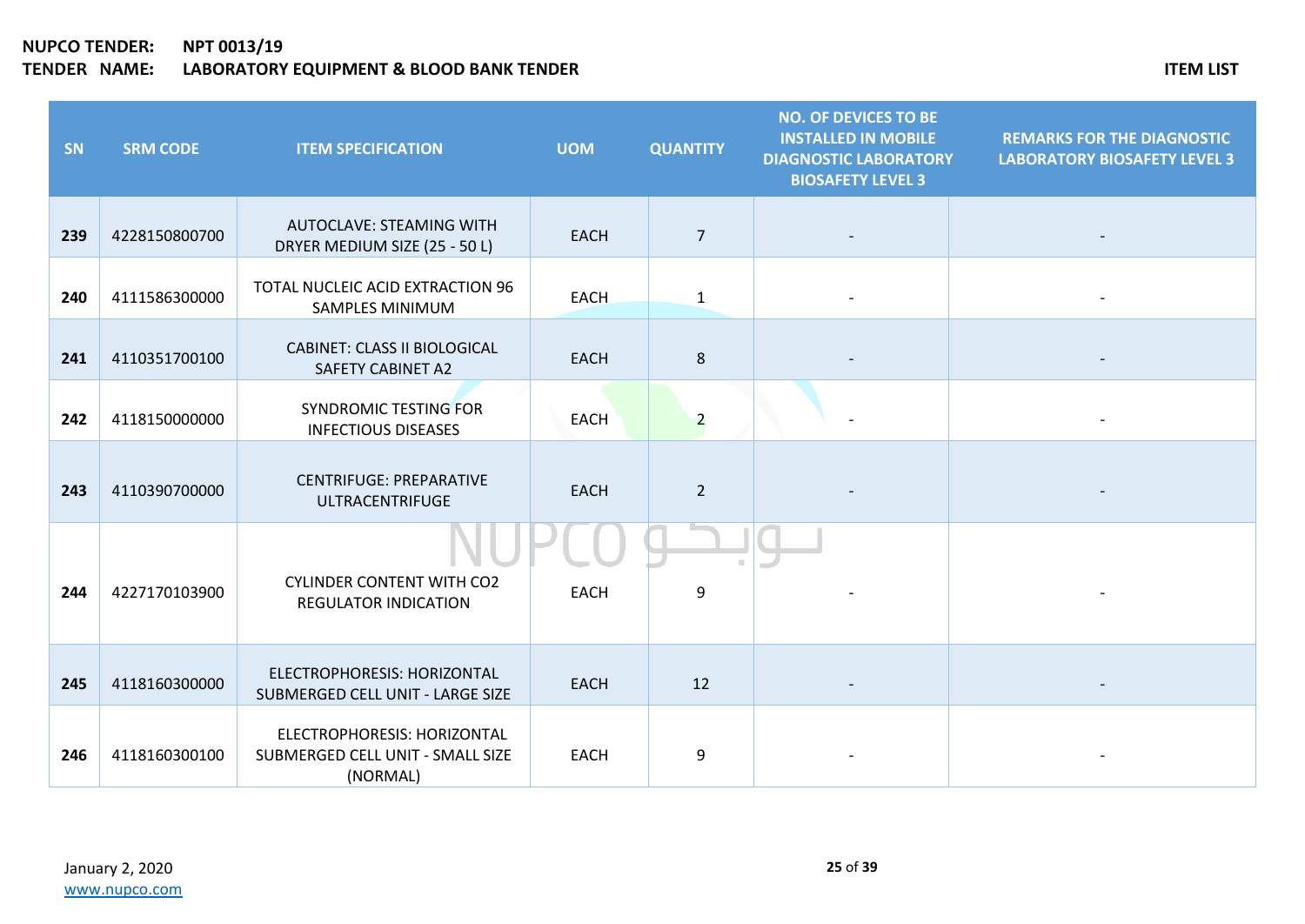| SN  | <b>SRM CODE</b> | <b>ITEM SPECIFICATION</b>                                                        | <b>UOM</b>  | <b>QUANTITY</b> | <b>NO. OF DEVICES TO BE</b><br><b>INSTALLED IN MOBILE</b><br><b>DIAGNOSTIC LABORATORY</b><br><b>BIOSAFETY LEVEL 3</b> | <b>REMARKS FOR THE DIAGNOSTIC</b><br><b>LABORATORY BIOSAFETY LEVEL 3</b> |
|-----|-----------------|----------------------------------------------------------------------------------|-------------|-----------------|-----------------------------------------------------------------------------------------------------------------------|--------------------------------------------------------------------------|
| 247 | 4118160300200   | ELECTROPHORESIS: HORIZONTAL<br>SUBMERGED CELL UNIT - SMALL SIZE<br>(WIDE)        | <b>EACH</b> | $\overline{4}$  |                                                                                                                       |                                                                          |
| 248 | 4118160300300   | ELECTROPHORESIS: POWER SUPPLY<br>FOR SUBMERGED GEL                               | <b>EACH</b> | 14              |                                                                                                                       |                                                                          |
| 249 | 4118160300400   | ELECTROPHORESIS: PULSED FIELD<br><b>GEL ELECTROPHORESIS SYSTEM</b><br>(VERTICAL) | <b>EACH</b> | $\overline{7}$  |                                                                                                                       |                                                                          |
| 250 | 4117160000000   | <b>ELECTROPORATOR</b>                                                            | <b>EACH</b> |                 |                                                                                                                       |                                                                          |
| 251 | 4113150100000   | <b>AUTOMATED CELL COUNTER</b>                                                    | <b>EACH</b> | 6               |                                                                                                                       |                                                                          |
| 252 | 4111170300200   | TEN HEADED TEACHING<br><b>MICROSCOPE</b>                                         | <b>EACH</b> | $\mathbf{1}$    |                                                                                                                       |                                                                          |
| 253 | 4111601514000   | FLOW CYTOMETRY SYSTEMS                                                           | <b>EACH</b> | $\overline{2}$  |                                                                                                                       |                                                                          |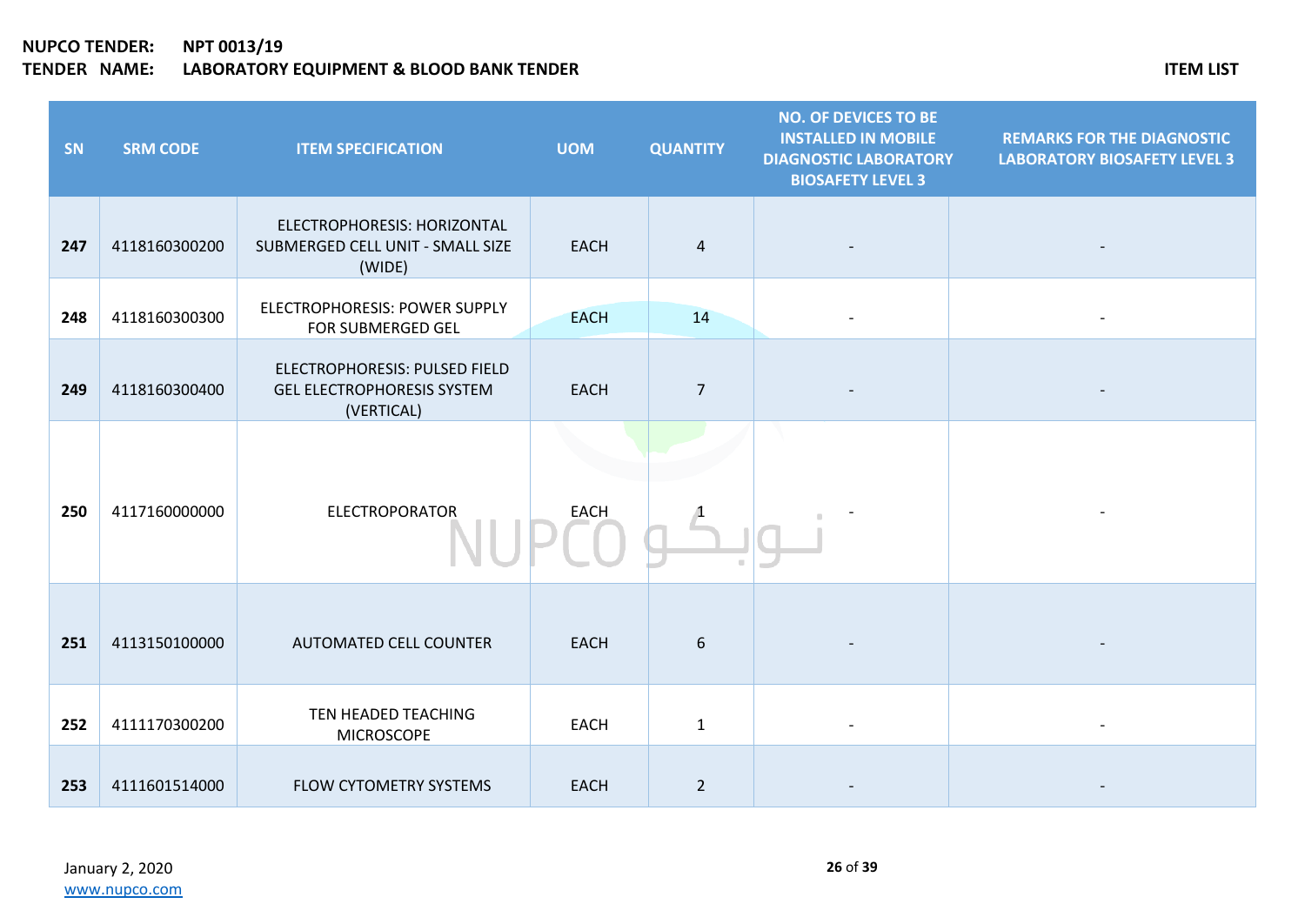| SN  | <b>SRM CODE</b> | <b>ITEM SPECIFICATION</b>                                    | <b>UOM</b>  | <b>QUANTITY</b> | <b>NO. OF DEVICES TO BE</b><br><b>INSTALLED IN MOBILE</b><br><b>DIAGNOSTIC LABORATORY</b><br><b>BIOSAFETY LEVEL 3</b> | <b>REMARKS FOR THE DIAGNOSTIC</b><br><b>LABORATORY BIOSAFETY LEVEL 3</b>                                                                                                                                                                                                             |
|-----|-----------------|--------------------------------------------------------------|-------------|-----------------|-----------------------------------------------------------------------------------------------------------------------|--------------------------------------------------------------------------------------------------------------------------------------------------------------------------------------------------------------------------------------------------------------------------------------|
| 254 | 4218150200100   | <b>GEL UV TRANSILLUMINATOR</b>                               | <b>EACH</b> | 4               |                                                                                                                       |                                                                                                                                                                                                                                                                                      |
| 255 | 4111582100000   | <b>INSTRUMENT: MICROBIAL</b><br><b>IDENTIFICATION SYSTEM</b> | <b>EACH</b> | $\mathbf{1}$    |                                                                                                                       |                                                                                                                                                                                                                                                                                      |
| 256 | 4110630000000   | REAL-TIME PCR SYSTEM (OPEN<br>ACCESS)                        | <b>EACH</b> | 17              | 3                                                                                                                     | The Vendor must consider the<br>installation of some devices in Mobile<br>Diagnostic Laboratory Biosafety Level 3<br>يجب على المورد (Item no. 4219240200000)<br>مراعاة تركيب وتثبيث بعض الأجهزة بالمختبر المتنقل<br>:ذو الأمان الحيوي من المستوى الثالث )بند رقم<br>4219240200000) 3 |
| 257 | 4110450700000   | <b>MICROWAVE</b>                                             | <b>EACH</b> | 5               |                                                                                                                       |                                                                                                                                                                                                                                                                                      |
| 258 | 4010190300000   | AIR HUMIDIFIER L                                             | <b>EACH</b> | $\mathbf{1}$    |                                                                                                                       |                                                                                                                                                                                                                                                                                      |
| 259 | 4112151100900   | PIPETTES ACCESSORY: MOTORIZED<br><b>CONTROLLERS</b>          | <b>EACH</b> | 24              |                                                                                                                       |                                                                                                                                                                                                                                                                                      |
| 260 | 4110351700600   | <b>CLASS III BIOLOGICAL SAFETY</b><br><b>CABINET</b>         | <b>EACH</b> | $\mathbf{1}$    |                                                                                                                       |                                                                                                                                                                                                                                                                                      |
| 261 | 4112150000000   | PIPETTES: MULTICHANNEL,<br>VARIABLE VOLUME 0.1 - 10 ML       | <b>EACH</b> | 41              |                                                                                                                       |                                                                                                                                                                                                                                                                                      |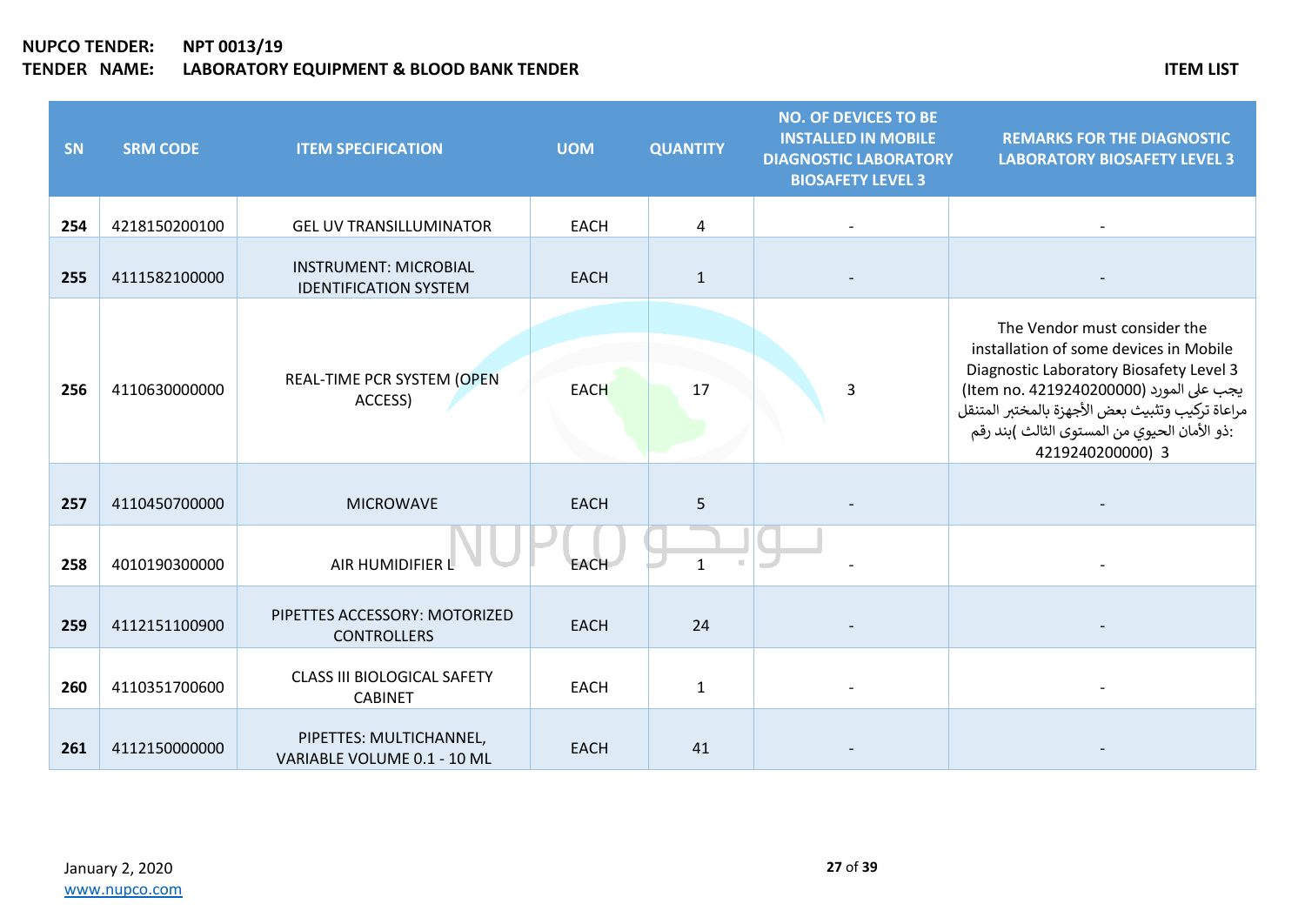| SN  | <b>SRM CODE</b> | <b>ITEM SPECIFICATION</b>                                                    | <b>UOM</b>  | <b>QUANTITY</b> | <b>NO. OF DEVICES TO BE</b><br><b>INSTALLED IN MOBILE</b><br><b>DIAGNOSTIC LABORATORY</b><br><b>BIOSAFETY LEVEL 3</b> | <b>REMARKS FOR THE DIAGNOSTIC</b><br><b>LABORATORY BIOSAFETY LEVEL 3</b> |
|-----|-----------------|------------------------------------------------------------------------------|-------------|-----------------|-----------------------------------------------------------------------------------------------------------------------|--------------------------------------------------------------------------|
| 262 | 4112150000100   | PIPETTES: MULTICHANNEL,<br>VARIABLE VOLUME 0.1 - 20 ML                       | <b>EACH</b> | 41              |                                                                                                                       |                                                                          |
| 263 | 4112150000200   | PIPETTES: MULTICHANNEL,<br>VARIABLE VOLUME 10 - 100 ML                       | <b>EACH</b> | 62              |                                                                                                                       |                                                                          |
| 264 | 4112150000300   | PIPETTES: MULTICHANNEL,<br>VARIABLE VOLUME 100 - 1000 ML                     | <b>EACH</b> | 53              |                                                                                                                       |                                                                          |
| 265 | 4112150000400   | PIPETTES: SINGLE-CHANNEL, VARIABLE<br>VOLUME 0.1 - 10 MICROLITERS            | <b>EACH</b> | 75              |                                                                                                                       |                                                                          |
| 266 | 4112150000500   | PIPETTES: SINGLE-CHANNEL,<br>VARIABLE VOLUME 0.2 - 2.0<br><b>MICROLITERS</b> | <b>EACH</b> | 75              |                                                                                                                       |                                                                          |
| 267 | 4112150000800   | PIPETTES: SINGLE-CHANNEL, VARIABLE<br><b>VOLUME 10 - 50 MICROLITERS</b>      | <b>EACH</b> | 80              |                                                                                                                       |                                                                          |
| 268 | 4112150000600   | PIPETTES: SINGLE-CHANNEL,<br>VARIABLE VOLUME 100 -1000<br><b>MICROLITERS</b> | <b>EACH</b> | 75              |                                                                                                                       |                                                                          |
| 269 | 4112150000700   | PIPETTES: SINGLE-CHANNEL, VARIABLE<br><b>VOLUME 10 -100 MICROLITERS</b>      | <b>EACH</b> | 75              |                                                                                                                       |                                                                          |
| 270 | 4110381100000   | <b>BENCH-TOP ORBITAL SHAKERS</b>                                             | <b>EACH</b> | 4               |                                                                                                                       |                                                                          |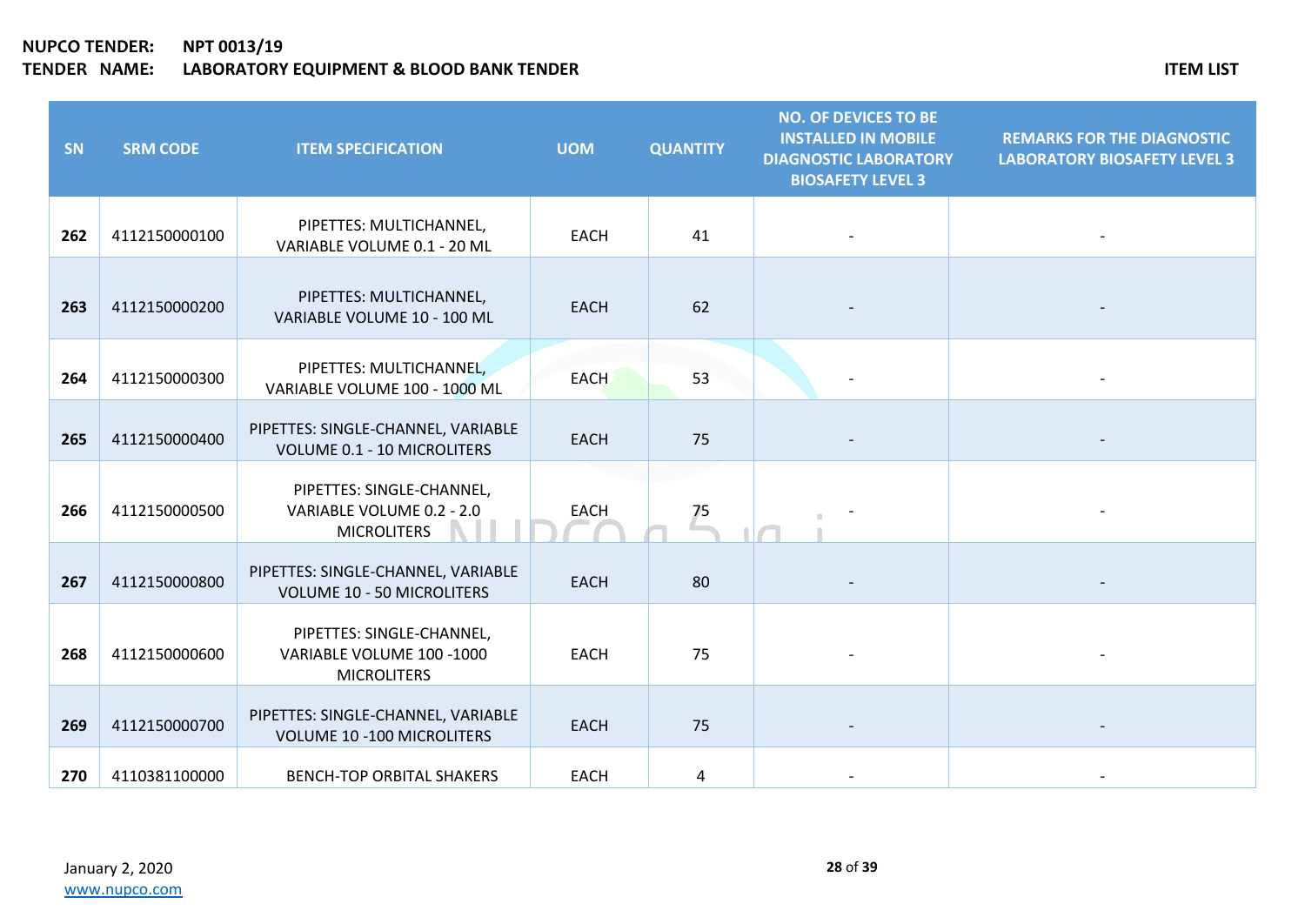| SN  | <b>SRM CODE</b> | <b>ITEM SPECIFICATION</b>                                               | <b>UOM</b>  | <b>QUANTITY</b> | <b>NO. OF DEVICES TO BE</b><br><b>INSTALLED IN MOBILE</b><br><b>DIAGNOSTIC LABORATORY</b><br><b>BIOSAFETY LEVEL 3</b> | <b>REMARKS FOR THE DIAGNOSTIC</b><br><b>LABORATORY BIOSAFETY LEVEL 3</b>                                                                                                                                                                                                             |
|-----|-----------------|-------------------------------------------------------------------------|-------------|-----------------|-----------------------------------------------------------------------------------------------------------------------|--------------------------------------------------------------------------------------------------------------------------------------------------------------------------------------------------------------------------------------------------------------------------------------|
| 271 | 4110440500000   | TRIPLE STACKED SHAKING INCUBATOR                                        | <b>EACH</b> | $\mathbf{1}$    |                                                                                                                       |                                                                                                                                                                                                                                                                                      |
| 272 | 4218220000000   | LABORATORY THERMOMETER (-80 C<br>TO -20 C)                              | <b>EACH</b> | 80              |                                                                                                                       |                                                                                                                                                                                                                                                                                      |
| 273 | 4111540600100   | SPECTROPHOTOMETER: 96 WELL<br><b>PLATE READERS</b>                      | <b>EACH</b> | $\overline{7}$  | 3                                                                                                                     | The Vendor must consider the<br>installation of some devices in Mobile<br>Diagnostic Laboratory Biosafety Level 3<br>يجب على المورد (Item no. 4219240200000)<br>مراعاة تركيب وتثبيث بعض الأجهزة بالمختبر المتنقل<br>:ذو الأمان الحيوي من المستوى الثالث )بند رقم<br>4219240200000) 3 |
| 274 | 4111540600000   | <b>MICROVOLUME</b><br>SPECTROPHOTOMETERS AND<br>FLUOROMETER (NANO DROP) | <b>EACH</b> |                 |                                                                                                                       |                                                                                                                                                                                                                                                                                      |
| 275 | 4110302100000   | <b>ULTRA LOW FREEZER -180 C</b>                                         | <b>EACH</b> | 5               |                                                                                                                       |                                                                                                                                                                                                                                                                                      |
| 276 | 4110302100100   | FREEZING CONTAINER "MR. FROSTY"                                         | <b>EACH</b> | 15              |                                                                                                                       |                                                                                                                                                                                                                                                                                      |
| 277 | 4110500100000   | DNA SEPARATION, SIZING AND<br>QUANTIFICATION                            | <b>EACH</b> | $\overline{4}$  |                                                                                                                       |                                                                                                                                                                                                                                                                                      |
| 278 | 4111620300700   | TEMPERATURE MONITORS AND RH<br><b>METER</b>                             | <b>EACH</b> | 1               |                                                                                                                       |                                                                                                                                                                                                                                                                                      |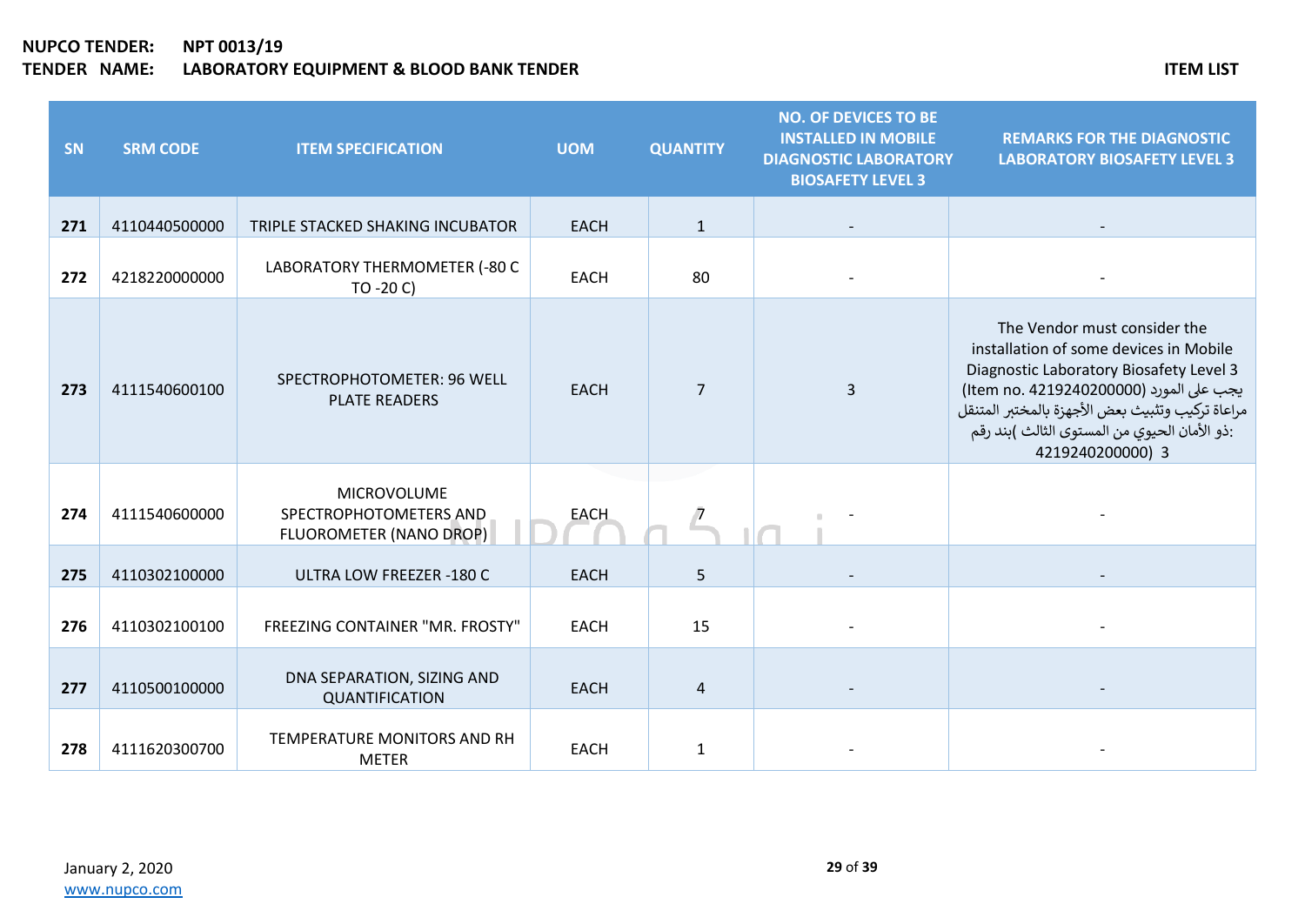### **NUPCO TENDER: NPT 0013/19 THE SERVICE STATES IN THE SERVICE STATES ITEM LIST** ITEM LIST

| SN  | <b>SRM CODE</b> | <b>ITEM SPECIFICATION</b>                                       | <b>UOM</b>  | <b>QUANTITY</b> | <b>NO. OF DEVICES TO BE</b><br><b>INSTALLED IN MOBILE</b><br><b>DIAGNOSTIC LABORATORY</b><br><b>BIOSAFETY LEVEL 3</b> | <b>REMARKS FOR THE DIAGNOSTIC</b><br><b>LABORATORY BIOSAFETY LEVEL 3</b>                                                                                                                                                                                                             |
|-----|-----------------|-----------------------------------------------------------------|-------------|-----------------|-----------------------------------------------------------------------------------------------------------------------|--------------------------------------------------------------------------------------------------------------------------------------------------------------------------------------------------------------------------------------------------------------------------------------|
| 279 | 4112000000000   | <b>ICE BUCKET</b>                                               | <b>EACH</b> | 35              |                                                                                                                       |                                                                                                                                                                                                                                                                                      |
| 280 | 4110000000000   | ICE FLAKE MAKER/DISPENSER                                       | <b>EACH</b> | 5               |                                                                                                                       |                                                                                                                                                                                                                                                                                      |
| 281 | 4110321000000   | <b>INFRARED MICRO STERILIZER FOR</b><br>METAL INOCULATION LOOPS | <b>EACH</b> | 6               | $\overline{3}$                                                                                                        | The Vendor must consider the<br>installation of some devices in Mobile<br>Diagnostic Laboratory Biosafety Level 3<br>يجب على المورد (Item no. 4219240200000)<br>مراعاة تركيب وتثبيث بعض الأجهزة بالمختبر المتنقل<br>:ذو الأمان الحيوي من المستوى الثالث )بند رقم<br>4219240200000) 3 |
| 282 | 4110470000000   | <b>LABORATORY FREEZE DRYER</b><br>/LYOPHILIZER                  | <b>EACH</b> | 3               |                                                                                                                       |                                                                                                                                                                                                                                                                                      |
| 283 | 4117150100100   | ID AND ANTIMICROBIAL<br><b>SUSCEPTIBILITY TESTING</b>           | <b>EACH</b> | $\mathbf{1}$    |                                                                                                                       |                                                                                                                                                                                                                                                                                      |
| 284 | 4110510100000   | VACUUM MANIFOLD FOR SOLID<br>PHASE EXTRACTION COLUMNS           | <b>EACH</b> | $\mathbf{1}$    |                                                                                                                       |                                                                                                                                                                                                                                                                                      |
| 285 | 4110370600600   | <b>ULTRASONIC WATER BATHS</b>                                   | <b>EACH</b> | $\overline{3}$  |                                                                                                                       |                                                                                                                                                                                                                                                                                      |
| 286 | 4111582100200   | <b>GENETICS ANALYZER 4 CAPILLARIES</b>                          | <b>EACH</b> | 1               |                                                                                                                       |                                                                                                                                                                                                                                                                                      |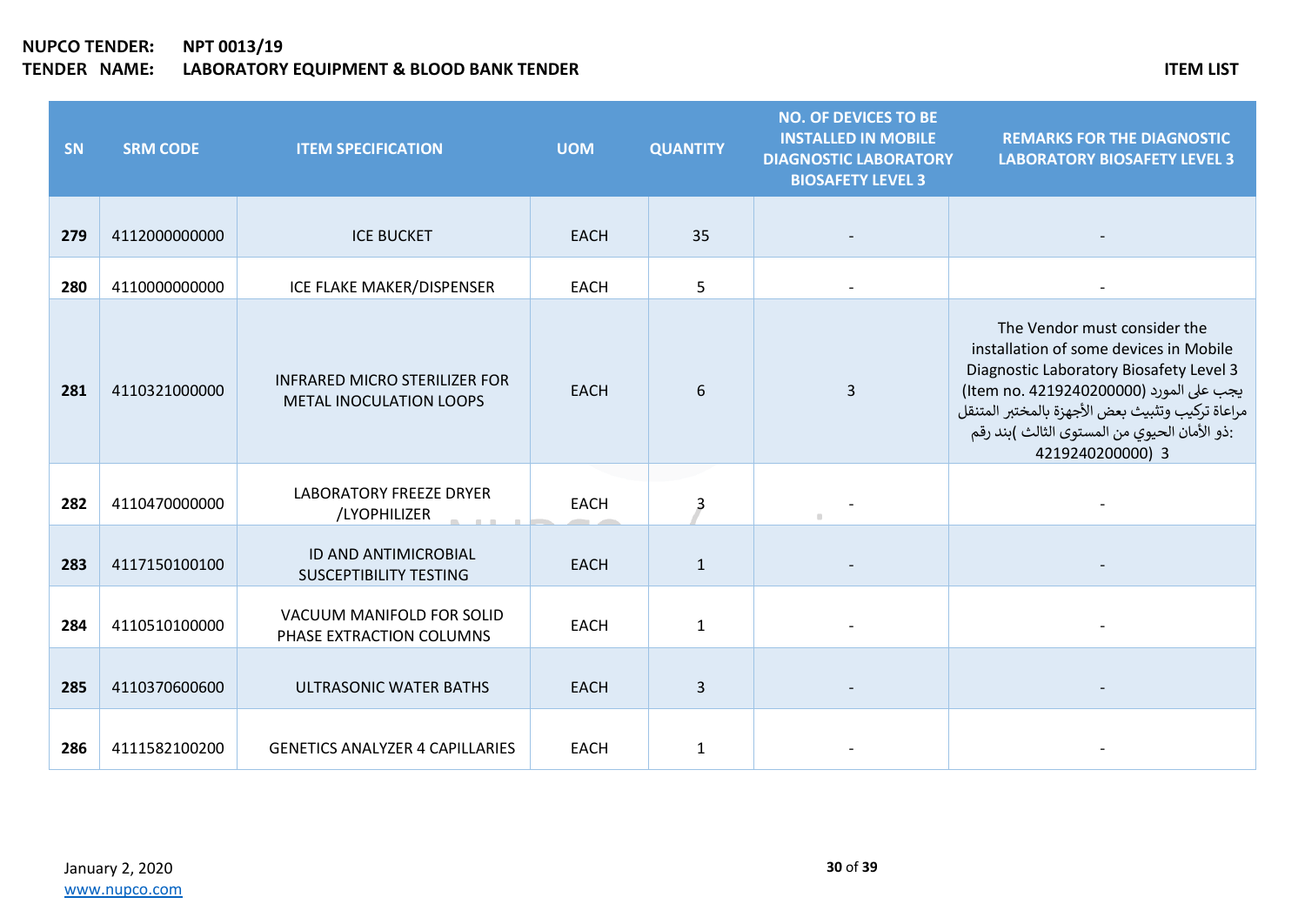# **NUPCO TENDER: NPT 0013/19 THE SERVICE STATES IN THE SERVICE STATES ITEM LIST** ITEM LIST

| SN  | <b>SRM CODE</b> | <b>ITEM SPECIFICATION</b>                           | <b>UOM</b>  | <b>QUANTITY</b> | <b>NO. OF DEVICES TO BE</b><br><b>INSTALLED IN MOBILE</b><br><b>DIAGNOSTIC LABORATORY</b><br><b>BIOSAFETY LEVEL 3</b> | <b>REMARKS FOR THE DIAGNOSTIC</b><br><b>LABORATORY BIOSAFETY LEVEL 3</b>                                                                                                                                                                                                             |
|-----|-----------------|-----------------------------------------------------|-------------|-----------------|-----------------------------------------------------------------------------------------------------------------------|--------------------------------------------------------------------------------------------------------------------------------------------------------------------------------------------------------------------------------------------------------------------------------------|
| 287 | 4217000003400   | <b>MOBILE HEALTH AND NUTRITION</b><br><b>CLINIC</b> | <b>EACH</b> | 5               |                                                                                                                       |                                                                                                                                                                                                                                                                                      |
| 288 | 4111586300100   | TOTAL NUCLEIC ACID EXTRACTION                       | <b>EACH</b> | 3               | 3                                                                                                                     | The Vendor must consider the<br>installation of some devices in Mobile<br>Diagnostic Laboratory Biosafety Level 3<br>يجب على المورد (Item no. 4219240200000)<br>مراعاة تركيب وتثبيث بعض الأجهزة بالمختبر المتنقل<br>:ذو الأمان الحيوي من المستوى الثالث )بند رقم<br>4219240200000) 3 |
| 289 | 4111172200000   | FLUORESCENT MICROSCOPE                              | <b>EACH</b> | $\overline{4}$  |                                                                                                                       |                                                                                                                                                                                                                                                                                      |
| 290 | 4112000000100   | <b>BALANCE PRECISION</b>                            | <b>EACH</b> |                 |                                                                                                                       |                                                                                                                                                                                                                                                                                      |
| 291 | 4110152000000   | <b>BEAD MILL HOMOGENIZER</b>                        | <b>EACH</b> | 3               | 3                                                                                                                     | The Vendor must consider the<br>installation of some devices in Mobile<br>Diagnostic Laboratory Biosafety Level 3<br>يجب على المورد (Item no. 4219240200000)<br>مراعاة تركيب وتثبيث بعض الأجهزة بالمختبر المتنقل<br>:ذو الأمان الحيوي من المستوى الثالث )بند رقم<br>4219240200000) 3 |
| 292 | 4113161200000   | <b>HEMATOCRIT CENTRIFUGE</b>                        | <b>EACH</b> | 3               | 3                                                                                                                     | The Vendor must consider the<br>installation of some devices in Mobile<br>Diagnostic Laboratory Biosafety Level 3                                                                                                                                                                    |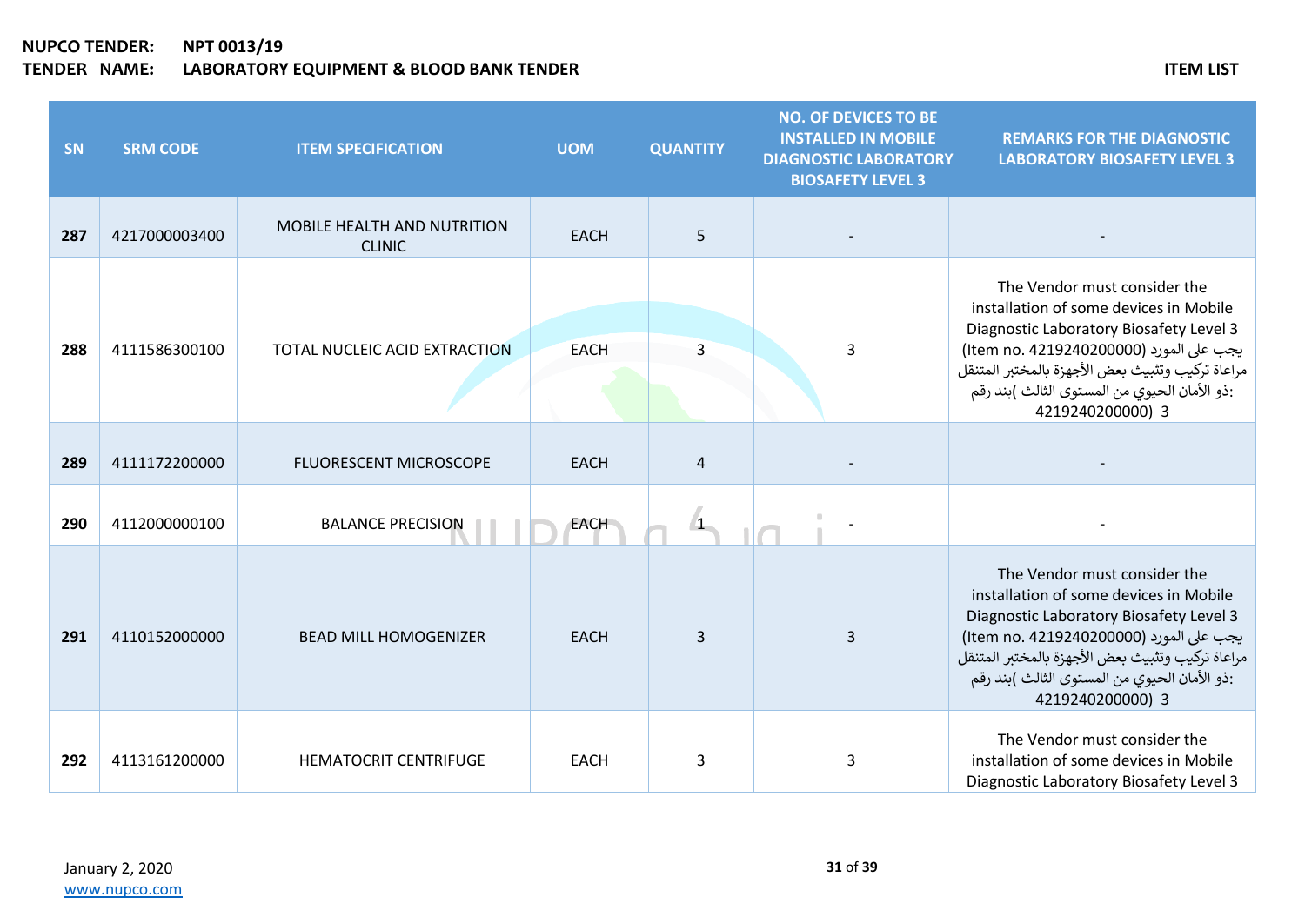| SN  | <b>SRM CODE</b> | <b>ITEM SPECIFICATION</b>                                 | <b>UOM</b>  | <b>QUANTITY</b> | <b>NO. OF DEVICES TO BE</b><br><b>INSTALLED IN MOBILE</b><br><b>DIAGNOSTIC LABORATORY</b><br><b>BIOSAFETY LEVEL 3</b> | <b>REMARKS FOR THE DIAGNOSTIC</b><br><b>LABORATORY BIOSAFETY LEVEL 3</b>                                                                                        |
|-----|-----------------|-----------------------------------------------------------|-------------|-----------------|-----------------------------------------------------------------------------------------------------------------------|-----------------------------------------------------------------------------------------------------------------------------------------------------------------|
|     |                 |                                                           |             |                 |                                                                                                                       | يجب على المورد (Item no. 4219240200000)<br>مراعاة تركيب وتثبيث بعض الأجهزة بالمختبر المتنقل<br>:ذو الأمان الحيوي من المستوى الثالث )بند رقم<br>4219240200000) 3 |
| 293 | 4112150001500   | PIPETTE FILLER AID                                        | <b>EACH</b> | 6               |                                                                                                                       |                                                                                                                                                                 |
| 294 | 4219240200000   | MOBILE DIAGNOSTIC LABORATORY<br><b>BIOSAFETY LEVEL 3</b>  | <b>EACH</b> | $\overline{3}$  |                                                                                                                       |                                                                                                                                                                 |
| 295 | 4112150000900   | PIPETTES: MULTICHANNEL,<br>VARIABLE VOLUME 2.0 - 10 ML    | <b>EACH</b> | 12              |                                                                                                                       |                                                                                                                                                                 |
| 296 | 4112150001000   | PIPETTES: MULTICHANNEL,<br>VARIABLE VOLUME 20 - 200 ML    | <b>EACH</b> | 12              | $\pm$                                                                                                                 |                                                                                                                                                                 |
| 297 | 4321220000000   | AUTOMATED STORAGE SYSTEM FOR<br><b>BIOLOGICAL SAMPLES</b> | <b>EACH</b> | $\mathbf{1}$    |                                                                                                                       |                                                                                                                                                                 |
| 298 | 4110351500000   | <b>SMOKE GENERATOR</b>                                    | <b>EACH</b> | 3               |                                                                                                                       |                                                                                                                                                                 |
| 299 | 4112150001100   | PIPETTES: SINGLE CHANNEL,<br>VARIABLE VOLUME (0.5-10 UL)  | <b>EACH</b> | 3               |                                                                                                                       |                                                                                                                                                                 |
| 300 | 4112150001200   | PIPETTES: SINGLE CHANNEL,<br>VARIABLE VOLUME (20-200 UL)  | <b>EACH</b> | 5               |                                                                                                                       |                                                                                                                                                                 |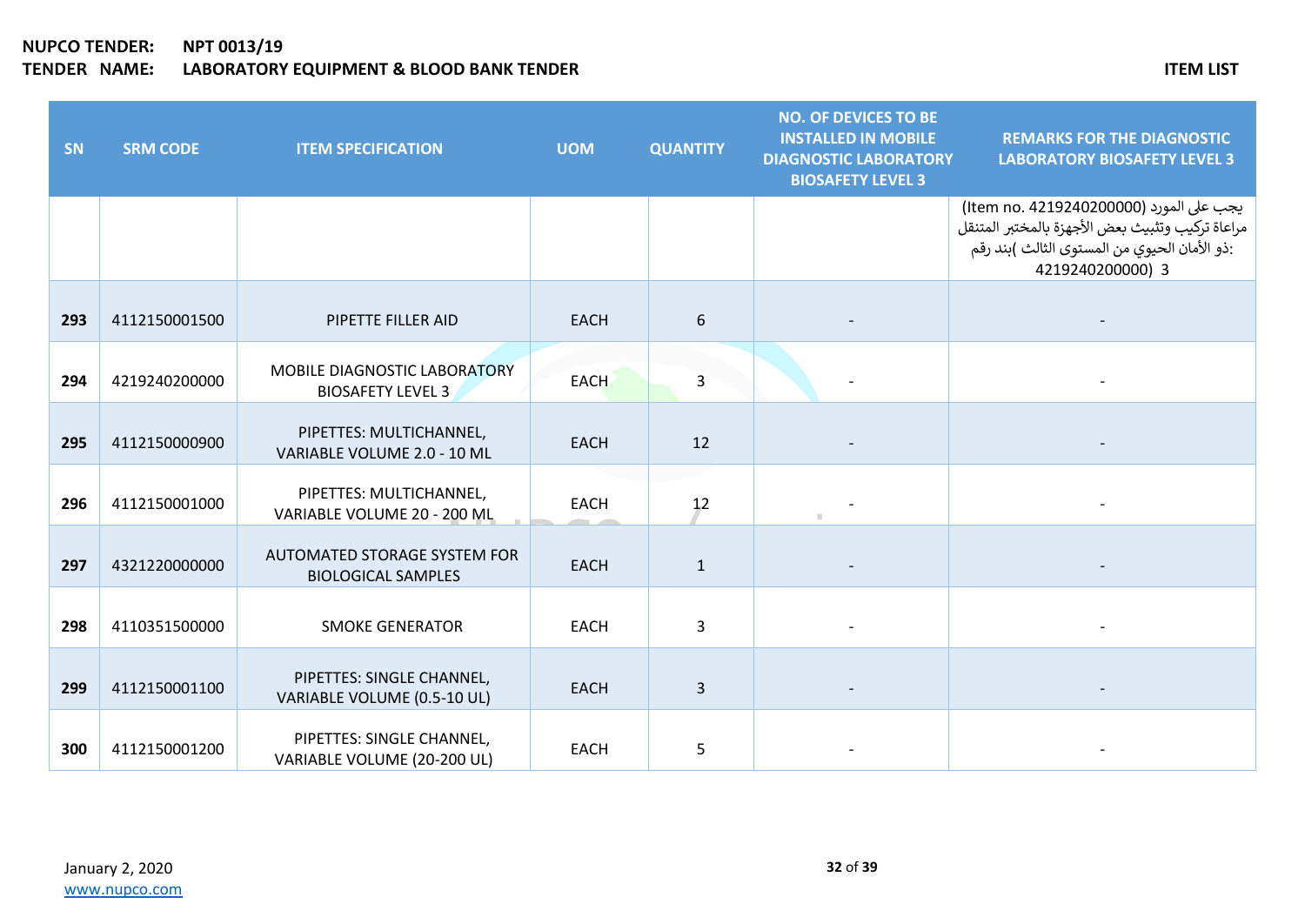| SN  | <b>SRM CODE</b> | <b>ITEM SPECIFICATION</b>                                  | <b>UOM</b>  | <b>QUANTITY</b> | <b>NO. OF DEVICES TO BE</b><br><b>INSTALLED IN MOBILE</b><br><b>DIAGNOSTIC LABORATORY</b><br><b>BIOSAFETY LEVEL 3</b> | <b>REMARKS FOR THE DIAGNOSTIC</b><br><b>LABORATORY BIOSAFETY LEVEL 3</b> |
|-----|-----------------|------------------------------------------------------------|-------------|-----------------|-----------------------------------------------------------------------------------------------------------------------|--------------------------------------------------------------------------|
| 301 | 4112150001300   | PIPETTES: SINGLE CHANNEL,<br>VARIABLE VOLUME (500-5000 UL) | <b>EACH</b> | $\overline{7}$  |                                                                                                                       |                                                                          |
| 302 | 4112270000800   | <b>TAPE STATION SYSTEM</b>                                 | <b>EACH</b> | $\mathbf{1}$    |                                                                                                                       | $\blacksquare$                                                           |
| 303 | 4111440800000   | DIGITAL TEMPERATURE AND<br><b>HUMIDITY ANALYZER</b>        | <b>EACH</b> | $\overline{4}$  |                                                                                                                       |                                                                          |
| 304 | 4111280200000   | DIGITAL TACHOMETER ANALYZER                                | <b>EACH</b> | 4               |                                                                                                                       |                                                                          |
| 305 | 4111311900000   | <b>CO2 ANALYZER</b>                                        | <b>EACH</b> | $\overline{4}$  |                                                                                                                       |                                                                          |
| 306 | 4111180800200   | AIRFLOW METER ANALYZER                                     | <b>EACH</b> | 4               |                                                                                                                       |                                                                          |
| 307 | 4111601800000   | PARTICLE COUNTER ANALYZER                                  | <b>EACH</b> | 4               |                                                                                                                       |                                                                          |
| 308 | 4112000000200   | <b>BALANCE WEIGHT SET</b>                                  | <b>EACH</b> | 4               |                                                                                                                       |                                                                          |
| 309 | 4111370800000   | DC POWER SUPPLY                                            | <b>EACH</b> | $\overline{a}$  |                                                                                                                       |                                                                          |
| 310 | 4111370800100   | ELECTRICAL SAFETY ANALYZER                                 | <b>EACH</b> | 5               |                                                                                                                       |                                                                          |
| 311 | 4112241100100   | <b>TIMER CALIBRATION</b>                                   | <b>EACH</b> | 4               |                                                                                                                       |                                                                          |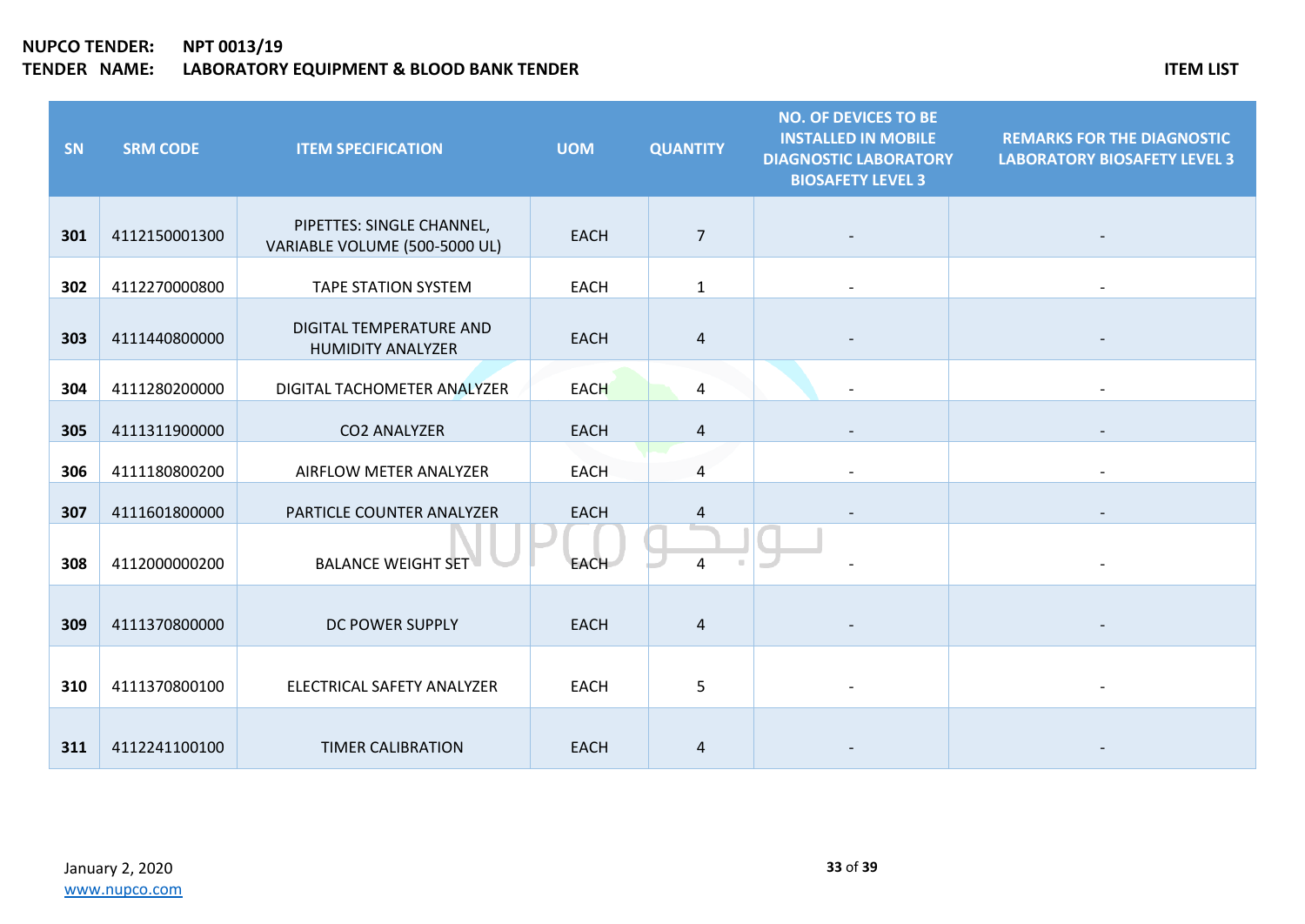| SN  | <b>SRM CODE</b> | <b>ITEM SPECIFICATION</b>                                                                 | <b>UOM</b>  | <b>QUANTITY</b> | <b>NO. OF DEVICES TO BE</b><br><b>INSTALLED IN MOBILE</b><br><b>DIAGNOSTIC LABORATORY</b><br><b>BIOSAFETY LEVEL 3</b> | <b>REMARKS FOR THE DIAGNOSTIC</b><br><b>LABORATORY BIOSAFETY LEVEL 3</b> |
|-----|-----------------|-------------------------------------------------------------------------------------------|-------------|-----------------|-----------------------------------------------------------------------------------------------------------------------|--------------------------------------------------------------------------|
| 312 | 4111303700000   | MICROPLATE READER FILTER SET                                                              | <b>EACH</b> | 4               |                                                                                                                       |                                                                          |
| 313 | 4111541800200   | SPECTROPHOTOMETER FILTER SET                                                              | <b>EACH</b> | 4               |                                                                                                                       |                                                                          |
| 314 | 4111640000000   | <b>VIBRATION METER</b>                                                                    | <b>EACH</b> | $\overline{4}$  |                                                                                                                       |                                                                          |
| 315 | 4111531100000   | <b>PHOTOMETER</b>                                                                         | <b>EACH</b> | 4               |                                                                                                                       |                                                                          |
| 316 | 4112150001400   | PIPETTES MULTICHANNEL, VARIABLE<br><b>VOLUME 0.1 - 2.5 ML</b>                             | <b>EACH</b> | 12              |                                                                                                                       |                                                                          |
| 317 | 4115000030100   | <b>STAND PIPETTE</b>                                                                      | <b>EACH</b> | $\overline{3}$  |                                                                                                                       |                                                                          |
| 318 | 4111332800000   | DIRECT COMPOSITION MERCURY<br>ANALYZER                                                    | EACH        | $\overline{7}$  |                                                                                                                       |                                                                          |
| 319 | 4111150100100   | ELETRONIC BALANCE 4-6 DIGIT TOP<br><b>LOADING</b>                                         | <b>EACH</b> | 11              |                                                                                                                       |                                                                          |
| 320 | 4111571000600   | <b>GAS CHROMATOGRAPHY WITH</b><br>FLAME IONIZATION DETECTOR AND<br>HEAD SPACE (GC/FID-HS) | <b>EACH</b> | 13              |                                                                                                                       |                                                                          |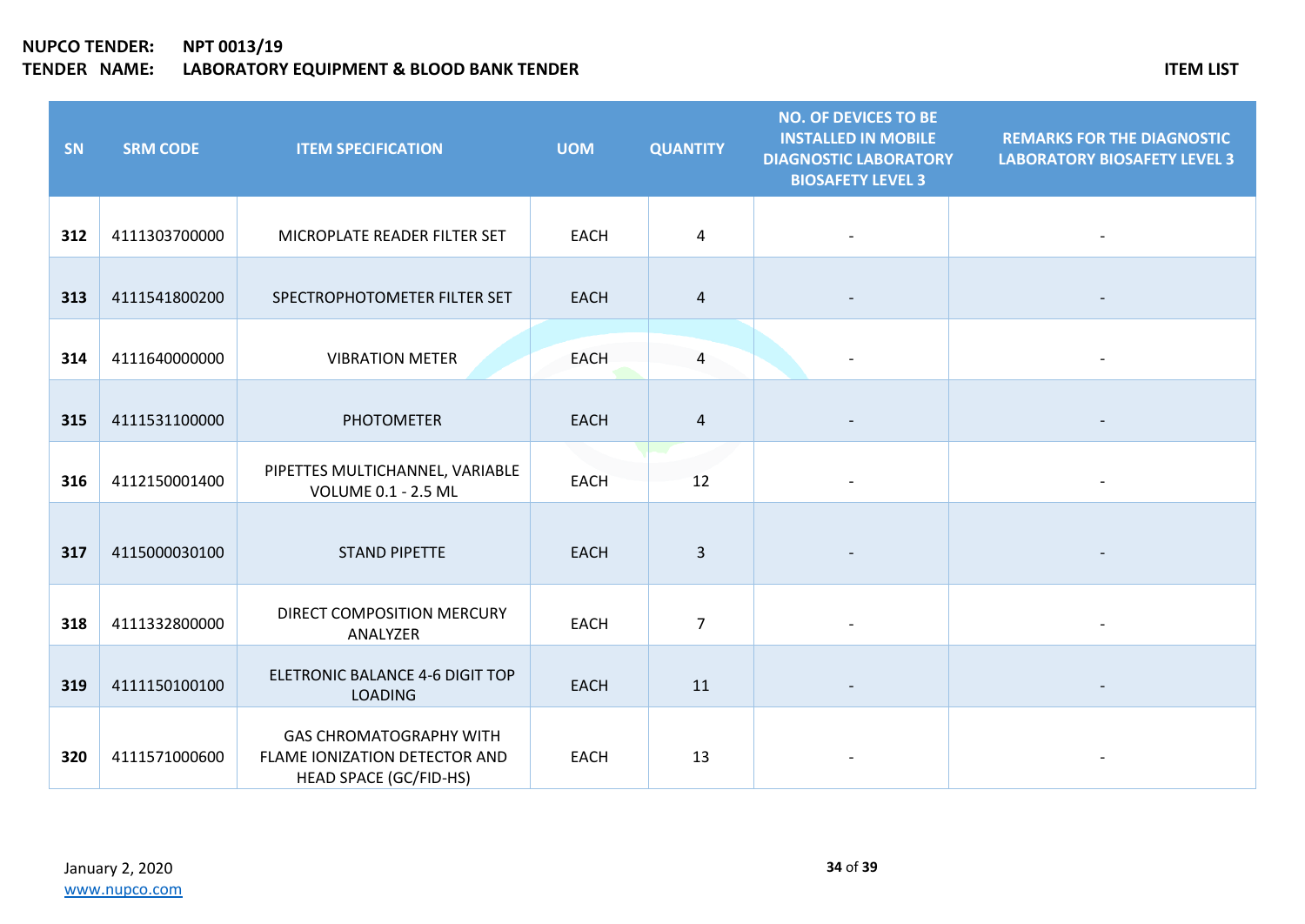| SN  | <b>SRM CODE</b> | <b>ITEM SPECIFICATION</b>                                                                                                 | <b>UOM</b>  | <b>QUANTITY</b> | <b>NO. OF DEVICES TO BE</b><br><b>INSTALLED IN MOBILE</b><br><b>DIAGNOSTIC LABORATORY</b><br><b>BIOSAFETY LEVEL 3</b> | <b>REMARKS FOR THE DIAGNOSTIC</b><br><b>LABORATORY BIOSAFETY LEVEL 3</b> |
|-----|-----------------|---------------------------------------------------------------------------------------------------------------------------|-------------|-----------------|-----------------------------------------------------------------------------------------------------------------------|--------------------------------------------------------------------------|
| 321 | 4111571000700   | <b>GAS CHROMATOGRAPHY - MASS</b><br>MASS SPECTROMETER-TRIPLE QUAD<br>(GC-MS/MS)                                           | <b>EACH</b> | 16              |                                                                                                                       |                                                                          |
| 322 | 4111571000800   | <b>GAS CHROMATOGRAPHY - MASS</b><br><b>MASS SPECTROMETER WITH</b><br>QUADRUPLE AND TIME OF FLIGHT (GC-<br>MS/MS/QUAD-TOF) | <b>EACH</b> | 8               |                                                                                                                       |                                                                          |
| 323 | 4111571000900   | <b>GAS CHROMATOGRAPHY - MASS</b><br>SPECTROMETER-SINGLE QUAD (GC-MS)                                                      | <b>EACH</b> | 9               |                                                                                                                       |                                                                          |
| 324 | 4111571001000   | LIQUID CHROMATOGRAPHY MASS<br>SPECTROMETER-TRIPLE QUAD (LC-MS-<br>MS)                                                     | <b>EACH</b> | 8               |                                                                                                                       |                                                                          |
| 325 | 4111571001100   | LIQUID CHROMATOGRAPHY WITH<br>MULTI MASS SPECTROMETER HIGH<br><b>RESOLUTION (LC-MS/MS)</b>                                | <b>EACH</b> | 4               |                                                                                                                       |                                                                          |
| 326 | 4110400300000   | FULLY AUTOMATED SAMPLE<br>PREPARATION INSTRUMENT                                                                          | <b>EACH</b> | 9               |                                                                                                                       |                                                                          |
| 327 | 4110150200000   | <b>STOMACHERS</b>                                                                                                         | <b>EACH</b> | 6               |                                                                                                                       |                                                                          |
| 328 | 4219161000000   | <b>CASEWORK LABORATORY COMPLETE</b><br>- TOXICOLOGY                                                                       | <b>EACH</b> | 1200            |                                                                                                                       |                                                                          |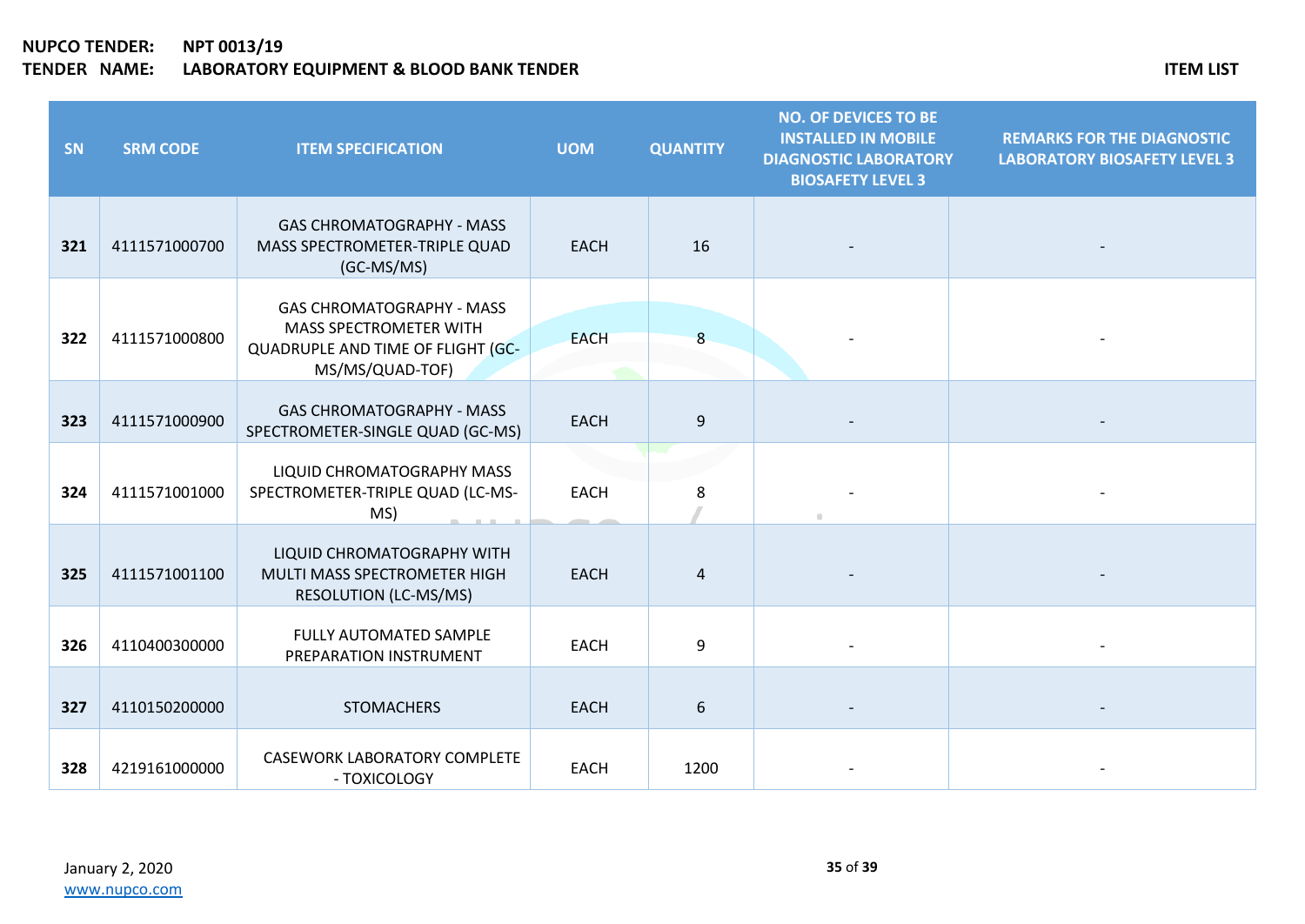| SN  | <b>SRM CODE</b> | <b>ITEM SPECIFICATION</b>                          | <b>UOM</b>  | <b>QUANTITY</b> | <b>NO. OF DEVICES TO BE</b><br><b>INSTALLED IN MOBILE</b><br><b>DIAGNOSTIC LABORATORY</b><br><b>BIOSAFETY LEVEL 3</b> | <b>REMARKS FOR THE DIAGNOSTIC</b><br><b>LABORATORY BIOSAFETY LEVEL 3</b> |
|-----|-----------------|----------------------------------------------------|-------------|-----------------|-----------------------------------------------------------------------------------------------------------------------|--------------------------------------------------------------------------|
| 329 | 4111582100100   | KARYOTYPING SPECTRAL ANALYZER                      | <b>EACH</b> | $\overline{3}$  |                                                                                                                       |                                                                          |
| 330 | 4115000004200   | <b>BALANCE MICRO PIPETTE</b><br><b>CALIBRATION</b> | <b>EACH</b> | $\overline{2}$  |                                                                                                                       |                                                                          |
| 331 | 4115000006500   | <b>CABINET PCR</b>                                 | <b>EACH</b> | $\mathbf{1}$    |                                                                                                                       |                                                                          |
| 332 | 4115000006800   | <b>CALIBRATION REFERENCE WEIGHT</b>                | <b>EACH</b> | 10              |                                                                                                                       |                                                                          |
| 333 | 4115000008000   | <b>CENTRIFUGE REFRIGERATED FLOOR</b>               | <b>EACH</b> | $\overline{2}$  |                                                                                                                       |                                                                          |
| 334 | 4115000016700   | <b>INCUBATOR ELISA PLATES</b>                      | <b>EACH</b> | $\mathbf{1}$    |                                                                                                                       |                                                                          |
| 335 | 4115000021800   | <b>MIRROR PLATE IHA</b>                            | <b>EACH</b> | $\mathbf{1}$    |                                                                                                                       |                                                                          |
| 336 | 4115000028300   | <b>SHAKER PLATES &amp; SLIDES</b>                  | <b>EACH</b> | $\overline{2}$  |                                                                                                                       |                                                                          |
| 337 | 4115000029800   | STAINING SET HEMATOLOGY                            | <b>EACH</b> | 12              |                                                                                                                       |                                                                          |
| 338 | 4115000034700   | <b>WORKSTATION PCR</b>                             | <b>EACH</b> | $\mathbf{1}$    |                                                                                                                       |                                                                          |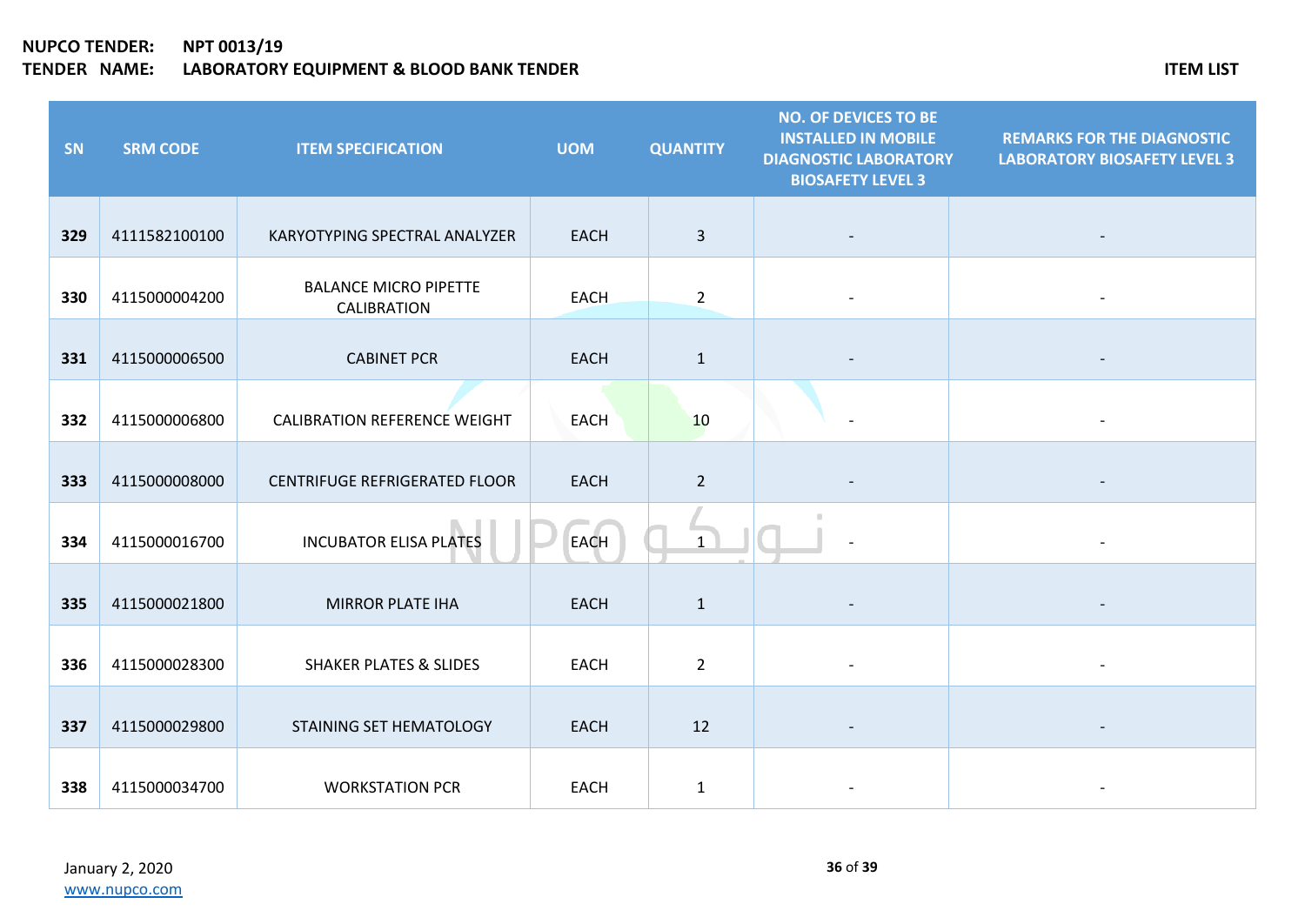| SN  | <b>SRM CODE</b> | <b>ITEM SPECIFICATION</b>                                                                    | <b>UOM</b>  | <b>QUANTITY</b>  | <b>NO. OF DEVICES TO BE</b><br><b>INSTALLED IN MOBILE</b><br><b>DIAGNOSTIC LABORATORY</b><br><b>BIOSAFETY LEVEL 3</b> | <b>REMARKS FOR THE DIAGNOSTIC</b><br><b>LABORATORY BIOSAFETY LEVEL 3</b> |
|-----|-----------------|----------------------------------------------------------------------------------------------|-------------|------------------|-----------------------------------------------------------------------------------------------------------------------|--------------------------------------------------------------------------|
| 339 | 4110291600200   | MICROTOME MANUAL                                                                             | <b>EACH</b> | $\overline{2}$   |                                                                                                                       |                                                                          |
| 340 | 4214000014100   | <b>BINOCULAR DISSECTING</b><br>MICROSCOPE DUAL                                               | <b>EACH</b> | $\overline{2}$   |                                                                                                                       |                                                                          |
| 341 | 4219210900000   | PEDIATRIC BLOOD DRAWING<br><b>STATION</b>                                                    | <b>EACH</b> | $\mathbf{1}$     |                                                                                                                       |                                                                          |
| 342 | 4110152000100   | TISSUE HOMOGENIZER WITH<br><b>COOLING UNIT</b>                                               | <b>EACH</b> | 8                |                                                                                                                       |                                                                          |
| 343 | 4110370600800   | ULTRASONIC WATER BATH FOR<br><b>LABORATORY WITH LID</b>                                      | <b>EACH</b> | $\boldsymbol{9}$ |                                                                                                                       |                                                                          |
| 344 | 4110480400000   | ROTARY VACUUM EVAPORATOR                                                                     | <b>EACH</b> | 8 <sup>1</sup>   | ٠                                                                                                                     |                                                                          |
| 345 | 4110570000000   | MICROARRAY SYSTEM                                                                            | <b>EACH</b> | 9                |                                                                                                                       |                                                                          |
| 346 | 4111170300300   | FOURIER TRANSFORM INFRARED (FTIR)<br><b>MICROSCOPES</b>                                      | <b>EACH</b> | $\overline{7}$   |                                                                                                                       |                                                                          |
| 347 | 4111540300000   | <b>GAS CHROMATOGRAPHY WITH MASS</b><br>SPECTROMETER (GC-MS) SYSTEM WITH<br><b>HEAD SPACE</b> | <b>EACH</b> | 6                |                                                                                                                       |                                                                          |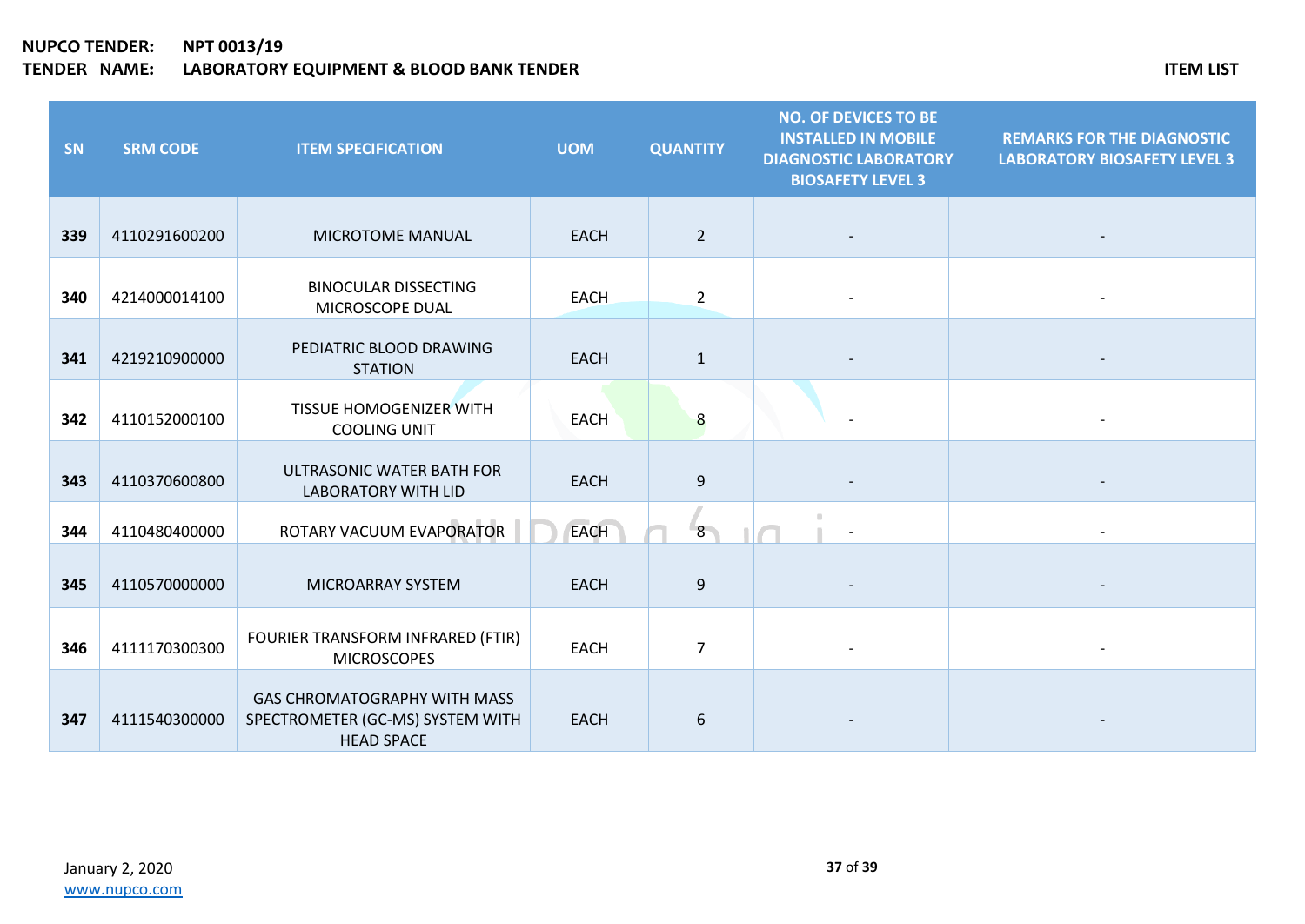| SN  | <b>SRM CODE</b> | <b>ITEM SPECIFICATION</b>                                                                                                     | <b>UOM</b>  | <b>QUANTITY</b> | <b>NO. OF DEVICES TO BE</b><br><b>INSTALLED IN MOBILE</b><br><b>DIAGNOSTIC LABORATORY</b><br><b>BIOSAFETY LEVEL 3</b> | <b>REMARKS FOR THE DIAGNOSTIC</b><br><b>LABORATORY BIOSAFETY LEVEL 3</b> |
|-----|-----------------|-------------------------------------------------------------------------------------------------------------------------------|-------------|-----------------|-----------------------------------------------------------------------------------------------------------------------|--------------------------------------------------------------------------|
| 348 | 4111570900300   | ULTRA HIGH PERFORMANCE LIQUID<br>CHROMATOGRAPHY (UHPLC) SYSTEM<br>WITH AUTOSAMPLER                                            | <b>EACH</b> | 11              |                                                                                                                       |                                                                          |
| 349 | 4111613120800   | <b>IDENTIFICATION AND SENSITIVITY</b><br>TESTING FOR MICROBIAL ORGANISM                                                       | <b>EACH</b> | 9               |                                                                                                                       |                                                                          |
| 350 | 4112150700200   | PIPETTE SINGLE-CHANNEL ADJUSTABLE<br>ULTRALIGHT AND HIGHLY RESISTANT<br>PISTON SYSTEM TOXIC FROM 100 TO<br>1000UL             | <b>EACH</b> | 27              |                                                                                                                       |                                                                          |
| 351 | 4112150700300   | PIPETTE SINGLE-CHANNEL ADJUSTABLE<br>ULTRALIGHT AND HIGHLY RESISTANT<br>PISTON SYSTEM TOXIC FROM 20 TO<br>200UL               | <b>EACH</b> | 27              |                                                                                                                       |                                                                          |
| 352 | 4112150700400   | PIPETTE SINGLE-CHANNEL ADJUSTABLE<br>ULTRALIGHT AND HIGHLY RESISTANT<br>PISTON SYSTEM TOXIC FROM 0.5 TO<br><b>10UL</b>        | <b>EACH</b> | 27              |                                                                                                                       |                                                                          |
| 353 | 4112150700500   | PIPETTE SINGLE-CHANNEL<br>ADJUSTABLE ULTRALIGHT AND HIGHLY<br><b>RESISTANT PISTON SYSTEM TOXIC</b><br><b>FROM 10 TO 100UL</b> | <b>EACH</b> | 27              |                                                                                                                       |                                                                          |
| 354 | 4219161000100   | <b>CASEWORK LABORATORY</b>                                                                                                    | <b>EACH</b> | 4200            |                                                                                                                       |                                                                          |